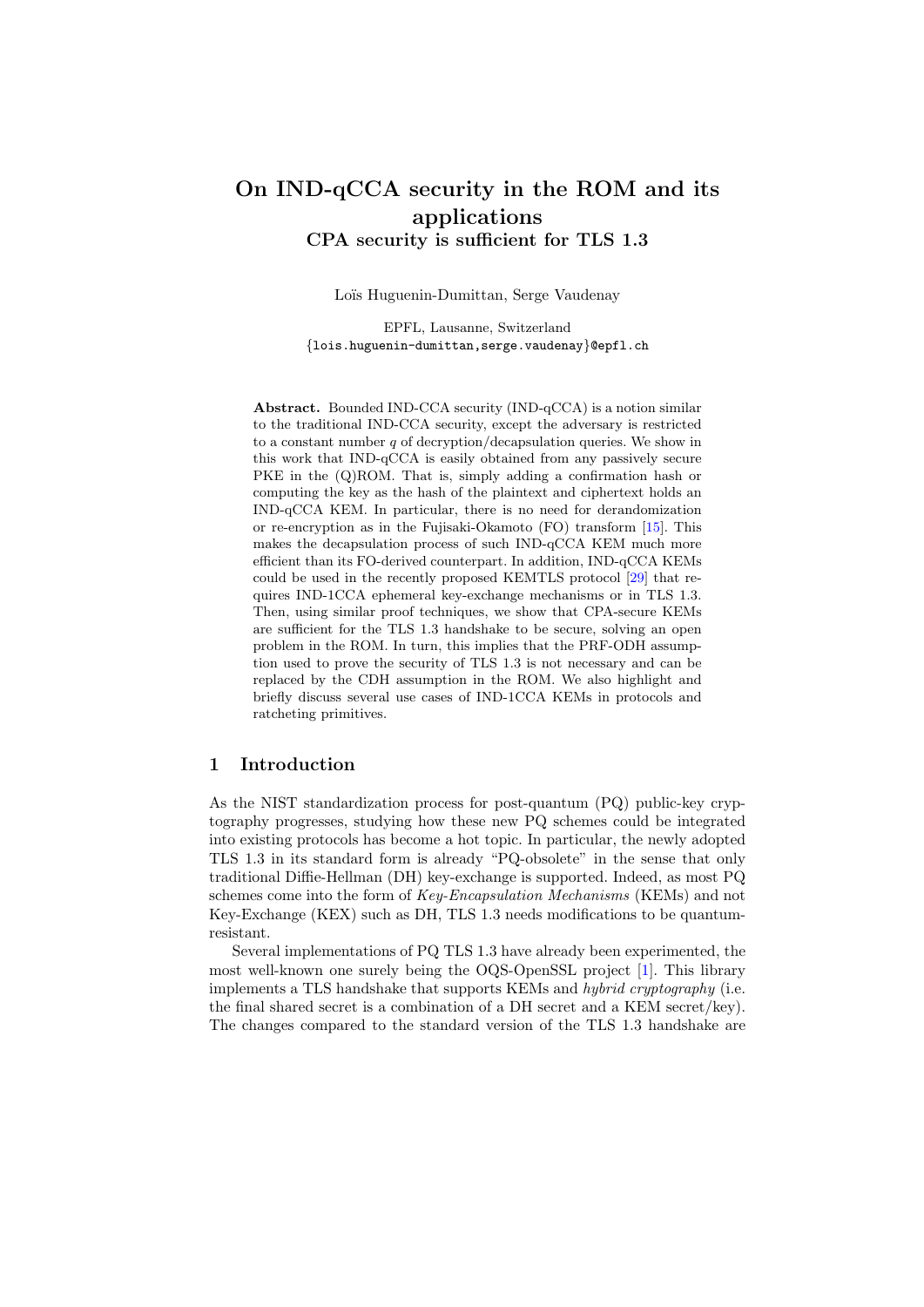minimal. That is, the client (resp. server) DH share is replaced by a public-key (resp. a ciphertext encapsulated under the public-key), and the shared secret is the key encapsulated in the ciphertext. Several works have analysed the performance and implementation challenges of OQS-OpenSSL (e.g. [\[9,](#page-30-1)[25\]](#page-30-2)).

More recently, based on the observation that (PQ) KEM publickeys/ciphertexts are usually more compact than (PQ) public-keys/signatures, Schwabe et al. [\[29\]](#page-31-0) proposed KEMTLS as a variant of the TLS 1.3 handshake. The main difference between both protocols is that KEMTLS uses a KEM for (implicit) server authentication instead of a signature. This reduces the overall bandwidth of the handshake and the computation time on the server-side. Thus, two KEMs are used in KEMTLS: one for establishing an ephemeral shared secret and the other one to authenticate the server. While the latter needs to be IND-CCA secure as it uses long-term keys, the authors showed that IND-1CCA security is sufficient for the former KEM for the whole handshake to be secure. That is, the KEM needs to be secure against an adversary that can make a *unique* decapsulation query. Similarly, in the security proof of TLS 1.3 handshake by Dowling et al. [\[12\]](#page-30-3), DH key-exchange can be replaced by an IND-1CCA KEM and the proof would still go through.

However, in KEMTLS or PQ implementations of TLS 1.3 (e.g. [\[1\]](#page-29-0)), the ephemeral KEMs are implemented with IND-CCA KEMs, which are usually obtained by applying the Fujisaki-Okamoto (FO) transform or a variant (e.g. [\[15,](#page-30-0)[20\]](#page-30-4)) on an OW/IND-CPA public-key encryption scheme (PKE). The FO construction re-encrypts the decrypted plaintext during decapsulation, making it an expensive operation. This motivates the present work, which studies whether IND-1CCA KEM can be obtained from CPA-secure PKEs through a more efficient transform than FO (in the ROM). We reply by the affirmative by showing that IND-1CCA KEMs with much faster decapsulation than FO-derived IND-CCA KEM can be obtained from any CPA-secure PKE. Using similar tools, we also study the security of the PQ TLS 1.3 handshake when the KEM used for key exchange is only CPA-secure.

#### Our contributions

We show how to build an efficient IND-qCCA KEM (i.e. the adversary can only make  $q$  decapsulation queries) from any OW-CPA PKE in the ROM. The bound has a loose factor of  $2<sup>q</sup>$ , making it insecure or impractical for large  $q$ . However, such construction is sufficient to build an efficient IND-1CCA KEM from any OW-CPA public-key encryption scheme. The transform simply sends a confirmation hash along the ciphertext encrypting the seed. In addition, we prove the security of this construction in the QROM as well.

Such a transform might be useful in several applications such as the KEMTLS protocol [\[29\]](#page-31-0) mentioned above, PQ variants of TLS 1.3 or ratcheting, as discussed in Section [5.](#page-27-0)

Similarly, we show that deriving the key as  $K := H(m, ct)$ , where m is the seed encrypted in the ciphertext ct, holds an IND-qCCA KEM in the ROM. The bound is worse compared to the first transform, having a  $\approx q_H^{2q}$  factor, where  $q_H$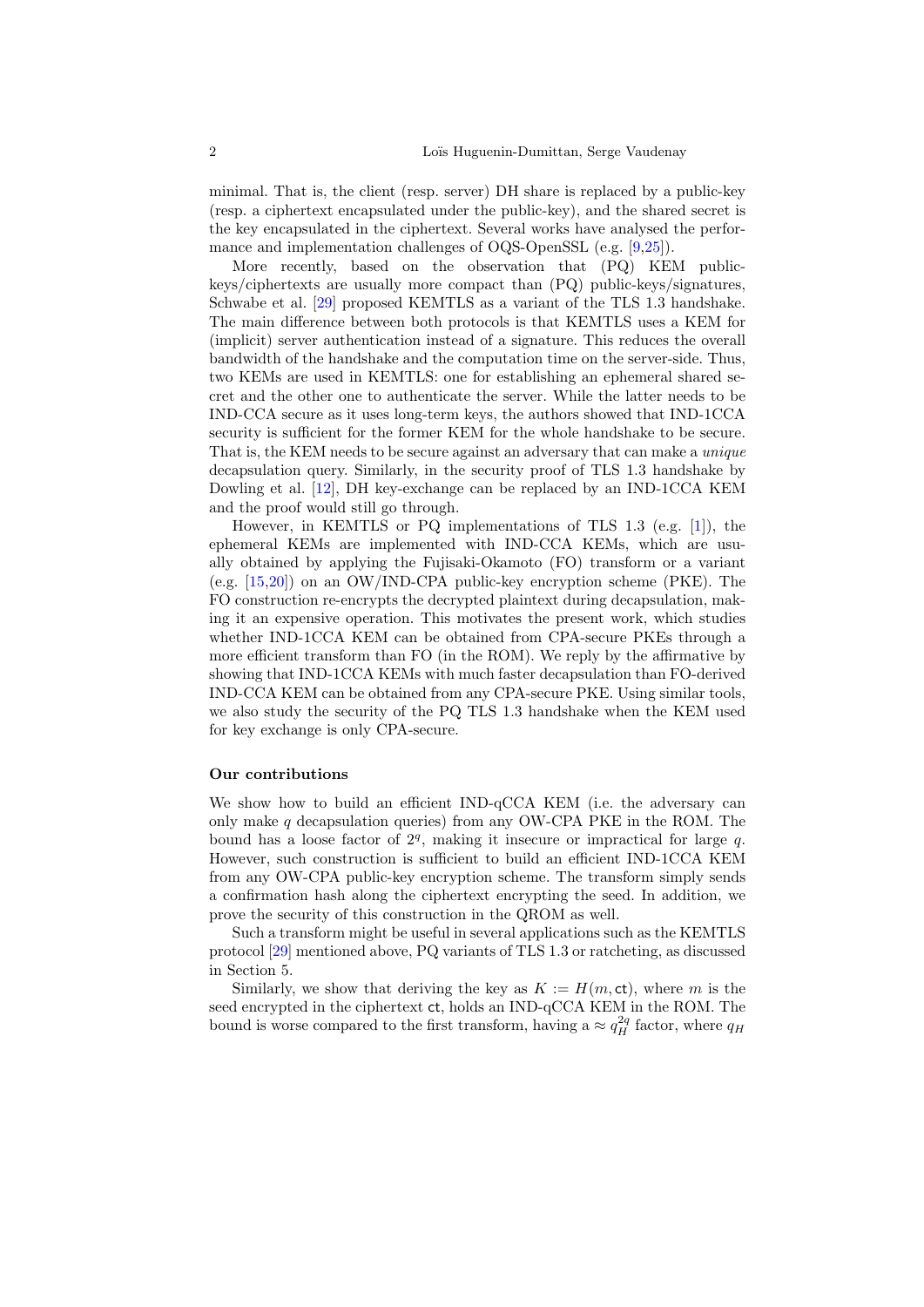is the number of queries an adversary can make to the random oracle H. The intuition is that any decapsulation query that returns  $H(m, ct)$  with  $ct \neq ct^*$ does not help much the adversary to recover the real key  $H(m^*, ct^*)$  due to the independence of RO values. However, each query to the decapsulation oracle still leaks a little information (such as equality between decrypted values), leading to the  $\approx q_H^{2q}$  factor.

Compared to the FO transform and its variants, our CPA-to-qCCA transforms offer several advantages. The main one is a significant speed boost in decapsulation, as there is no need for re-encryption. Depending on the cost of encryption of the underlying scheme, the difference can be large. For instance, removing the re-encryption check in the optimized version of the isogeny-based scheme SIKE [\[21\]](#page-30-5) cuts by more than 50% the decapsulation time (32235377 vs 73282449 cycles for SIKEp434 compressed on Ubuntu 21.04 with 2.8GHz Intel Core i7-1165G7). Another interesting feature of our transform is that we do not need to de-randomize the encryption (i.e. computing the random coins for encapsulation as the hash of the message/seed), removing the need for an additional random oracle.

We then consider the PQ TLS 1.3 handshake as it is implemented in OQS-OpenSSL [\[1\]](#page-29-0). Based on the observation that the key-schedule computes the keys as key-derivation functions (KDFs) applied on the shared secret and (the hash of) the transcript so far (including the ciphertext), we prove that if the KEM is OW-CPA secure, then the handshake is secure in the MultiStage model of Dowling et al. [\[12\]](#page-30-3). The proof is inspired by the proof of security of our second transform. Note that this result holds in the ROM (the KDFs/hash function are assumed to be ROs) and the security bound is very much "non-tight". Still, this shows that CPA-secure KEMs are sufficient for the TLS 1.3 handshake to be secure, solving an open problem raised by several authors (e.g. [\[12](#page-30-3)[,25\]](#page-30-2)). Then, since one can consider DH as a KEM, this implies that TLS 1.3 is secure as long as the computational Diffie-Hellman (CDH) problem is hard, showing that the PRF-ODH assumption used in the original proof [\[12\]](#page-30-3) is not necessary (in the ROM). We note that this last result can also be derived from the fact that DH as used in TLS 1.3 is a IND-1CCA KEM in the ROM, assuming that CDH is hard. We prove this in Appendix [C.](#page-38-0)

Finally, in Section [5,](#page-27-0) we discuss possible use cases of IND-qCCA in the context of communication protocols and ratcheting primitives. In particular, we note that IND-1CCA security is sufficient in many recent applications as the trend is to move to forward secure schemes, which discard key pairs after one use.

#### Remark on IND-CPA vs IND-1CCA

We note that plain IND-CPA PQ schemes are often not IND-1CCA. In particular, it is stated in Section 4.3 of the KEMTLS paper [\[30\]](#page-31-1):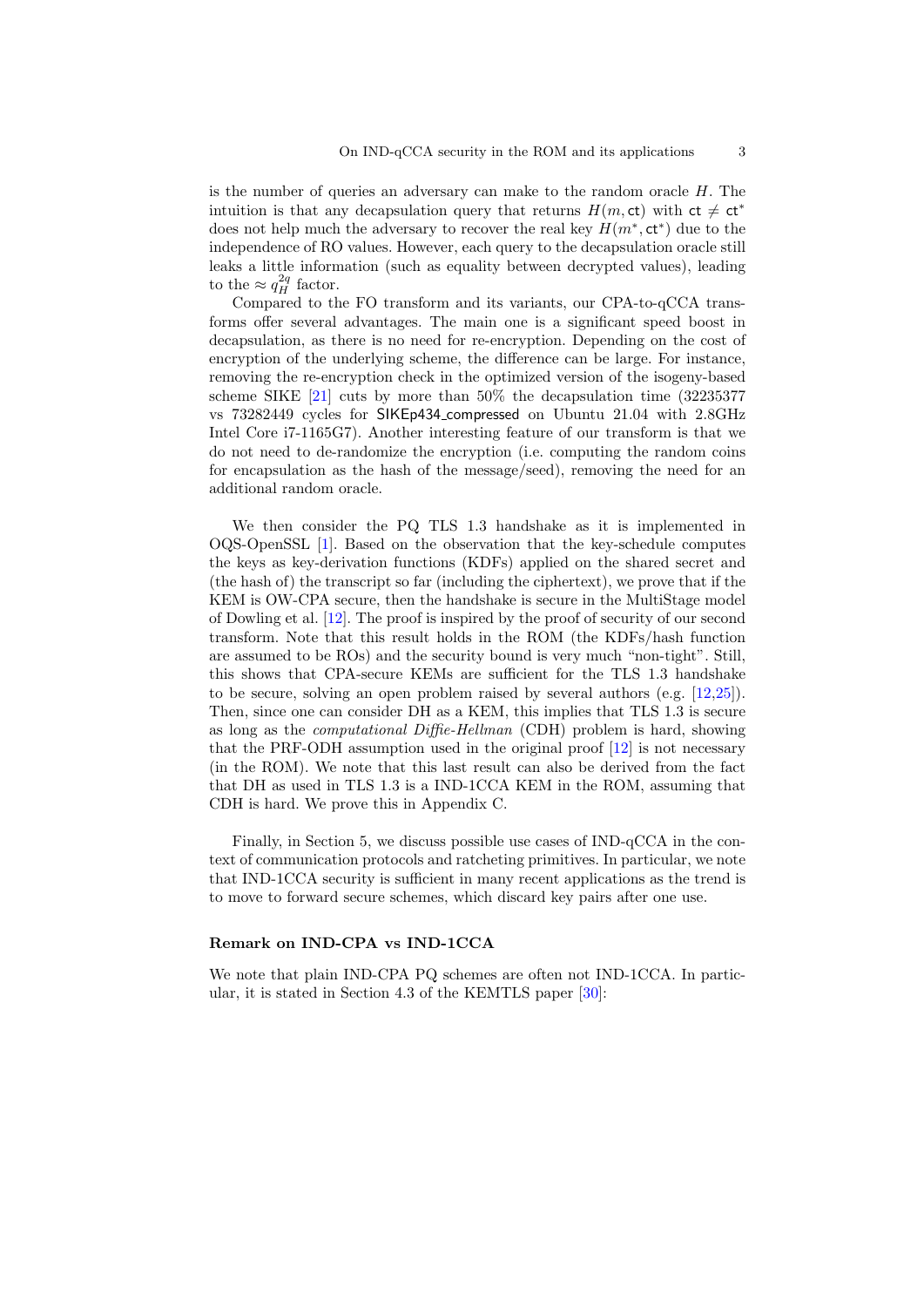"We leave as an open question to what extent non-FO-protected post-quantum KEMs may be secure against a single decapsulation query, but at this point IND-CCA is the safe choice."

The answer to this question obviously depends on how the "non-FO protected" IND-CPA PKE is used as a KEM. However, if it used in the trivial way (i.e.  $m \leftarrow M$ ,  $K := H(m)$ ,  $ct := \mathsf{enc}(\mathsf{pk}, m)$ ), the resulting KEM can usually be broken with 1 query for most of the PQ schemes. The adversary receives  $K^*$ , ct<sup>\*</sup> := enc(pk,  $m^*$ ), queries ct<sup>\*</sup> +  $\delta$  and gets back  $H(m^*)$  with high probability, if  $\delta$  is "small". Then, it can just compare whether  $H(m^*) = K^*$  or not and break IND-1CCA security. The reaction attacks  $(e.g. 13)$  requiring thousands of queries mentioned in the same paper [\[30\]](#page-31-1) are key-recovery attacks, not distinguishing attacks. The simple distinguishing adversary given above actually gives a good intuition of why adding a confirmation hash  $H'(m, ct)$  along the ciphertext as in our first transform holds a IND-qCCA KEM. In order to submit a valid decapsulation query, the adversary must compute  $H'(m, ct)$  with  $ct \neq ct^*$ . Hence, the adversary itself needs to query  $H'(m, ct)$  beforehand, thus it knows  $m$  and the decapsulation query is (nearly) useless.

#### Related work

The notion of bounded IND-CCA (i.e. IND-qCCA) has been studied in several works. Cramer et al. [\[8\]](#page-29-1) defined IND-qCCA and showed that one can build an IND-qCCA PKE from any CPA-secure PKE in a black-box manner in the standard model, using one-time signatures. While this construction is valid in the standard model and ours in the ROM only, their reduction is inefficient compared to FO transforms, which we aim to improve. Following their work, Peirera et al. [\[26\]](#page-31-2) built a more efficient IND-qCCA PKE based on the CDH assumption and Yamakawa et al. [\[33\]](#page-31-3) proposed other constructions based on the factoring and bilinear CDH assumptions. As far as we know, we are the first to note that a IND-qCCA KEM can be obtained from any CPA-secure PKE through a very simple and efficient transform in the ROM.

Starting from the original Fujisaki-Okamoto transform [\[14,](#page-30-7)[15\]](#page-30-0), many works have been dedicated to building variants of FO with tighter security bounds in the QROM (e.g. [\[20,](#page-30-4)[4](#page-29-2)[,23](#page-30-8)[,28\]](#page-31-4)). While these are CPA-to-CCA transforms, ours guarantee qCCA security only but at a lesser computational cost.

Dowling et al. [\[12\]](#page-30-3) proved the security of the standard TLS 1.3 handshake in their MultiStage security model. We extend their result by showing that TLS 1.3 security still holds if the DH KEX is replaced by a CPA-secure KEM (in the ROM). In turn, this also implies that the CDH assumption is sufficient for proving the security of the original TLS 1.3, which was based on the PRF-ODH assumption so far. In two more recent works, Diemert et al. [\[11\]](#page-30-9) and Davis et al. [\[10\]](#page-30-10) aimed at proving a tighter security bound for TLS 1.3. Their proofs are valid in the ROM and are based on the Strong Diffie-Hellman (SDH) assumption. Our result on TLS 1.3 is complementary to theirs in the sense that we prove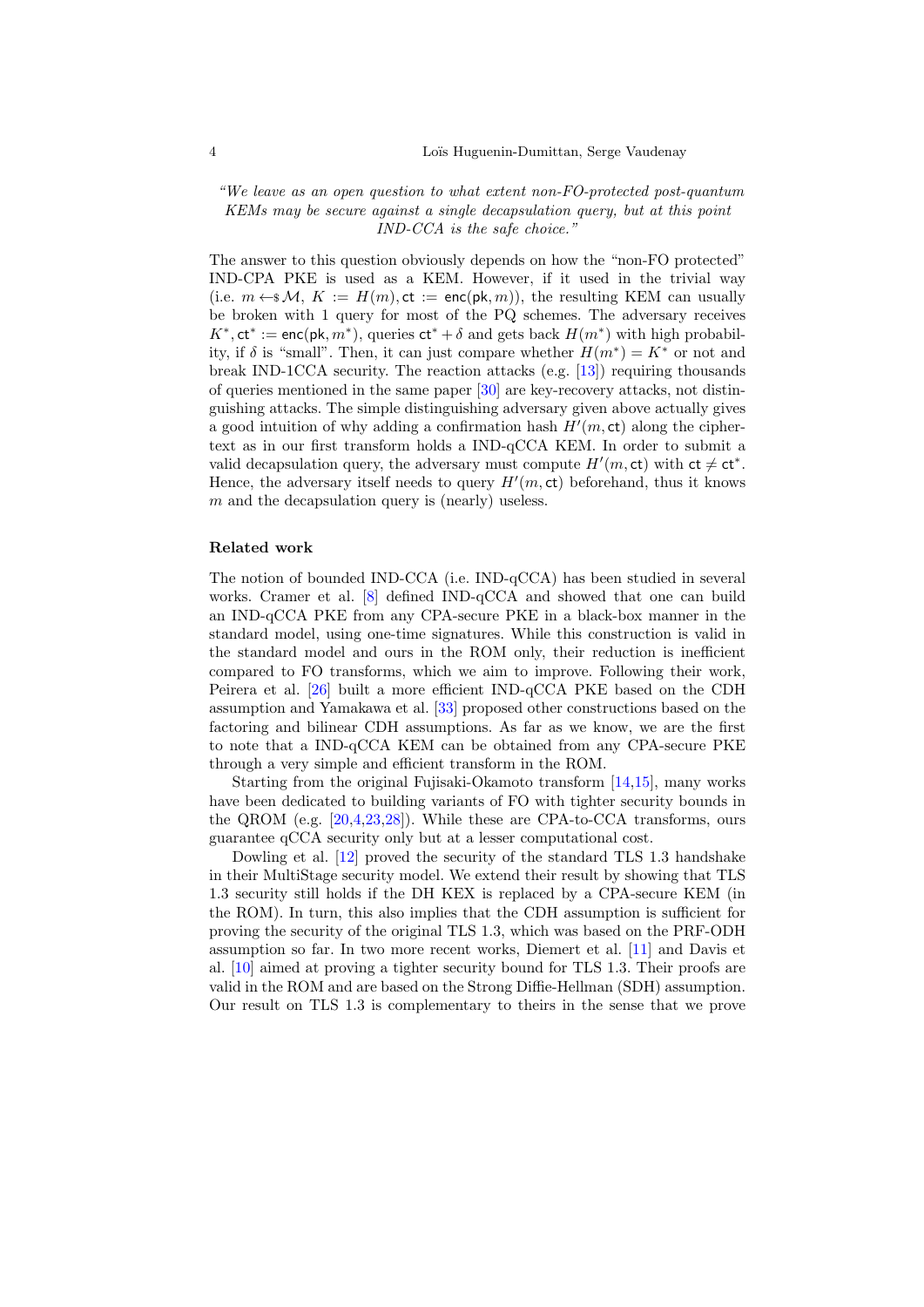that TLS security holds under a weaker assumption but with a looser security bound.

Brendel et al. [\[5\]](#page-29-3) studied the PRF-ODH assumption. In particular, they showed that PRF-ODH is hard if the SDH assumption holds in the ROM. The PRF-ODH notion considered in their work is generic as the adversary can query two types of "decapsulation" oracles multiple times. On the other hand, if we restrict ourselves to the notion where the adversary can make a unique query (which is sufficient for TLS 1.3 security), we show in App. [C](#page-38-0) that CDH hardness is sufficient.

Finally, following the KEMTLS paper [\[29\]](#page-31-0), several recent works used the notion of IND-1CCA KEM to build secure protocols (e.g.  $[19,31,6]$  $[19,31,6]$  $[19,31,6]$ ), showing the growing importance of such a notion.

# 2 Preliminaries

#### 2.1 Notation

For A a randomized algorithm, we write  $b \leftarrow \mathcal{A}$  to indicate b is set to the value output by A. Similarly, if  $\Psi$  (resp. X) is a distribution (resp. a set), then  $x \leftarrow \mathcal{F} \Psi$ (resp.  $x \leftarrow \in \mathcal{X}$ ) means that x is sampled uniformly at random from  $\Psi$  (resp. X). We denote by  $1_P$  the indicator function which returns 1 if the predicate P is fulfilled and 0 otherwise. We write [n] the set  $\{1, \ldots, n\}$ . For A an algorithm, we write  $A \Rightarrow b$  to denote the event A *outputs b*. Finally, in a game, we write abort to mean that the algorithm is stopped.

#### 2.2 Public-Key Encryption scheme

A Public-Key Encryption (PKE) scheme is defined as follows.

Definition 1 (Public-Key Encryption). A Public-Key Encryption scheme over a domain  $M$  is composed of three algorithms gen, enc, dec:

- (pk, sk)  $\leftarrow$  sgen(1<sup> $\lambda$ </sup>): The key generation algorithm takes the security parameter as input and outputs the public key pk and the secret key sk.
- ct  $\leftarrow$ \$ enc(pk, pt): The encryption algorithm takes as inputs the public key pk and a plaintext  $pt \in \mathcal{M}$  and it outputs a ciphertext  $ct$ .
- pt'  $\leftarrow$  dec(sk, ct): The decryption procedure takes as inputs the secret key sk and the ciphertext  $ct \in C$  and it outputs a plaintext  $pt' \in \mathcal{M} \cup \{\perp\}.$

The gen and enc are probabilistic algorithms that can be made deterministic by adding random coins as inputs. The decryption procedure is deterministic.

Correctness. We say a PKE scheme is  $\delta$  correct if for any ppt adversary A playing the game CORR defined in Fig. [1,](#page-5-0) we have

$$
Pr[CORR_{\mathsf{PKE}}(\mathcal{A}) \Rightarrow 1] \le \delta(\lambda)
$$

where  $\lambda$  is the security parameter, we omit it from now on for the sake of simplicity.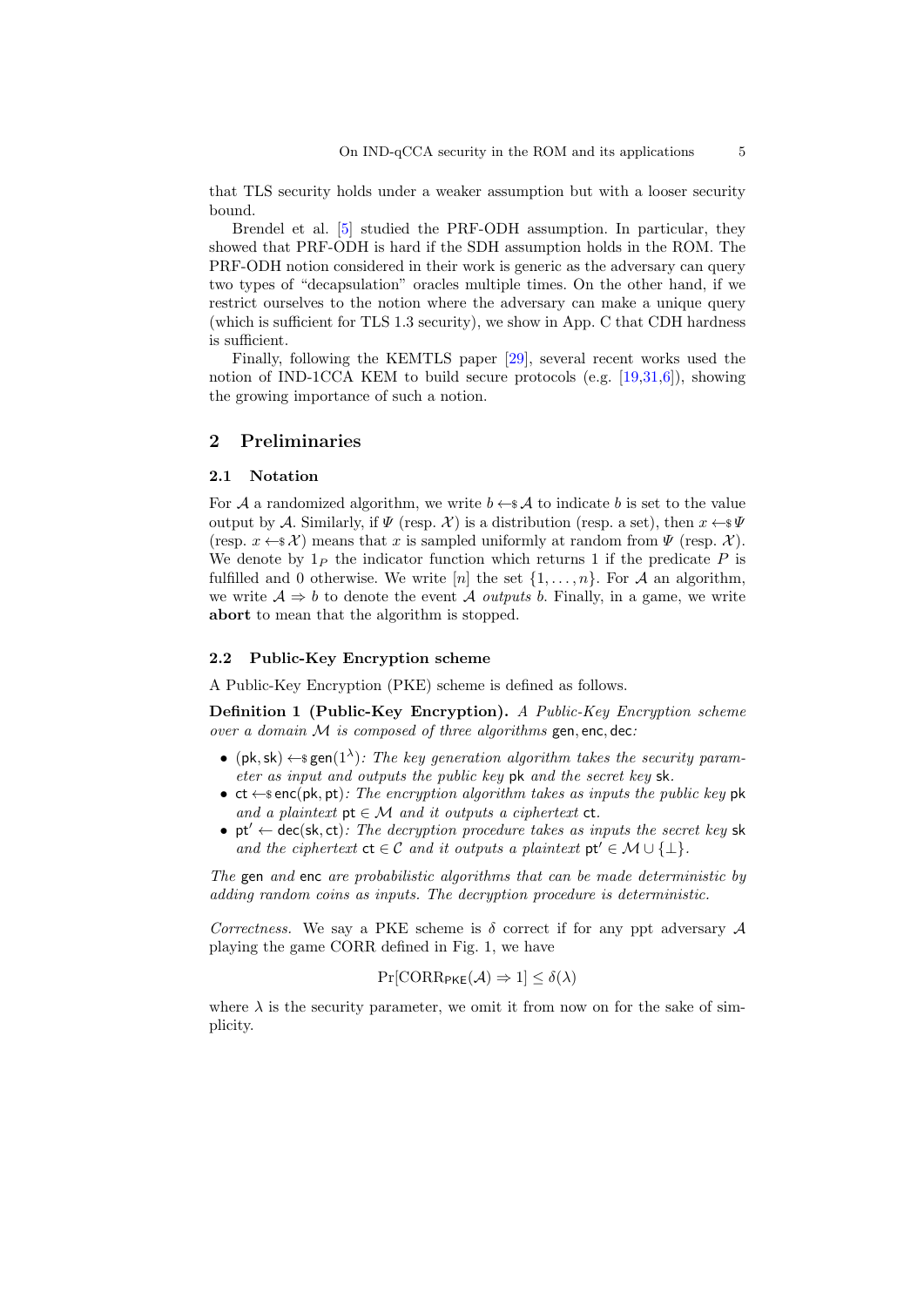<span id="page-5-0"></span>6 Lo¨ıs Huguenin-Dumittan, Serge Vaudenay

```
CORR_{\text{PKE}}(\mathcal{A})
```
 $(\mathsf{pk}, \mathsf{sk}) \leftarrow \$ \mathsf{gen}(1^\lambda)$  $pt \leftarrow \mathcal{A}(pk, sk)$  $ct \leftarrow \$$  enc $(\text{pk}, \text{pt})$ return  $1_{\text{dec}(sk, ct) \neq pt}$ 

Fig. 1: Correctness game.

<span id="page-5-1"></span>

Fig. 2: One-Wayness games.

Plaintext Checking. We recall the notions of One-Wayness under Chosen Plaintext Attacks (OW-CPA) and Plaintext-Checking Attacks (OW-PCA).

Definition 2 (One-Wayness and Plaintext Checking). Let  $M$  be a finite message space,  $PKE$  a  $PKE$  scheme over  $M$  and we consider the games defined on the left in Fig. [2](#page-5-1) with the different oracles as defined in the table on the right of Fig. [2.](#page-5-1) Then, PKE is OW-ATK, for ATK  $\in \{CPA, PCA\}$ , if for any ppt adversary A we have

$$
\mathsf{Adv}_{\mathsf{PKE}}^{\mathsf{ow}\text{-}\mathsf{atk}}(\mathcal{A}) = \Pr\left[\mathsf{OW}\text{-}\mathsf{ATK}_{\mathsf{PKE}}(\mathcal{A}) \Rightarrow 1\right] = \mathsf{negl}(\lambda)
$$

where Pr [OW-ATK<sub>PKE</sub>( $\mathcal{A}$ )  $\Rightarrow$  1] is the probability that the adversary wins the OW-ATK game.

# 2.3 Key Encapsulation Mechanism (KEM)

A Key Encapsulation Mechanism is defined as follows.

**Definition 3 (Key Encapsulation Mechanism).** A KEM over  $K$  is a tuple of three algorithms gen, encaps, decaps:

- (pk, sk)  $\leftarrow$  s gen(1<sup> $\lambda$ </sup>): The key generation algorithm takes as inputs the security parameter and it outputs the public key pk and the secret key sk.
- ct,  $K \leftarrow$  sencaps(pk): The encapsulation algorithm takes as inputs the public key pk and it outputs a ciphertext  $ct \in C$  and a key  $K \in \mathcal{K}$ .
- $K' \leftarrow$  decaps(sk, ct): The decapsulation procedure takes as inputs the secret key sk and the ciphertext  $ct \in C$  and it outputs a key K. If the KEM allows explicit rejection, the output is a key  $K \in \mathcal{K}$  or the rejection symbol  $\perp$ . If the rejection is implicit, the output is always a key  $K \in \mathcal{K}$ .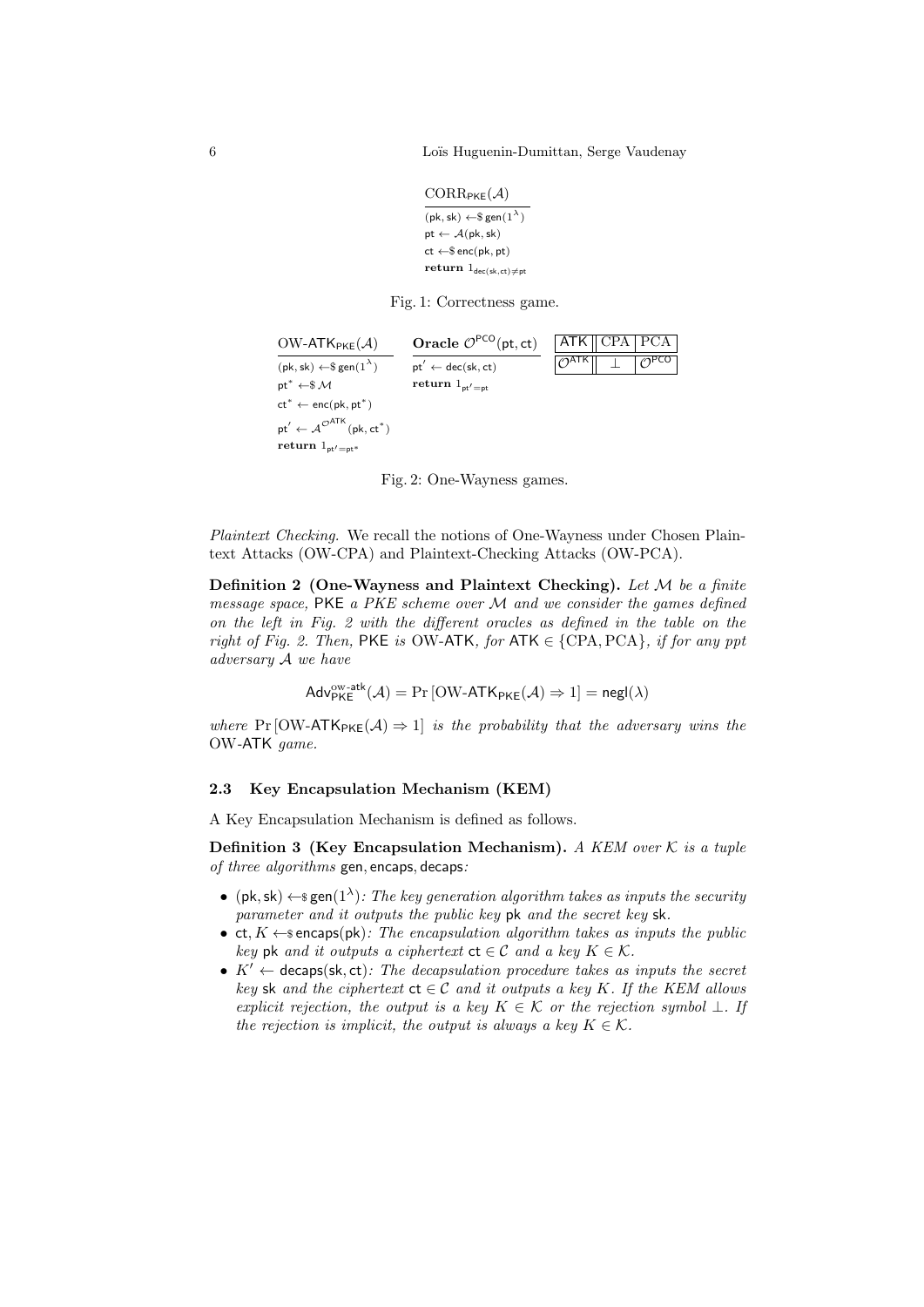```
IND-(q)CCA_{KEM}(\mathcal{A})(\mathsf{pk}, \mathsf{sk}) \leftarrow \$ \mathsf{gen}(1^\lambda)b \leftarrow \$ \{0, 1\}ct^*, K_0 \leftarrow \$ encaps(\textsf{pk})K_1 \leftarrow \$\mathcal{K}b' \leftarrow \mathcal{A}^{\mathcal{O} \mathsf{Dec}}(\mathsf{pk}, \mathsf{ct}^*, K_b)return \mathbf{1}_{b'=b}Oracle \mathcal{O}^{\mathsf{Dec}}(\mathsf{ct})if ct = ct^* : return \perpif more than q queries : return \perp // If IND-qCCA
                                                     K' \leftarrow decaps(sk, ct)
                                                     \mathbf{return}\;K'
```
Fig. 3: Indistinguishability games.

The gen and encaps are probabilistic algorithms. The randomness can be made explicit by adding random coins as inputs. The decapsulation function is deterministic.

Indistinguishability security. KEM indistinguishability is defined as follows.

Definition 4 (KEM Indistinguishability). We consider the games defined in Fig. [3.](#page-6-0) Let  $K$  be a finite key space. A KEM scheme over K KEM = (gen, encaps, decaps) is IND-CCA (resp. IND-qCCA) if for any ppt adversary  $\mathcal A$  (resp. any ppt  $\mathcal A$  limited to q decapsulation queries) we have

$$
Adv_{\mathsf{KEM}}^{\mathrm{ind}\text{-}(q)\mathrm{cca}}(\mathcal{A}) = \left| \Pr\left[\mathrm{IND} - (q)\mathrm{CCA}_{\mathsf{KEM}}(\mathcal{A}) \Rightarrow 1\right] - \frac{1}{2} \right| = \mathsf{negl}(\lambda)
$$

where  $Pr[IND - (q)CCA_{KFM}(A) \Rightarrow 1]$  is the probability that A wins the IND- $(q) CCA_{\mathsf{KEM}}(\mathcal{A})$  game defined in Fig. [3.](#page-6-0)

We can also define OW-CPA for KEMs, which is similar to the equivalent notion for PKE.

**Definition 5 (KEM OW-CPA).**  $A$  KEM scheme KEM  $=$ (gen, encaps, decaps) is OW-CPA if for any ppt adversary  $A$  we have

$$
Adv_{\mathsf{KEM}}^{\mathsf{ow-cpa}}(\mathcal{A}) = \Pr\left[\mathcal{A}(\mathsf{pk},\mathsf{ct}^*) \Rightarrow K : (\mathsf{pk},\mathsf{sk}) \leftarrow \mathsf{sgen}(1^{\lambda}); (K,\mathsf{ct}^*) \leftarrow \mathsf{s}\,\mathsf{encaps}(\mathsf{pk})\right] \\ = \mathsf{negl}(\lambda) \;,
$$

where the probability is taken over the randomness of the public-key generation, encapsulation and the adversary A.

# <span id="page-6-1"></span>3 OW-CPA to IND-qCCA transforms

We first prove the following simple lemma.

Lemma 1. Let PKE be a PKE. Then, for any ppt OW-PCA adversary A making at most q queries to the PCO oracle, there exists a OW-CPA adversary  $\beta$  s.t.

$$
\mathsf{Adv}_{\mathsf{PKE}}^{\mathrm{ow-pca}}(\mathcal{A}) \leq 2^q \cdot \mathsf{Adv}_{\mathsf{PKE}}^{\mathrm{ow-cpa}}(\mathcal{B})\ .
$$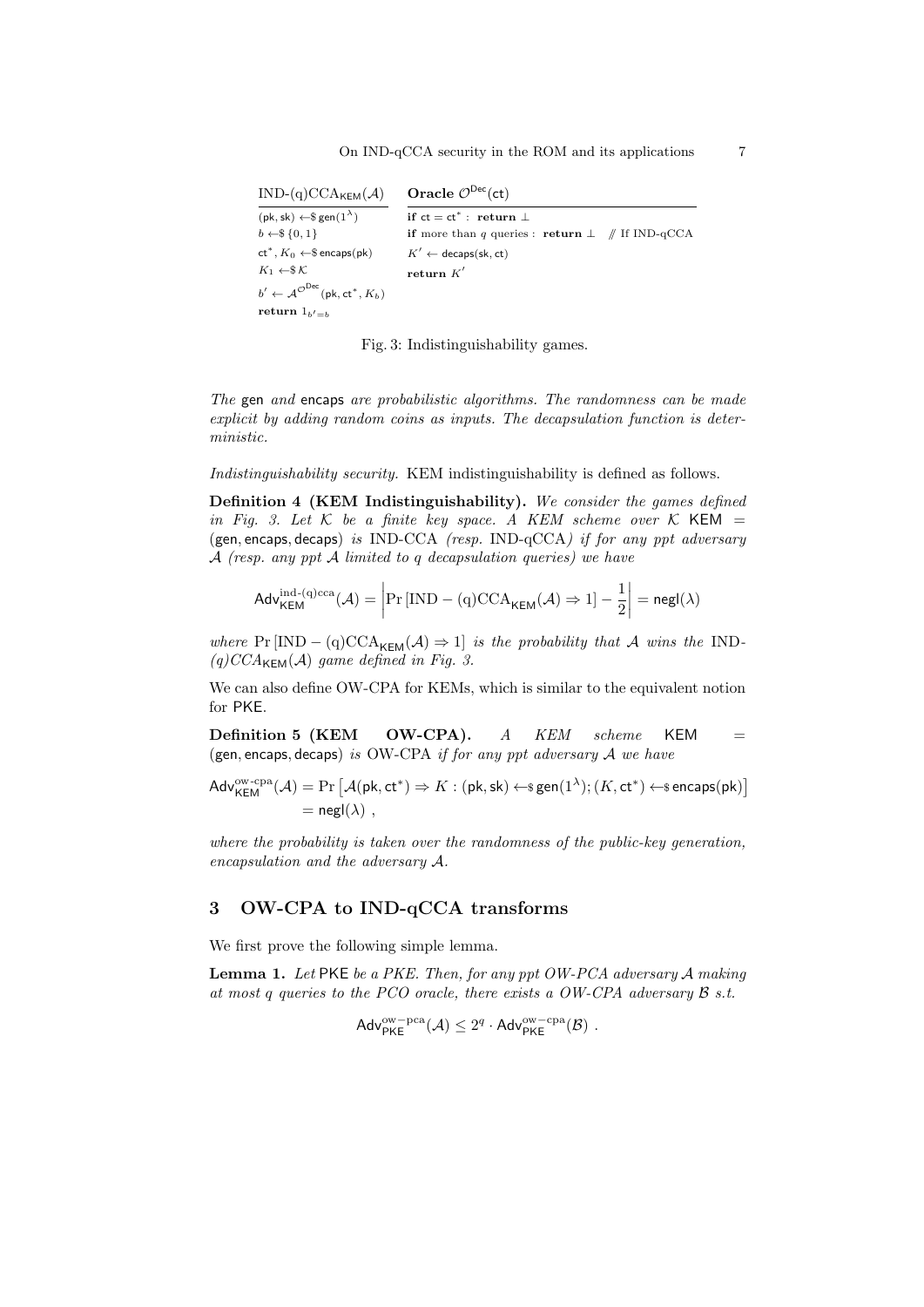<span id="page-7-0"></span>8 **B** Loïs Huguenin-Dumittan, Serge Vaudenay

| gen()                                     | encaps(pk)                                          | decaps(sk, ct)                                                 |
|-------------------------------------------|-----------------------------------------------------|----------------------------------------------------------------|
| $(pk, sk) \leftarrow$ gen <sup>p</sup> () | $\sigma \leftarrow \mathcal{S} \mathcal{M}$         | $(ct'_0, tag') \leftarrow ct$                                  |
| return (pk, sk)                           | $ct_0 \leftarrow$ senc <sup>p</sup> (pk, $\sigma$ ) | $\sigma' \leftarrow \text{dec}^p(\textsf{sk}, \textsf{ct}'_0)$ |
|                                           | $\text{tag} \leftarrow H'(\sigma, \text{ct}_0)$     | if $H'(\sigma', ct'_0) \neq taq'$ :                            |
|                                           | $K \leftarrow H(\sigma)$                            | return 1                                                       |
|                                           | return $K$ , $(ct_0, tag)$                          | return $H(\sigma')$                                            |



Proof. We can simply see that the PCO oracle returns 1 bit of information, thus PKE loses at most  $q$  bits of security when a PCO oracle is available. More formally, given A, one can build  $\beta$  as follows. It passes its input to A and simulates the PCO oracle by sampling a response at random in {0, 1}. Then, it returns the response of A. Its probability of success is  $\mathsf{Adv}_{\mathsf{PKE}}^{\mathsf{ow}-\mathsf{cpa}}(\mathcal{B}) \geq \frac{1}{2^q} \mathsf{Adv}_{\mathsf{PKE}}^{\mathsf{ow}-\mathsf{pca}}(\mathcal{A}),$  as the probability the q responses are correct is  $\frac{1}{2^c}$  $\frac{1}{q}$ .

We consider the transform  $T<sub>CH</sub>$  given in Fig. [4.](#page-7-0) This construction takes a PKE  $PKE = (gen<sup>p</sup>, enc<sup>p</sup>, dec<sup>p</sup>)$  and outputs a KEM (gen, encaps, decaps). Note that  $T_{CH}$  is basically the REACT transform [\[24\]](#page-30-12) without the asymmetric part (to get a KEM instead of a PKE).

<span id="page-7-1"></span>We now show that the resulting KEM is IND-qCCA assuming the underlying PKE is OW-PCA.

**Theorem 1.** We consider two random oracles  $H, H' : \{0, 1\}^* \mapsto \{0, 1\}^n$ . Let KEM be the KEM resulting from applying the  $T_{CH}$  transform to a  $\delta$ -correct PKE. Then, for any IND-qCCA adversary A that makes at most  $q_H$  (resp.  $q_{H'}$ ) queries to H (resp.  $H'$ ), there exists a OW-PCA adversary  $\mathcal B$  s.t.

$$
\mathsf{Adv}_{\mathsf{KEM}}^{\mathrm{ind-qcca}}(\mathcal{A}) \leq \frac{(q+q_{H'}+1)^2}{2^n} + \delta + \frac{q}{2^n} + (q_{H}+q_{H'}) \cdot \mathsf{Adv}_{\mathsf{PKE}}^{\mathrm{ow-pca}}(\mathcal{B}) \ ,
$$

where B makes at most q queries to its plaintext-checking oracle. In addition, if PKE is a deterministic encryption scheme, the bound becomes

$$
\mathsf{Adv}_{\mathsf{KEM}}^{\mathrm{ind-qcca}}(\mathcal{A}) \leq \frac{(q+q_{H'}+1)^2}{2^n} + \delta + \frac{q}{2^n} + \mathsf{Adv}_{\mathsf{PKE}}^{\mathrm{ow-pca}}(\mathcal{B})\ .
$$

Proof. We proceed by game hopping, the sequence of games is presented in Fig. [5.](#page-8-0) Let  $\mathcal{L}_H$  (resp.  $\mathcal{L}_{H'}$ ) be the list of queries  $(x, h)$  made to the RO H (resp. H') s.t.  $H(x) = h$  (resp.  $H'(x) = h$ ). In addition, let the challenge ciphertext be  $ct^* = (ct_0^*, h^*)$ , and  $\sigma^*$  be s.t. enc<sup>p</sup>(pk,  $\sigma^*$ ) = ct<sub>0</sub><sup>\*</sup>. We start with game  $\Gamma^0$  which is the IND-qCCA game, except we abort if the adversary finds a collision on  $H'$ (i.e.  $H'(x) = H'(x')$  for  $x \neq x'$  and  $(x, h), (x', h) \in \mathcal{L}_{H'}$ ). This happens with prob. at most  $\frac{(q+q_{H'}+1)^2}{2^n}$  and we have

$$
|\Pr[\text{IND} - \text{qCCA}_{\mathsf{KEM}}(\mathcal{A}) \Rightarrow 1] - \Pr[\Gamma^0(\mathcal{A}) \Rightarrow 1]| \leq \frac{(q + q_{H'} + 1)^2}{2^n}.
$$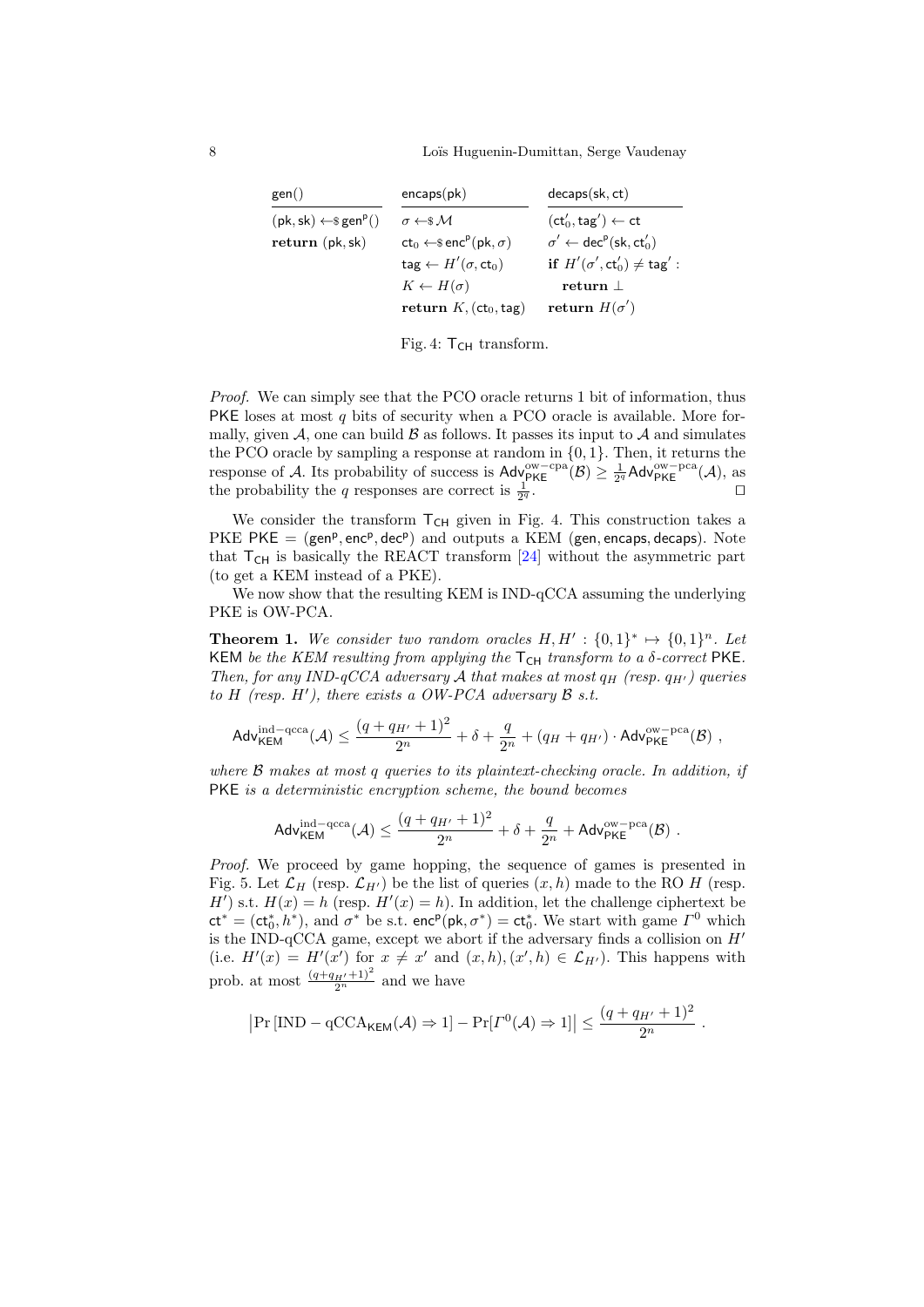<span id="page-8-0"></span>

| $\Gamma^{0-3}(\mathcal{A})$                                                                                                                                                                                                                                                                                                                                                                                                                                                                                                                                                                                                                       | Oracle $\mathcal{O}^{\text{Dec}}(\text{ct})$                                                                                                                                                                                                                                                                                                                                                                                                  | Oracle $\mathcal{O}^{\text{Dec2}}(\text{ct})$                                                                                                                                                                                                                                                                                                       |
|---------------------------------------------------------------------------------------------------------------------------------------------------------------------------------------------------------------------------------------------------------------------------------------------------------------------------------------------------------------------------------------------------------------------------------------------------------------------------------------------------------------------------------------------------------------------------------------------------------------------------------------------------|-----------------------------------------------------------------------------------------------------------------------------------------------------------------------------------------------------------------------------------------------------------------------------------------------------------------------------------------------------------------------------------------------------------------------------------------------|-----------------------------------------------------------------------------------------------------------------------------------------------------------------------------------------------------------------------------------------------------------------------------------------------------------------------------------------------------|
| $(\mathsf{pk}, \mathsf{sk}) \leftarrow \$ \mathsf{gen}$<br>$b \leftarrow \$ \{0, 1\}$<br>$\sigma^* \leftarrow \$\{0,1\}^n$<br>$ct_{0}^{*} \leftarrow \$ \text{enc}^{\text{p}}(\text{pk}, \sigma^{*})$<br>$K_0 \leftarrow H(\sigma^*): h^* \leftarrow H'(\sigma^*, ct^*)$<br>$K_1 \leftarrow \mathcal{S} \mathcal{K}$<br>$ct^* \leftarrow (ct^*, h^*)$<br>$b' \leftarrow \mathcal{A}^{\mathcal{O}Dec}(\mathsf{pk},\mathsf{ct}^*,K_b) \quad /\!\!/ \ \ \varGamma^0\text{-}\varGamma^1$<br>$b' \leftarrow \mathcal{A}^{\mathcal{O}Dec2}(\mathsf{pk},\mathsf{ct}^*, K_b) \quad /\!\!/ \ \Gamma^2 \text{-} \Gamma^3$<br>if query : abort $\# \Gamma^3$ | if $ct = ct^*$ : return $\perp$<br>if more than $q$ queries :<br>return $\perp$<br>$(ct_0, h) \leftarrow ct$<br>if $ct_0 = ct_0^*$ or $h = h^* : \# \Gamma^1 - \Gamma^3$<br>return $\perp$ // $\Gamma^1$ - $\Gamma^3$<br>$\sigma' \leftarrow \text{dec}^p(\text{sk. ct}'_0)$<br>if $H'(\sigma', ct_0) \neq h$ :<br>return $\perp$<br>return $H(\sigma')$                                                                                      | if $ct = ct^*$ : return $\perp$<br>if more than $q$ queries :<br>return $\perp$<br>$(ct_0, h) \leftarrow ct$<br><b>if</b> $ct_0 = ct_0^*$ or $h = h^*$ :<br>return $\perp$<br>if $\exists \sigma$ s.t. $((\sigma, ct_0), h) \in \mathcal{L}_{H'}$ :<br>if $\mathcal{O}^{\text{PCO}}(\sigma, \text{ct}_0)$ :<br>return $H(\sigma)$<br>return $\perp$ |
| return $1_{h'=h}$<br>$H(\sigma)$<br>if $\exists h$ s.t. $(\sigma, h) \in \mathcal{L}_H$ :<br>return h<br>$\mathbb{Z} T^3$<br>if $\sigma = \sigma^*$ : query $\leftarrow$ true<br>$h \leftarrow \$\{0,1\}^n$<br>$\mathcal{L}_H \leftarrow \mathcal{L}_H \cup \{(\sigma, h)\}\$<br>return $h$                                                                                                                                                                                                                                                                                                                                                       | $H'(\sigma,ct)$<br>if $\exists h$ s.t. $((\sigma, ct), h) \in \mathcal{L}_{H'}$ :<br>return $h$<br>$\mathbb{Z}^3$<br>if $\sigma = \sigma^*$ : query $\leftarrow$ true<br>$h \leftarrow \$\{0,1\}^n$<br>$\mathcal{L}_{H'} \leftarrow \mathcal{L}_{H'} \cup \{((\sigma, ct), h)\}\$<br>if $\exists x, x', h \text{ s.t. } x \neq x'$<br>$\wedge$ $(x, h) \in \mathcal{L}_{H}$<br>$\wedge$ $(x', h) \in \mathcal{L}_{m'}$ :<br>abort<br>return h |                                                                                                                                                                                                                                                                                                                                                     |

On IND-qCCA security in the ROM and its applications 9

Fig. 5: Sequence of games for the proof of Thm [1.](#page-7-1)  $\mathcal{O}^{PCO}$  is defined as in the OW-PCA game (see Fig. [2\)](#page-5-1).

 $\underline{\Gamma^1}$ : The decapsulation oracle is modified s.t. it returns  $\bot$  whenever  $ct_0^*$  or  $h^*$  is queried (note that both cannot be submitted at the same time). This game is the same as  $\Gamma^0$  except if the oracle in  $\Gamma^0$  does not return  $\bot$  on such queries. Let bad be this event. We split this into two cases:

•  $\mathcal{O}^{\text{Dec}}(\text{ct}_0^*, h \neq h^*) \neq \bot$ . This happens only if

$$
H'(\mathsf{dec}(\mathsf{sk},\mathsf{ct}^*_0),\mathsf{ct}^*_0)=h\neq h^*=H'(\sigma^*,\mathsf{ct}^*_0)\ .
$$

In turn, this implies that  $\text{dec}(\text{sk}, \text{ct}^*_0) \neq \sigma^*$  and thus it is a correctness error. Such an error happens at most with probability  $\delta$ .

•  $\mathcal{O}^{\text{Dec}}(\text{ct}_0 \neq \text{ct}_0^*, h^*) \neq \bot$ . It means that  $h^* = H'(\sigma^*, \text{ct}_0^*) = H'(\sigma', \text{ct}_0)$ , with  $\sigma' \leftarrow \text{dec}^p(\textsf{sk}, \textsf{ct}_0)$ , which is not possible since  $\textsf{ct}_0 \neq \textsf{ct}_0^*$  and we assume no collision occurs.

Therefore, overall  $Pr[bad] \leq \delta$  and

$$
|\Pr[\Gamma^0 \Rightarrow 1] - \Pr[\Gamma^1 \Rightarrow 1]| \leq \Pr[\mathsf{bad}] \leq \delta.
$$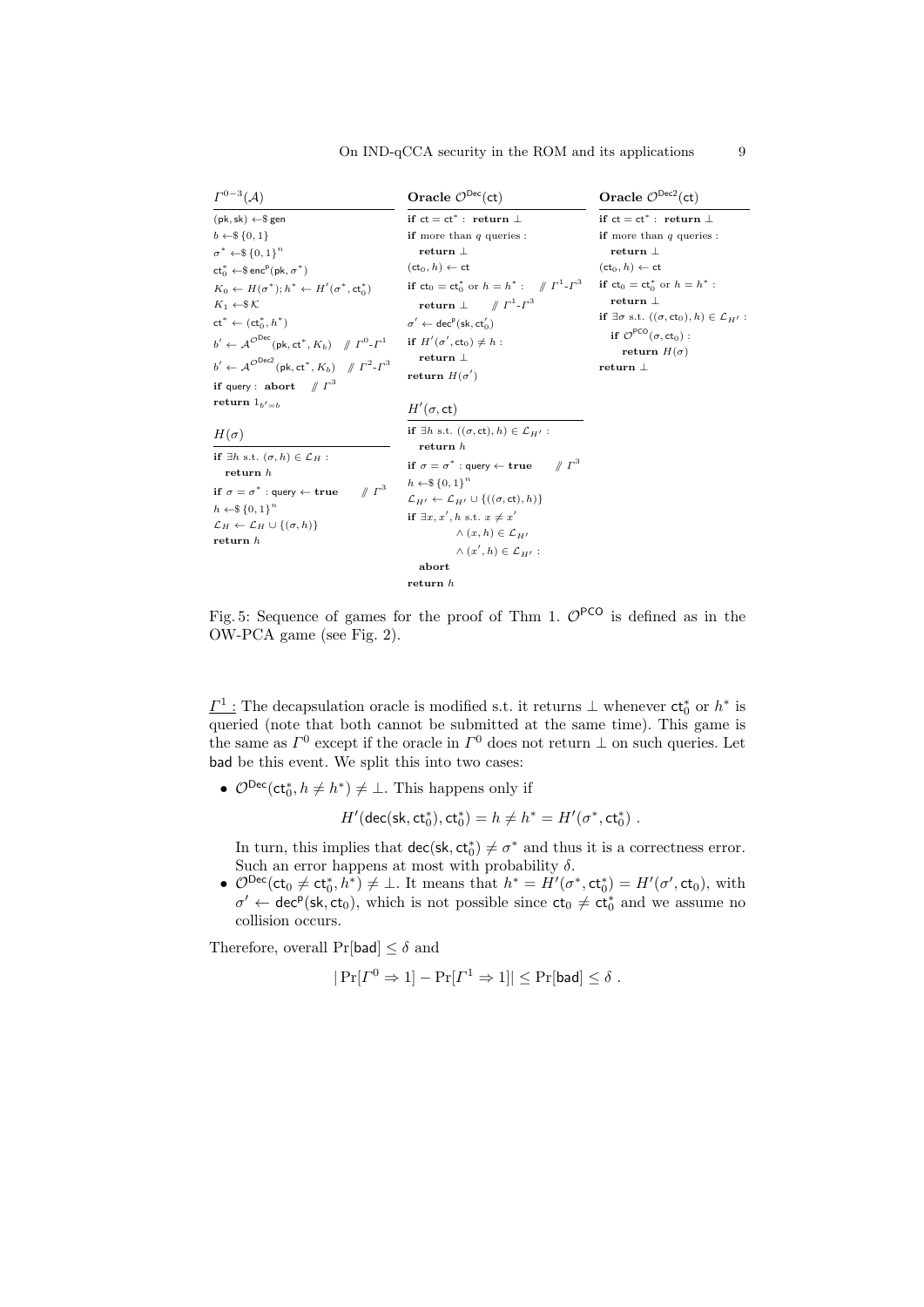$\underline{\Gamma^2}$ : We modify the decapsulation oracle into another oracle  $\mathcal{O}^{\text{Dec}^2}$  as follows. On a decapsulation query  $(ct_0, h)$  (with  $\sigma' \leftarrow \text{dec}(\textsf{sk}, ct_0)$ ):

- 1. If there is no  $((*, ct_0), h)$  in  $\mathcal{L}_{H'}$ : return ⊥. This differs from the previous game only if  $h = H'(\sigma', ct_0)$  but  $(\sigma', ct_0)$  was never queried to H'. As the RO values are uniformly distributed, this happens at most with probability 1  $\frac{1}{2^n}$ .
- 2. If  $((\sigma, ct_0), h) \in \mathcal{L}_{H'}$  for some  $\sigma$ : If  $\mathcal{O}^{\text{PCO}}(\sigma, ct_0) := 1_{\text{dec}(sk, ct_0)=\sigma} = 1$ , return  $H(\sigma)$ . Otherwise, return  $\perp$ . This perfectly simulates the previous oracle as  $\mathcal{O}^{\text{PCO}}(\sigma, \text{ct}_0) = 1$  iff  $\sigma = \sigma'$  and we know  $h = H(\sigma = \sigma', \text{ct}_0)$ .

Note that there is at most one  $\sigma$  s.t.  $((\sigma, ct_0), h) \in \mathcal{L}_{H'}$  as we assume no collision occurs. In particular, it means that  $\mathcal{O}^{PCO}$  is called at most once every decapsulation query.

Therefore, by a union bound we get

$$
|\Pr[\Gamma^1 \Rightarrow 1] - \Pr[\Gamma^2 \Rightarrow 1]| \le \frac{q}{2^n} .
$$

 $\underline{\Gamma}^3$ : Finally, we abort whenever A queries  $\sigma^*$  to H or  $(\sigma^*, \cdot)$  to H'. Let this event be query. Note that A could also learn the value of  $H(\sigma^*)$  through a query to  $\mathcal{O}^{\text{Dec2}}$ . However, the latter oracle would return  $H(\sigma^*)$  only if A queried  $H'(\sigma^*, \cdot)$ before (thus triggering query).

Then, we can build a OW-PCA adversary  $\beta$  (shown in Fig. [6\)](#page-10-0) that perfectly simulates  $\mathcal{A}$ 's view as long as query does not happen. More precisely,  $\beta$  can simulate the decapsulation oracle using its PCO oracle. Then, on input  $(\mathsf{pk}, \mathsf{ct}_0^*),$ B runs  $\mathcal{A}(\mathsf{pk},(\mathsf{ct}^*_0,h^*),K^*),$  where  $h^*$  and  $K^*$  are picked at random. Unless query occurs, A cannot distinguish between these random  $h^*, K^*$  and the real ones. Finally, if query occurs,  $\beta$  can recover  $\sigma^*$  with probability  $\frac{1}{q_H+q_{H'}}$  by sampling a random  $\sigma$  from  $S = {\sigma : (\sigma, *) \in \mathcal{L}_H^{\mathcal{A}} \vee ((\sigma, *), *) \in \mathcal{L}_{H'}},$  where  $\mathcal{L}_H^{\mathcal{A}}$  is the set of queries to  $H$  made by  $A$ . Thus,

$$
|\Pr[\varGamma^2 \Rightarrow 1]-\Pr[\varGamma^3 \Rightarrow 1]|\le \Pr[\text{query}]\le (q_H+q_{H'})\cdot \text{Adv}_{\text{PKE}}^{\text{ow-pca}}(\mathcal{B})
$$

where  $\beta$  makes q query to the PCO oracle. Note that if PKE is deterministic, B can check whether  $enc(pk, \sigma) = ct_0^*$  for all  $\sigma \in S$  to find  $\sigma^*$ . This fails only if there exists  $\sigma' \neq \sigma^*$  s.t.  $enc(pk, \sigma') = ct_0^*$ . In turn this implies that there exists  $\sigma \in S \cup {\sigma^*}$  that would break the correctness, but such an event is already covered by the previous  $\delta$  factor. In this case, we obtain

$$
|\Pr[P^2 \Rightarrow 1] - \Pr[P^3 \Rightarrow 1]| \leq \Pr[\mathsf{query}] \leq \mathsf{Adv}_{\mathsf{PKE}}^{\mathrm{ow-pca}}(\mathcal{B})\;.
$$

Finally, since A cannot query  $\sigma^*$  to H anymore, it cannot distinguish between a random key and  $H(\sigma^*)$ . Hence,  $Pr[I^3 \Rightarrow 1] = \frac{1}{2}$ . Collecting the probabilities holds the result.  $\Box$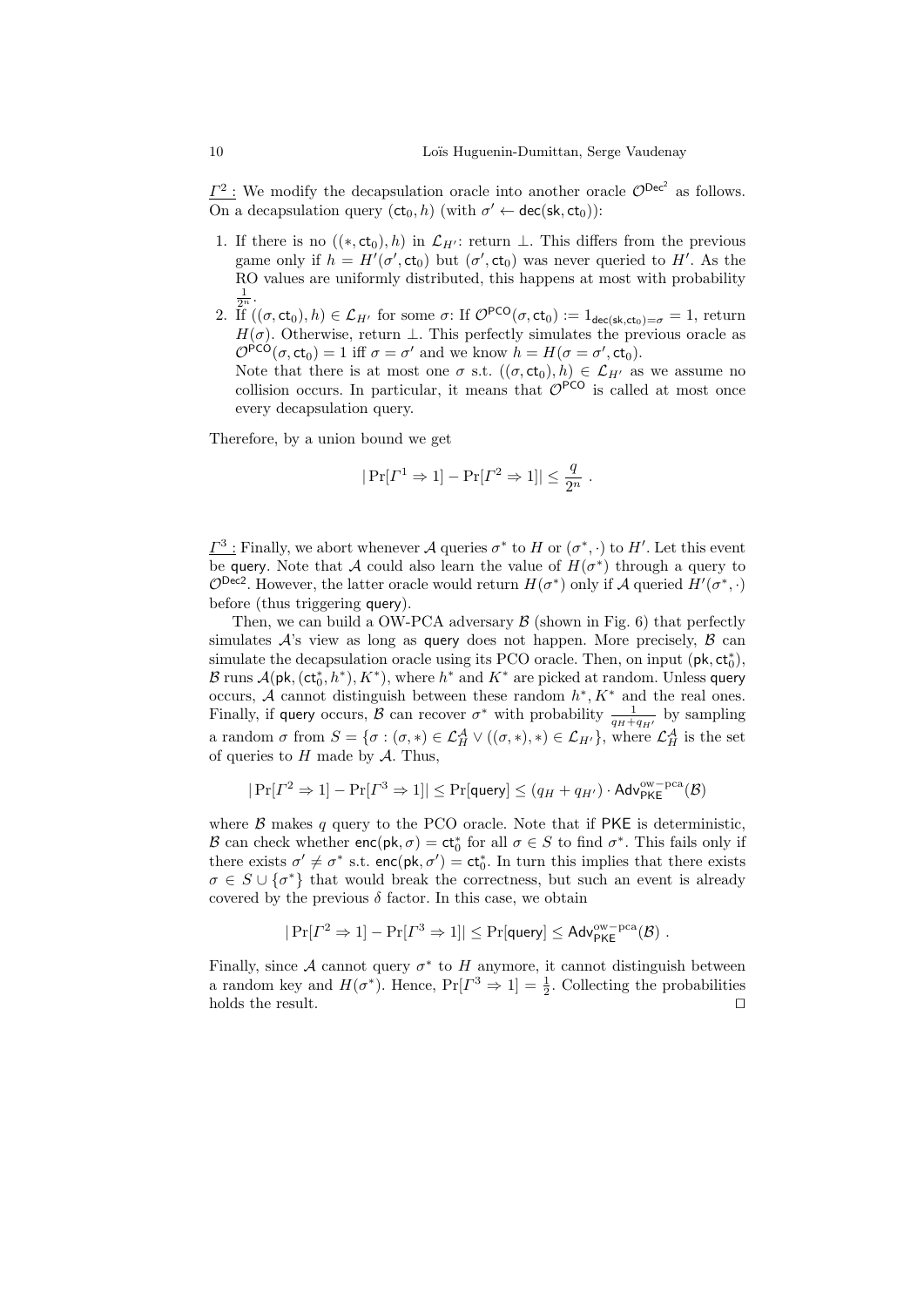On IND-qCCA security in the ROM and its applications 11

<span id="page-10-0"></span>

| $B^{\mathcal{O}^{PCO}}(\mathsf{pk},\mathsf{ct}^*)$                                                                                     | Oracle $\mathcal{O}^{\text{Dec2}}(\text{ct})$                       |
|----------------------------------------------------------------------------------------------------------------------------------------|---------------------------------------------------------------------|
| init $\mathcal{L}_H, \mathcal{L}_{H'} \leftarrow \emptyset$                                                                            | <b>if</b> more than $q$ queries :                                   |
| $h^* \leftarrow \$\{0,1\}^n$                                                                                                           | return $\perp$                                                      |
| $K^* \leftarrow \$\{0,1\}^n$                                                                                                           | $(ct_0, h) \leftarrow ct$                                           |
| simulate $H, H'$ for A with lazy sampling:                                                                                             | <b>if</b> $ct_0 = ct_0^*$ or $h = h^*$ :                            |
|                                                                                                                                        | return                                                              |
| run $A^{H,H',\mathcal{O}^{Dec2}}$ (pk, (ct <sup>*</sup> , h <sup>*</sup> ), $K^*$ )                                                    | if $\exists \sigma$ s.t. $((\sigma, ct), h) \in \mathcal{L}_{H'}$ : |
| $\sigma' \leftarrow \$\{\sigma : \sigma \in \mathcal{L}_{\mathcal{U}}^{\mathcal{A}} \vee (\sigma, *) \in \mathcal{L}_{\mathcal{U}}\}\$ | if $\mathcal{O}^{\text{PCO}}(\sigma, ct_0)$ : return $H(\sigma)$    |
| return $\sigma'$                                                                                                                       | return $\perp$                                                      |

Fig. 6: B adversary for the proof of Thm [1.](#page-7-1)

**Corollary 1.** We consider two random oracles  $H, H' : \{0, 1\}^* \mapsto \{0, 1\}^n$ . Let KEM be the KEM resulting from applying the  $T_{CH}$  transform to a  $\delta$ -correct PKE. Then, for any IND-qCCA adversary A that makes at most  $q_H$  (resp.  $q_{H'}$ ) queries to H (resp.  $H'$ ), there exists a OW-CPA adversary  $\mathcal B$  s.t.

$$
\mathsf{Adv}_{\mathsf{KEM}}^{\mathrm{ind-qcca}}(\mathcal{A}) \leq \frac{(q+q_{H'})^2}{2^n} + \delta + \frac{q}{2^n} + (q_{H}+q_{H'}+q)2^q \cdot \mathsf{Adv}_{\mathsf{PKE}}^{\mathrm{ow-cpa}}(\mathcal{B})\ .
$$

If PKE is deterministic, we get

$$
\mathsf{Adv}_{\mathsf{KEM}}^{\mathrm{ind-qcca}}(\mathcal{A}) \leq \frac{(q+q_{H'})^2}{2^n} + \delta + \frac{q}{2^n} + 2^q \cdot \mathsf{Adv}_{\mathsf{PKE}}^{\mathrm{ow-cpa}}(\mathcal{B})\ .
$$

In particular, in the case of IND-1CCA (i.e.  $q = 1$ ), if the underlying PKE is OW-CPA the KEM obtained from the  $T<sub>CH</sub>$  transform is IND-1CCA with a security loss of  $\approx 1$  bit compared to the OW-CPA advantage (if we omit the other negligible terms). Finally, we note that as  $q$  is a constant that does not depend on the security parameter (e.g.  $n$ ) of the PKE, if the OW-CPA advantage of the PKE is negligible, so is the KEM IND-qCCA one. However, in practice, we would need to take  $n$  very large to guarantee security for more than a few queries.

#### 3.1 Security in the QROM.

We also show that the  $T_{CH}$  transform is secure in the Quantum Random Oracle Model (QROM) by proving that Thm [1](#page-7-1) holds in the QROM.

**Theorem 2.** We consider two quantum random oracles  $H, H' : \{0, 1\}^* \mapsto$  ${0,1}^n$ . Let KEM be the KEM resulting from applying the T<sub>CH</sub> transform to a PKE. Then, for any IND-qCCA adversary  $A$  that makes at most  $q_H$  (resp.  $q_{H'}$ ) quantum queries to H (resp. H'), there exists a OW-PCA adversary  $\beta$  s.t.

<span id="page-10-1"></span>
$$
\mathsf{Adv}_{\mathsf{KEM}}^{\mathsf{ind}-\mathsf{qcca}}(\mathcal{A}) \leq \delta + 2(2q_{H'}+q_{H}+q) \cdot \sqrt{(2(2q_{H'}+q))^{q} \cdot \mathsf{Adv}_{\mathsf{PKE}}^{\mathsf{ow}-\mathsf{pca}}(\mathcal{B})}
$$

where  $\beta$  makes at most q queries to its plaintext-checking oracle.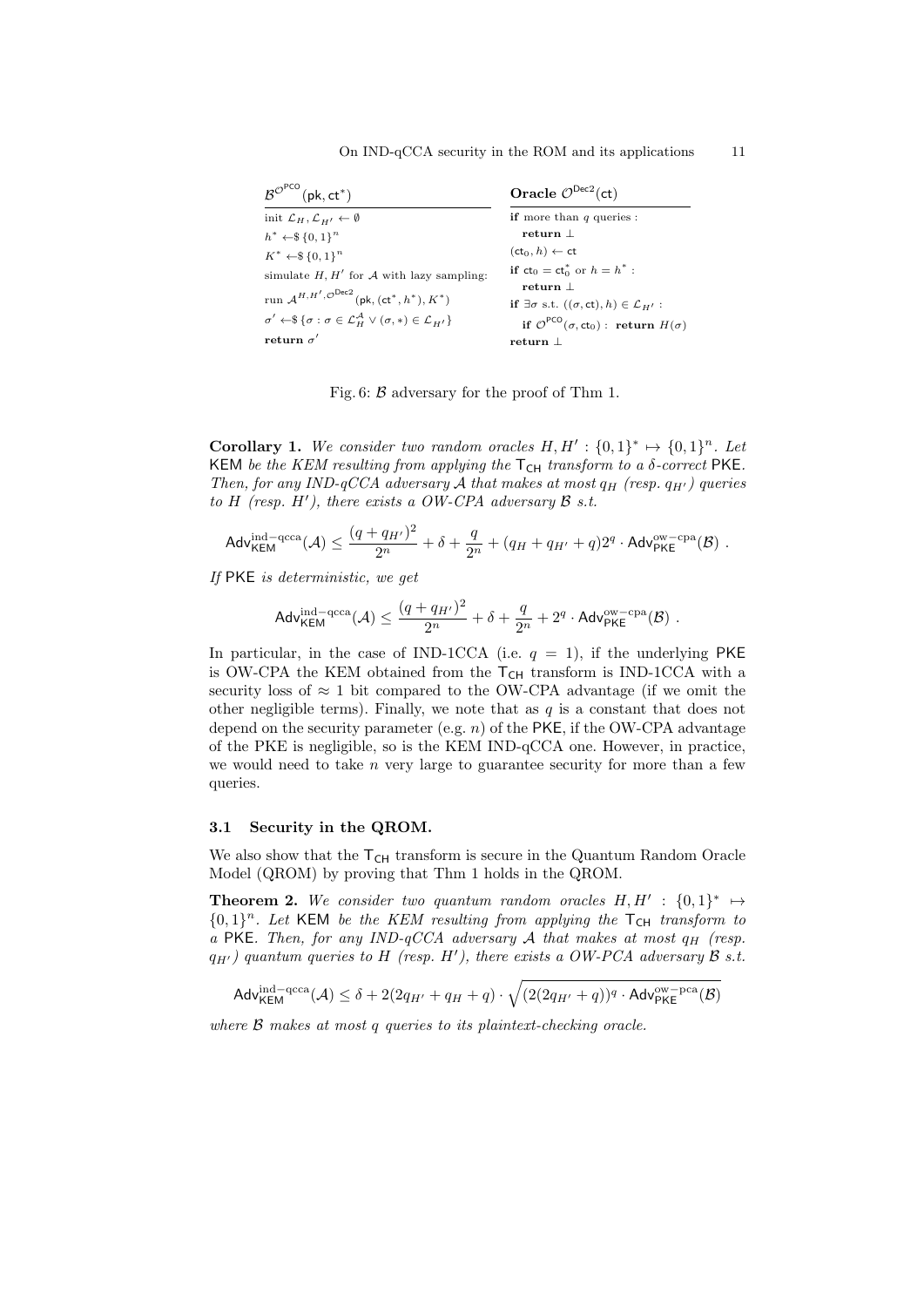<span id="page-11-1"></span>12 Loïs Huguenin-Dumittan, Serge Vaudenay

| gen()                                       | encaps(pk)                                        | decaps(sk, ct)                                              |
|---------------------------------------------|---------------------------------------------------|-------------------------------------------------------------|
| $(pk, sk) \leftarrow$ gen <sup>p</sup> $()$ | $\sigma \leftarrow \$\mathcal{M}$                 | $\sigma' \leftarrow \text{dec}^p(\textsf{sk}, \textsf{ct})$ |
| return (pk, sk)                             | $ct \leftarrow$ senc <sup>p</sup> (pk, $\sigma$ ) | if $\sigma' = \bot$ : return $\bot$                         |
|                                             | $K \leftarrow H(\sigma, ct)$                      | return $H(\sigma', ct)$                                     |
|                                             | return $K$ , ct                                   |                                                             |

Fig. 7:  $T_H$  transform.

 $\mathcal{O}^{\mathsf{i}}(\mathcal{L}_H,\mathsf{ct})$ 

<span id="page-11-2"></span>sort  $\mathcal{L}_H$  according to query order :  $\mathcal{L}_H = ((\sigma_i, \text{ct}_i), K_i)_{i \in \{1, ..., |\mathcal{L}_H|\}}$  $\sigma' \leftarrow \mathsf{dec}^{\mathsf{p}}(\mathsf{sk}, \mathsf{ct})$ if  $\sigma' = \bot: \ \mathbf{return} \ \bot_d$ for  $i \in \{1, \ldots, |\mathcal{L}_H|\}$ : if  $ct_i = ct$  and  $\sigma' = \sigma_i$  : return i return ⊥

Fig. 8:  $\mathcal{O}^{\dagger}$  oracle for the proof of Thm [3.](#page-11-0)

*Proof.* We provide the proof in Appendix [A.](#page-32-0)  $\Box$ 

**Corollary 2.** We consider two quantum random oracles  $H, H' : \{0, 1\}^* \mapsto$  ${0,1}^n$ . Let KEM be the KEM resulting from applying the  $T_{CH}$  transform to a  $\delta$ -correct PKE. Then, for any IND-qCCA adversary A that makes at most  $q_H$ (resp.  $q_{H'}$ ) queries to H (resp. H'), there exists a OW-CPA adversary  $\beta$  s.t.

$$
\mathsf{Adv}_{\mathsf{KEM}}^{\mathrm{ind}-\mathrm{qcca}}(\mathcal{A}) \leq \delta + 2(2q_{H'}+q_{H}+q) \cdot 2^q \sqrt{((2q_{H'}+q))^q \cdot \mathsf{Adv}_{\mathsf{PKE}}^{\mathrm{ow}-\mathrm{pca}}(\mathcal{B})} \ .
$$

# 3.2 Hashing the plaintext and ciphertext

One can also wonder what is the leakage of the decapsulation oracle in the ROM, when the key is simply the hash of the seed and the plaintext. That is, we consider the simple PKE to KEM transform given in Fig. [7,](#page-11-1) which we call  $T_H$ . Note that this is the same transform as the one called  $\mathsf{U}^{\perp}$  in [\[20\]](#page-30-4). We now show that if q is small (logarithmic in the security parameter), then  $T_H$  holds a secure IND-qCCA scheme in the ROM, given that the underlying PKE is OW-CPA.

<span id="page-11-0"></span>**Theorem 3.** We consider a random oracle  $H : \{0,1\}^* \mapsto \{0,1\}^n$ . Let KEM be the KEM resulting from applying the  $T_H$  transform to a PKE PKE (which never queries  $H$ ). Then, for any IND-qCCA adversary  $A$  that makes at most  $q_H$  queries to H, there exists a OW-CPA adversary B s.t.

$$
\mathsf{Adv}_{\mathsf{KEM}}^{\mathsf{ind-qcca}}(\mathcal{A}) \leq q_H \cdot ((q_H + 1)(q_H + 2))^q \cdot \mathsf{Adv}_{\mathsf{PKE}}^{\mathsf{ow-cpa}}(\mathcal{B}) \ .
$$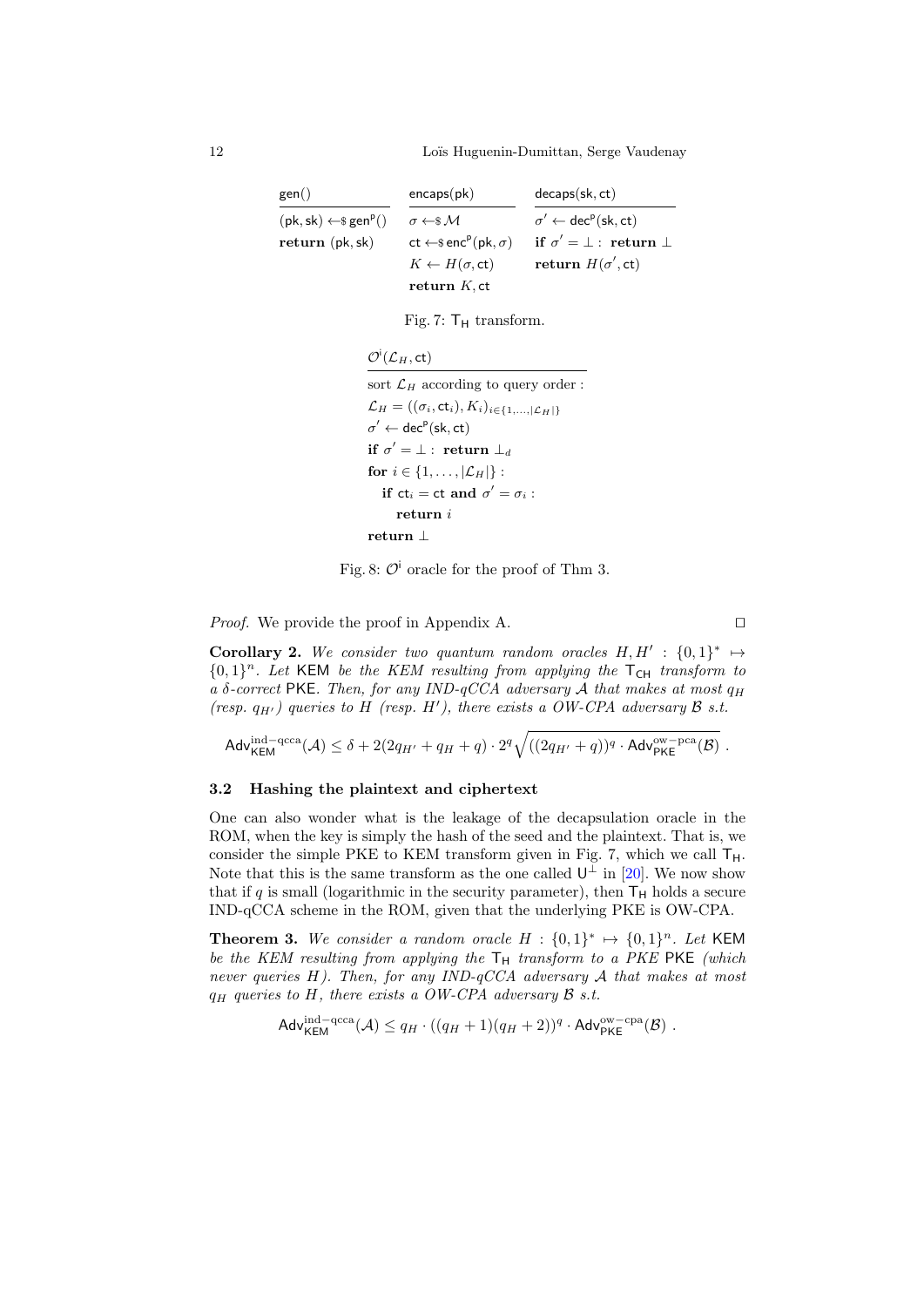<span id="page-12-0"></span>

| Oracle $\mathcal{O}^{\text{Dec}}(\text{ct})$                                                                                                                                  | Oracle $\mathcal{O}^{\mathsf{Dec}'}(\mathsf{ct})$                                                                                                                                  |
|-------------------------------------------------------------------------------------------------------------------------------------------------------------------------------|------------------------------------------------------------------------------------------------------------------------------------------------------------------------------------|
| if $ct = ct^*$ : return $\perp$                                                                                                                                               | if $ct = ct^*$ : return $\perp$                                                                                                                                                    |
| <b>if</b> more than $q$ queries :                                                                                                                                             | if more than q queries : return $\perp$                                                                                                                                            |
| return $\perp$                                                                                                                                                                | if $\exists K$ s.t. $(ct, K) \in \mathcal{L}_K$ :                                                                                                                                  |
| $\sigma' \leftarrow \text{dec}^p(\text{sk}, ct)$                                                                                                                              | return $K$                                                                                                                                                                         |
| if $\sigma' = \bot$ : return $\bot$                                                                                                                                           | $i \leftarrow \mathcal{O}^{\mathsf{I}}(\mathcal{L}_H, \mathsf{ct})$                                                                                                                |
| return $H(\sigma', ct)$                                                                                                                                                       | if $i = \perp_d$ : return $\perp$                                                                                                                                                  |
|                                                                                                                                                                               | if $i \neq \perp$ :                                                                                                                                                                |
| $H(\sigma,ct)$                                                                                                                                                                | $((\sigma_i, \text{ct}_i), K_i) \leftarrow L_H[i]$                                                                                                                                 |
| if $\exists h$ s.t. $((\sigma, ct), h) \in \mathcal{L}_H$ :<br>return h<br>$h \leftarrow \$\{0,1\}^n$<br>$\mathcal{L}_H \leftarrow \mathcal{L}_H \cup \{((\sigma, ct), h)\}\$ | <b>return</b> $K_i$ // return <i>i</i> -th valued returned by $H'$<br>$K \leftarrow \$ {0, 1}<br>$\mathcal{L}_K \leftarrow \mathcal{L}_K \cup \{(\mathsf{ct}, K)\}\$<br>return $K$ |
| return h                                                                                                                                                                      | $H'(\sigma,ct)$                                                                                                                                                                    |
|                                                                                                                                                                               | if $\exists h$ s.t. $((\sigma, ct), h) \in \mathcal{L}_H$ :<br>return h<br>if $\exists K$ s.t. $(ct, K) \in \mathcal{L}_K$ :                                                       |
|                                                                                                                                                                               | if $\mathcal{O}^{\text{PCO}}(\sigma, ct)$ :                                                                                                                                        |
|                                                                                                                                                                               | $\mathcal{L}_H \leftarrow \mathcal{L}_H \cup \{((\sigma, ct), K)\}\$                                                                                                               |
|                                                                                                                                                                               | return $K$                                                                                                                                                                         |
|                                                                                                                                                                               | $h \leftarrow \$\{0,1\}^n$                                                                                                                                                         |
|                                                                                                                                                                               | $\mathcal{L}_H \leftarrow \mathcal{L}_H \cup \{((\sigma, ct), h)\}\$                                                                                                               |
|                                                                                                                                                                               | return h                                                                                                                                                                           |

Fig. 9: Original and modified oracles for the proof of Thm [3.](#page-11-0)

If PKE is deterministic, we get

$$
\mathsf{Adv}_{\mathsf{KEM}}^{\mathsf{ind-qcca}}(\mathcal{A}) \leq \delta + ((q_H + 1)(q_H + 2))^q \cdot \mathsf{Adv}_{\mathsf{PKE}}^{\mathsf{ow-cpa}}(\mathcal{B}) \ .
$$

*Proof.* We start by defining an oracle  $\mathcal{O}(\mathcal{L}_H, \text{ct})$  (see Fig. [8\)](#page-11-2). This oracle returns the index *i* s.t.  $((\sigma_i, ct_i), K_i) \in \mathcal{L}_H$  (we first sort  $\mathcal{L}_H$  according to some fixed order) and  $ct_i = ct$  and  $dec^p(sk, ct_i) = \sigma_i$ . If such a *i* does not exist and  $\det^p(\mathsf{sk}, \mathsf{ct}_i) = \bot$  it returns  $\bot_d$ , otherwise it returns  $\bot$ .

Now we show how to simulate the IND-qCCA decapsulation oracle in the ROM, using  $\mathcal{O}^i$  and  $\mathcal{O}^{\text{PCO}}$  only. The original (resp. modified) oracles  $\mathcal{O}^{\text{Dec}}$  and H (resp.  $\mathcal{O}^{\text{Dec}}$  and H') are on the left (resp. right) in Fig. [9.](#page-12-0) We now prove that any IND-qCCA adversary cannot distinguish between the real and modified oracles.

First, we show that the outputs of the ROs H and H' on any query ( $\sigma$ , ct) have the same distribution, given the adversary's view. We break this into four subcases: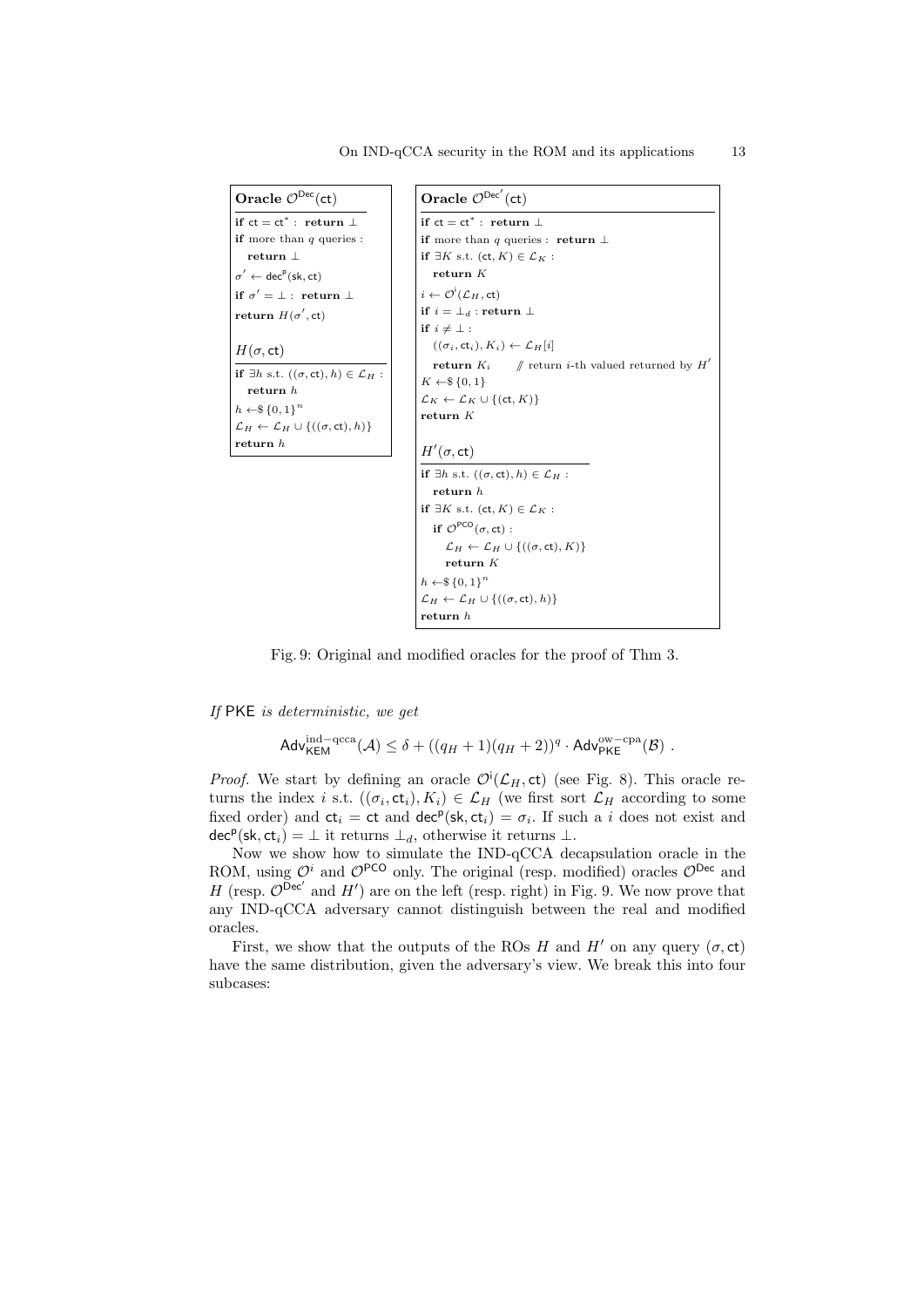- $(\sigma, ct)$  was queried before to H (resp. H'): In this case, both H and H' return the value  $h$  returned on the previous similar query. Thus, we assume from now on that every RO query made by the adversary is unique.
- ct was never queried to the decapsulation oracle before: In this case, both H and H' return a random value h and store the query/response in  $\mathcal{L}_H$ .
- ct was queried to the decapsulation oracle before: In both cases (original and modified oracles) one can see that if the decryption of ct either fails or  $\sigma' = \text{dec}^p(\text{sk}, \text{ct})$  is different from  $\sigma$ , then the output of the decapsulation oracle is independent of  $H(\sigma, ct)$  (and  $H'(\sigma, ct)$ ). In both cases, the ROs sample a fresh value (H' will do so because  $\mathcal{O}^{PCO}(\sigma, ct)$  will output 0 in this case, as  $\sigma \neq \sigma'$  or the ciphertext is not valid). Now, if ct decrypts to σ, the original decapsulation oracle outputs H(σ, ct). In the modified game, the decapsulation oracle outputs a random K. Indeed, as we assume  $(\sigma, ct)$ was never queried to H,  $\mathcal{O}^{\mathsf{i}}(\mathcal{L}_H, \mathsf{ct})$  outputs  $\perp$ . Then, the modified RO will output the same K, as  $\mathcal{O}^{PCO}(\sigma, ct)$  will verify. In both cases, the ROs output the same value as the decapsulation oracle.

We now show that the decapsulation oracles  $\mathcal{O}^{\text{Dec}}$  and  $\mathcal{O}^{\text{Dec}}'$  are indistinguishable. Let ct be the queried ciphertext and  $\sigma = \text{dec}^p(\text{sk}, \text{ct})$ .

- $ct = ct^*$ : both oracles return  $\perp$ .
- $\sigma = \bot$ : Both oracles return  $\bot$ , as  $\mathcal{O}^{\dagger}(\mathcal{L}_H, c\mathsf{t})$  returns  $\bot_d$ .
- $H(\sigma, ct)$  (resp.  $H'(\sigma, ct)$ ) was never queried. Both oracles return a random value if ct was never queried, or a consistent value if it was. It is straightforward to see this is the case in the original oracle. In the modified oracle, as  $H'(\sigma, ct)$  was never queried, we have  $\mathcal{O}(\mathcal{L}_H, ct)$  that returns  $\perp$ . Thus, the decapsulation oracle returns a random  $K$  if  $ct$  was not queried or a consistent  $K$  if it was.
- $H(\sigma, ct)$  (resp.  $H'(\sigma, ct)$ ) was queried and it output K. Both oracles return K. In the modified decapsulation oracle,  $\mathcal{O}^{\mathsf{i}}(\mathcal{L}_H, \mathsf{ct})$  will output a valid i s.t.  $H'(\sigma_i, \text{ct}) = h_i$  and  $h_i$  is returned. Thus, the answer is consistent with the RO.

Now we can prove the theorem by game hopping as before. We define  $\Gamma^0$  as the original IND-qCCA game.

 $\underline{\Gamma}^1$ : We modify the original IND-qCCA game into another game  $\Gamma^1$  where the random/decapsulation oracles are the modified ones (i.e.  $H'$  and  $\mathcal{O}^{\text{Dec}}$ ) described above. As shown, both games are indistinguishable and thus

$$
|\Pr[\Gamma^0 \Rightarrow 1] - \Pr[\Gamma^1 \Rightarrow 1]| = 0.
$$

 $\underline{\Gamma^2}$ : We replace the challenge key by a random one, as in the previous proof. Then, similarly, the real key is indistinguishable from a random one unless  $H(\sigma^*, ct^*)$  is queried. We define this event as query and

$$
|\Pr[I^1 \Rightarrow 1] - \Pr[I^2 \Rightarrow 1]| \le \Pr[\text{query}] \; .
$$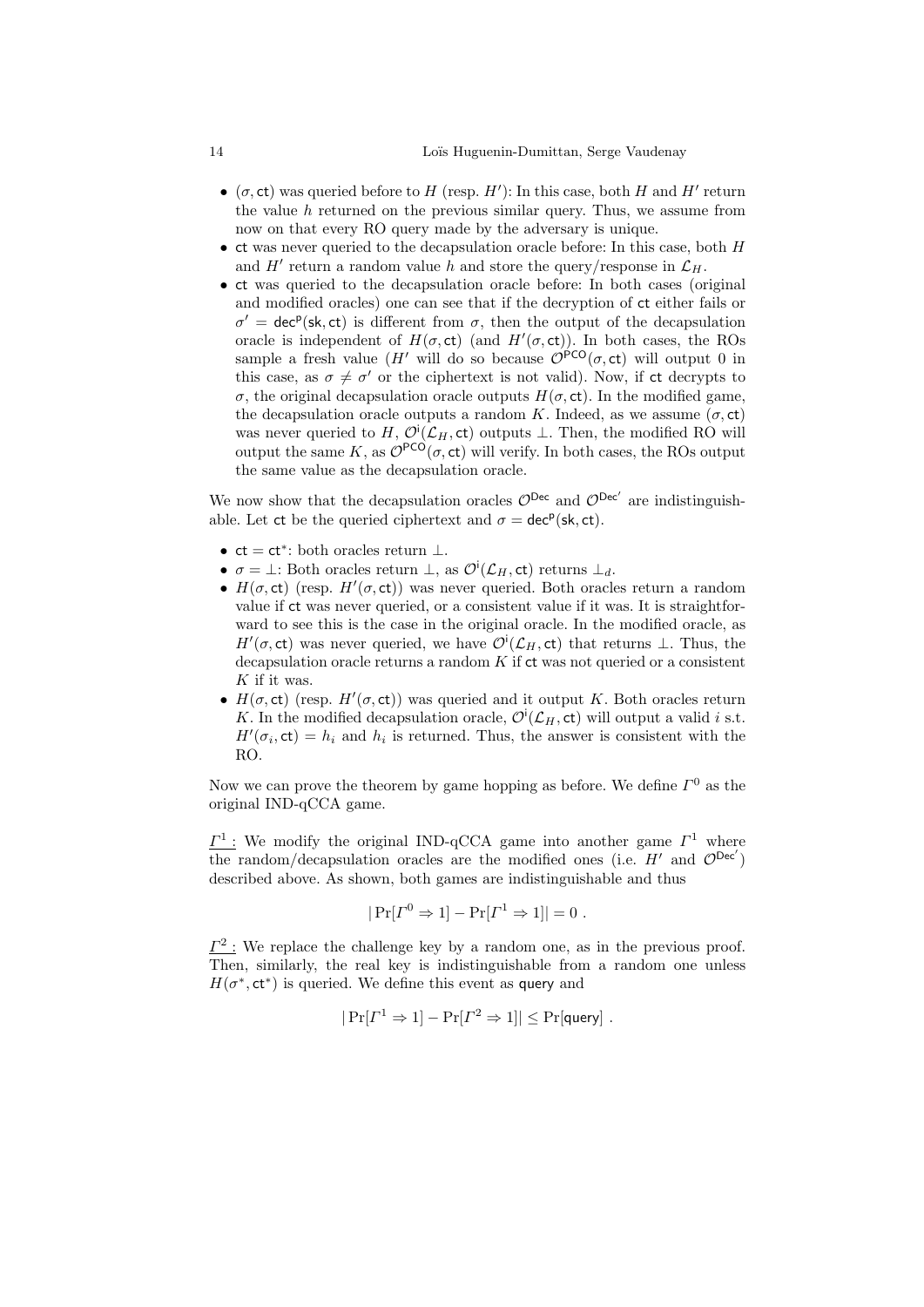<span id="page-14-0"></span>

| $\mathcal{B}(\mathsf{pk},\mathsf{ct}^*)$                                                                       | Oracle $\mathcal{O}^{\mathsf{Dec}''}(\mathsf{ct})$                  |
|----------------------------------------------------------------------------------------------------------------|---------------------------------------------------------------------|
| init $\mathcal{L}_H, \mathcal{L}_K \leftarrow \emptyset$                                                       | if $ct = ct^*$ : return $\perp$                                     |
| init $\mathcal{L}_q \leftarrow []$                                                                             | <b>if</b> more than q queries : <b>return</b> $\perp$               |
| $K^* \leftarrow \& \mathcal{K}$                                                                                | if $\exists K$ s.t. $(ct, K) \in \mathcal{L}_K$ :                   |
| run $\mathcal{A}^{H^{\prime \prime},\,\mathcal{O}^{{\rm Dec}^{\prime \prime}}}(\mathrm{pk},\mathrm{ct}^*,K^*)$ | return $K$                                                          |
|                                                                                                                | $i \leftarrow \$\{1,\ldots,q_H,\perp,\perp_d\}$                     |
| sample random query $(\sigma', ct')$ made to $H''$                                                             | if $i = \perp_d$ : return $\perp$                                   |
| return $\sigma'$                                                                                               | if $i \neq \perp$ :                                                 |
|                                                                                                                | $(\mathsf{ct}_i, K_i) \leftarrow \mathcal{L}_H[i]$                  |
| $H''(\sigma,ct)$                                                                                               | <b>return</b> $K_i$ // return <i>i</i> -th valued returned by $H''$ |
| $i_q \leftarrow$ query number                                                                                  | $K \leftarrow \$ \{0, 1\}$                                          |
| if $\exists h \text{ s.t. } ((\sigma, ct), h) \in \mathcal{L}_H$ :                                             | $\mathcal{L}_K \leftarrow \mathcal{L}_K \cup \{(\mathsf{ct}, K)\}\$ |
| return $h$                                                                                                     | $\mathcal{L}_q[\mathsf{ct}] \leftarrow \$\{0,\ldots,q_H\}$          |
| if $\exists K$ s.t. $(ct, K) \in \mathcal{L}_K$ :                                                              | return K                                                            |
| if $\mathcal{L}_q[\text{ct}] = i_q$ :                                                                          |                                                                     |
| $\mathcal{L}_H \leftarrow \mathcal{L}_H \cup \{((\sigma, ct), K)\}\$                                           |                                                                     |
| return $K$                                                                                                     |                                                                     |
| $h \leftarrow \$\{0,1\}^n$                                                                                     |                                                                     |
| $\mathcal{L}_H \leftarrow \mathcal{L}_H \cup \{((\sigma, ct), h)\}\$                                           |                                                                     |
| return h                                                                                                       |                                                                     |

On IND-qCCA security in the ROM and its applications 15

Fig. 10:  $\beta$  adversary for the proof of Thm [3.](#page-11-0)

We can upper bound this probability by the advantage of a OW-CPA adversary B against PKE. That is, given a IND-qCCA adversary playing game  $\Gamma^2$ , we build an adversary  $\beta$  as shown in Fig. [10.](#page-14-0) One can see that if  $\beta$  was simulating A with the H' and  $\mathcal{O}^{\text{Dec}}$ ' oracles (instead of its own oracles H'' and  $\mathcal{O}^{\text{Dec}}'$ ), the simulation would be perfect as long as query did not occur. Then, whenever query would happen,  $\beta$  would recover  $\sigma^*$  with prob.  $\frac{1}{q_H}$ . Now  $\beta$  does not simulate the modified oracles perfectly but instead makes some guessing in its own oracles  $H''$  and  $\mathcal{O}^{\mathsf{Dec}''}$ :

- $\mathcal{O}^{\text{Dec}}'$ : In line 5, i is picked at random instead of being the returned value of the  $\mathcal{O}^{\dagger}$  oracle. On each query the simulation is perfect with prob.  $1/(q_H + 2)$ and overall with probability  $\frac{1}{(q_H+2)^q}$ , as there are at most q queries to this oracle. In line 11, we associate a random index to each ct s.t. (ct,  $*\in \mathcal{L}_K$ .
- $H''$ : In line 5, when  $(ct, *) \in \mathcal{L}_K$ , instead of querying the plaintext-checking oracle we check whether the corresponding sampled index  $\mathcal{L}_q[\mathsf{ct}]$  is equal to the query number. If it is, we reply with K s.t.  $(ct, K) \in \mathcal{L}_K$  otherwise we proceed as before (i.e. as in  $H'$ ). Let's assume w.l.o.g that each query to H<sup>''</sup> is unique. For each ct s.t. (ct, \*)  $\in \mathcal{L}_K$ , there can be at most one query  $(\sigma, ct)$  s.t.  $\mathcal{O}^{PCO}(\sigma, ct)$  returns 1 (it is when  $\sigma$  is the decryption of ct). Here,  $B$  guesses beforehand which query it is (or if no such query will be made) and gets the correct answer with prob.  $\frac{1}{q_H+1}$ . Note that  $\mathcal B$  needs to make one guess per query to  $\mathcal{O}^{\mathsf{Dec}^{\prime\prime}}$  (not per query to  $H^{\prime\prime}$ ). Overall, the probability  $H^{\prime\prime}$ simulates correctly  $H'$  is  $\frac{1}{(q_H+1)^q}$ .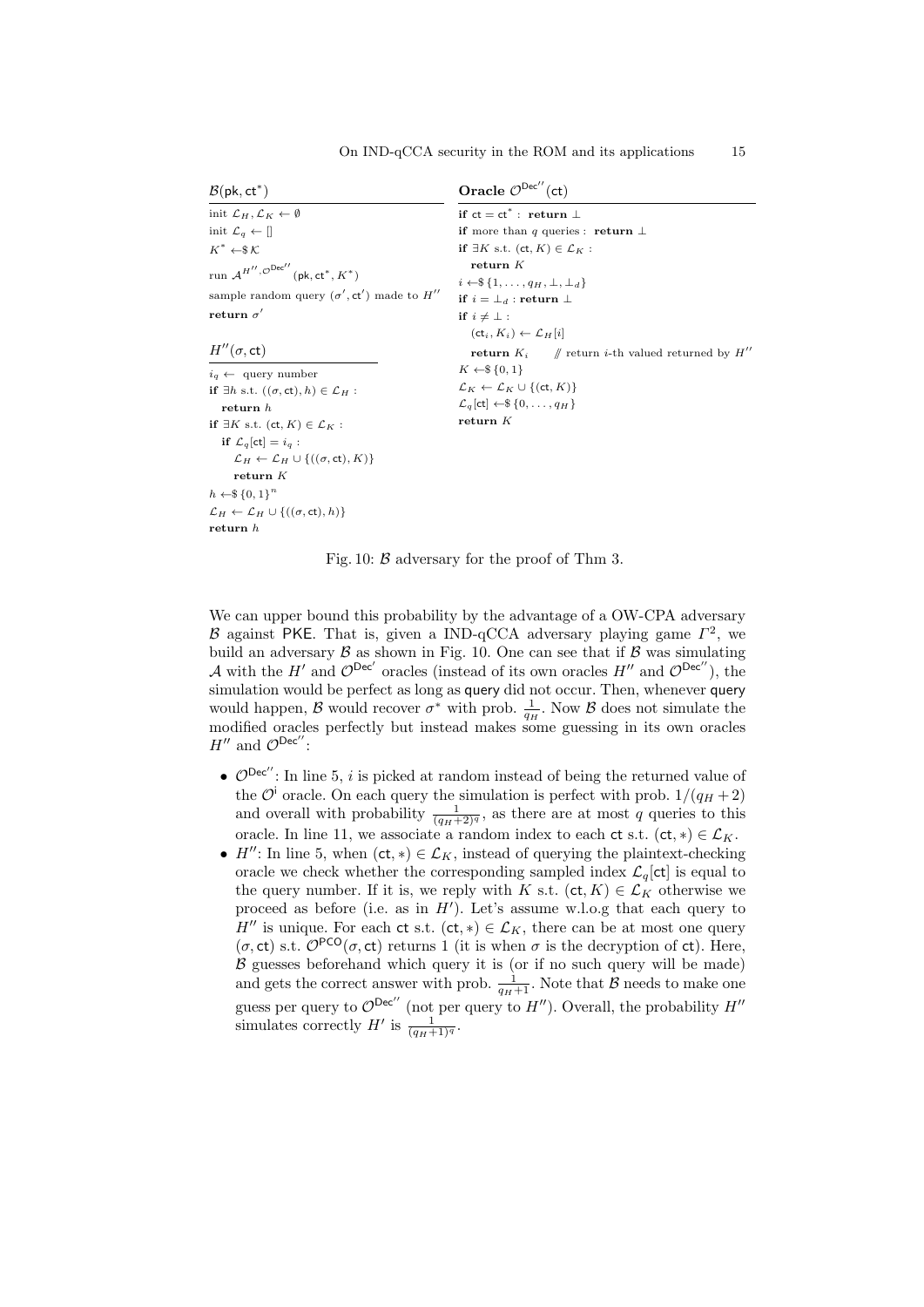From this we can deduce that  $\beta$  correctly simulates  $\Gamma^2$  with probability  $\frac{1}{((q_H+1)(q_H+2))^q}$  and wins the OW-CPA game with prob. at least  $\frac{1}{q_H}$ . Pr[query]. Hence,

$$
|\Pr[\varGamma^1 \Rightarrow 1] - \Pr[\varGamma^2 \Rightarrow 1]| \leq \Pr[\mathsf{query}] \leq q_H \cdot ((q_H + 1)(q_H + 2))^q \cdot \mathsf{Adv}_{\mathsf{PKE}}^{\mathsf{ow-cpa}}(\mathcal{B}) \; .
$$

Note that when PKE is deterministic, in order to recover  $\sigma^*$ ,  $\beta$  can check which  $\sigma'$  queried is s.t. enc(pk<sup>\*</sup>,  $\sigma'$ ) = ct<sup>\*</sup> instead of guessing. This works as long as the challenge seed  $\sigma^*$  and queried seeds are correct. If that is not the case, one can build an adversary that wins the correctness game defined in Fig. [1.](#page-5-0) Note that this adversary knows which will be the correct seed as it is given sk and the PKE is deterministic. As the correctness advantage is upper bounded by  $\delta$ , we obtain that for deterministic PKEs the last inequality becomes

$$
|\Pr[\varGamma^1 \Rightarrow 1] - \Pr[\varGamma^2 \Rightarrow 1]| \leq \Pr[\mathsf{query}] \leq \delta + ((q_H + 1)(q_H + 2))^q \cdot \mathsf{Adv}_{\mathsf{PKE}}^{\mathsf{ow-cpa}}(\mathcal{B}) \; .
$$

Finally, in game  $\Gamma^2$ , the challenge key is always random and thus  $Pr[\Gamma^2 \Rightarrow 1] =$  $\frac{1}{2}$ . Collecting the probabilities holds the result.

# <span id="page-15-0"></span>4 CPA-security is sufficient for TLS 1.3 in the ROM

We show in this section that a CPA-secure KEM is sufficient for the handshake in TLS 1.3 to be secure in the ROM. The security bound is very loose, but this still solves an interesting open problem. TLS 1.3 only supports DH key-exchange but it can be trivially modified to support KEMs as done in several PQ variants of TLS (e.g.[\[1,](#page-29-0)[7\]](#page-29-5)). That is, the client runs (sk, pk)  $\leftarrow$  gen and sends pk as its share (instead of  $g^x$ ). Then, the server runs K, ct  $\leftarrow$  sencaps and sends ct as its secret share (instead of  $g^y$ ). Finally, the client runs  $K \leftarrow$  decaps(sk, ct) and the shared secret is set to  $K$ . By abuse of language, we refer to this modified protocol as TLS 1.3 in what follows. An overview of this modified handshake is given in Fig. [14.](#page-23-0)

## 4.1 IND-1CCA-MAC

In order to show that a CPA-secure KEM is sufficient for TLS 1.3 to be secure, we first introduce an intermediary notion of security for KEMs, called IND-1CCA-MAC. This security definition has no application and will serve only as a useful intermediary building block for the proof.

Definition 6 (IND-1CCA-MAC). We consider the games defined in Fig. [11.](#page-16-0) Let K be the key space,  $G, H_1, H_2, H_3, H_4$  and  $H_D$  be key-derivation functions with images in  $\{0,1\}^n$ ,  $H_T$  be a hash function with images in  $\{0,1\}^n$ , and MAC a  $MAC$  scheme. A KEM scheme KEM = (gen, encaps, decaps) is IND-1CCA-MAC if for any ppt adversary A we have

$$
\mathsf{Adv}_{KEM}^{\mathrm{ind}\text{-1cca-mac}}(\mathcal{A}) := \left| \Pr\left[\text{IND} - \text{1CCA} - \text{MAC}_{\mathsf{KEM}}(\mathcal{A}) \Rightarrow 1\right] - \frac{1}{2} \right| = \mathsf{negl}(\lambda)
$$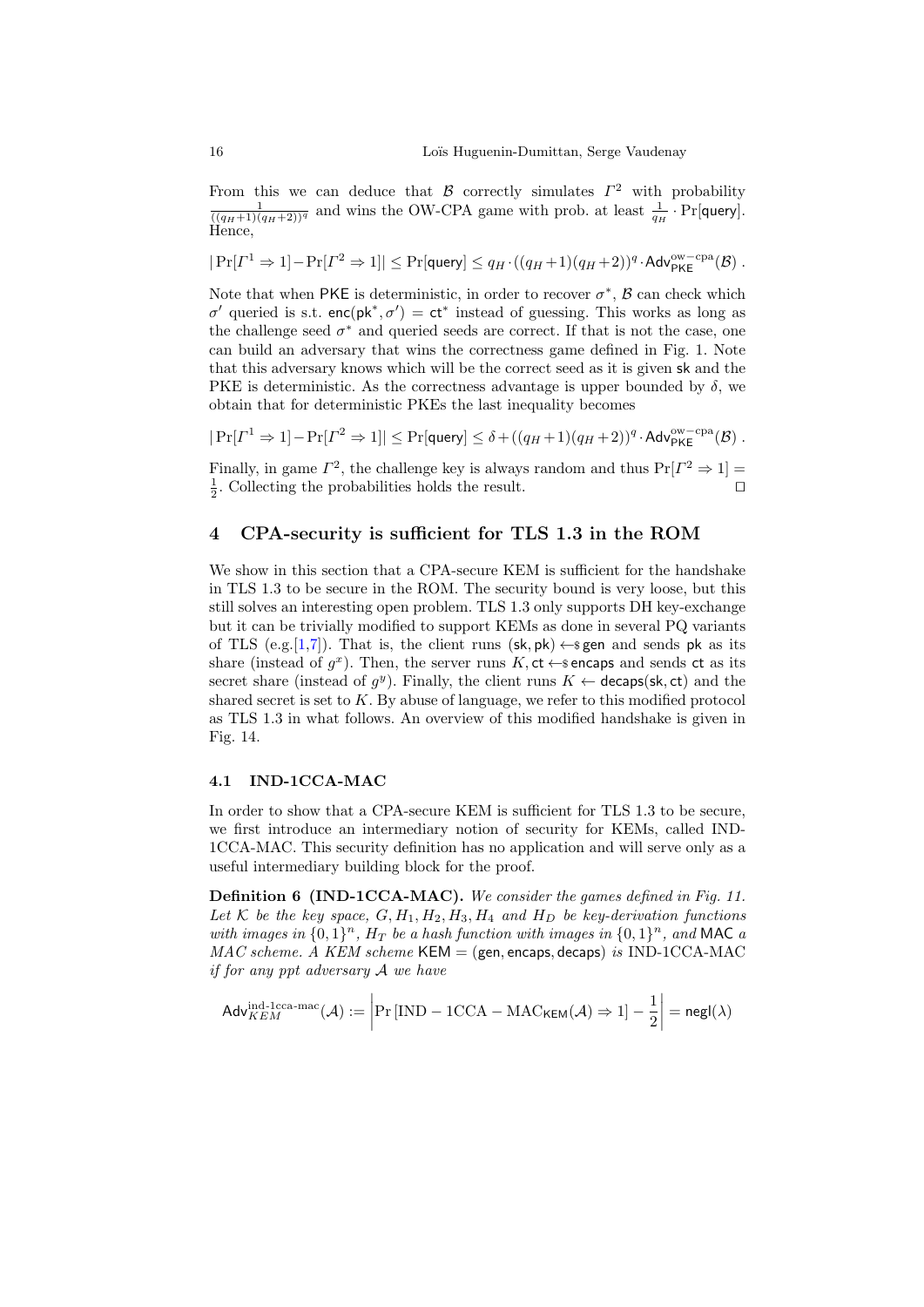<span id="page-16-0"></span> $IND-1CCA-MAC_{KEM}(\mathcal{A})$ 

```
b \leftarrow \$ \{0, 1\}(\mathsf{pk}, \mathsf{sk}) \leftarrow \$ \mathsf{gen}(x)ct^*, K^* \leftarrow \$ encaps(\text{pk})n^* \leftarrow \$\{0,1\}^nHS^* \leftarrow G(K^*)CHTS_0 \leftarrow H_1(HS^*, H_T(\text{ct}^*, n^*))\mathsf{SHTS}_0 \leftarrow H_2(\mathsf{HS}^*, H_T(\mathsf{ct}^*, n^*))dHS_0 \leftarrow H_3(HS^*)(CHTS<sub>1</sub>, SHTS<sub>1</sub>, dHS<sub>1</sub>) ← $ {0, 1}<sup>3n</sup>
 b' \leftarrow \mathcal{A}^{\mathcal{O} \text{Dec}}, \mathcal{O}^{\text{Dec}}_{\text{MAC}}(\textsf{pk}, \textsf{ct}^*, n^*, (\textsf{CHTS}_b, \textsf{SHTS}_b, \textsf{dHS}_b))return 1_{b'=b}
```
Oracle  $\mathcal{O}^{\mathsf{Dec}}((\mathsf{ct}, n))$ 

if more than 1 query : return  $\perp$ if  $(ct, n) = (ct^*, n^*)$ : return  $\perp$  $K' \leftarrow$  decaps(sk, ct) if  $K' = \bot$ : return  $\bot$  $\mathsf{HS}' \leftarrow G(K')$ CHTS  $\leftarrow H_1(\text{HS}', H_T(\text{ct}, n))$ SHTS  $\leftarrow H_2(\textsf{HS}', H_T(\textsf{ct}, n))$  $tk_c \leftarrow H_D(\text{CHTS}); tk_s \leftarrow H_D(\text{SHTS})$ return  $(tk_c, tk_s)$ 

Oracle  $\mathcal{O}^{\mathsf{Dec}}_{\mathsf{MAC}}(\mathsf{ct}, n, \mathsf{tag}, \mathsf{txt})$ 

```
if more than 1 query : return ⊥
if (ct, n) = (ct^*, n^*): return \perpK' \leftarrow decaps(sk, ct)
\mathsf{HS}' \leftarrow G(K'); \mathsf{SHTS} \leftarrow H_2(\mathsf{HS}', H_T(\mathsf{ct}, n))fk_S \leftarrow H_4(SHTS)if MAC.Vrf(fk_S, txt, tag) = true :
   return HS<sup>'</sup>
return ⊥
```
# Fig. 11: IND-1CCA-MAC game.

where  $Pr \left[ IND - 1CCA - MAC_{\mathsf{KEM}}^b(\mathcal{A}) \Rightarrow 1 \right]$  is the probability that A wins the  $IND\text{-}1CCA\text{-}MAC^b_{\mathsf{KEM}}(\mathcal{A})$  game defined in Fig. [11.](#page-16-0)

In this game, the adversary receives a challenge ciphertext encapsulating a key K, a nonce  $n^*$ , and either three secrets (CHTS<sub>b</sub>, SHTS<sub>b</sub>, dHS<sub>b</sub>) derived from K through a key schedule, or three random secrets. Jumping ahead, these three values are computed (nearly) in the same as way as their identically named counterparts in the modified TLS 1.3 protocol. The adversary has also access to two oracles that it can query at most once. The first is simply a decapsulation oracle that applies a key schedule (similar to TLS's) on the decapsulated key and returns two secrets  $tk_c$  and  $tk_s$ . The second oracle takes a ciphertext (which must be different than the challenge ciphertext), a tag, and some data. Then, the ciphertext is decrypted to recover a secret  $HS'$  that is passed through a key schedule to get a MAC key  $f_{S}$ . Finally, the oracle checks whether tag is a valid MAC on the data with the key  $\mathsf{fk}_S$ . If this is the case it returns  $\mathsf{HS}'$ , otherwise it returns an error  $\perp$ . Informally, this last oracle outputs the root secret HS if the adversary can forge a valid tag corresponding to the tuple  $(ct, n)$ . In the TLS proof, this will be used to argue that if a participant can send a valid tag, it should know the root secret HS.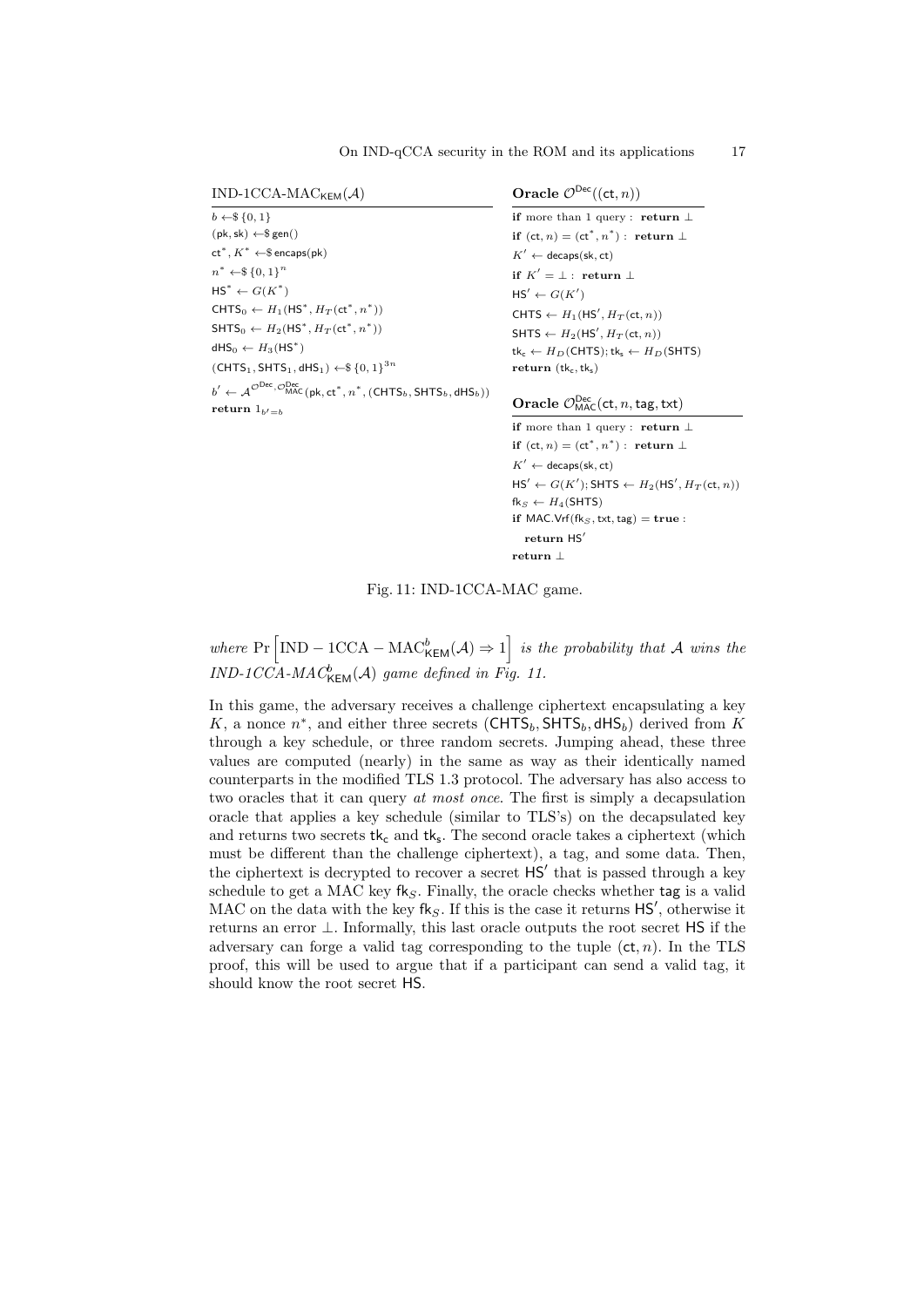#### 4.2 OW-CPA implies IND-1CCA-MAC

First, we briefly define the notion of MAC unforgeability we will need.

**Definition 7 (MAC EUF-0T).** Let MAC = (MAC.Vrf, MAC.Tag) be a message authentication code scheme (MAC). We say MAC is EUF-0T if for any ppt adversary A,

<span id="page-17-0"></span>
$$
\mathsf{Adv}^{\mathrm{euf}-0\mathrm{t}}_{\mathsf{MAC}}(\mathcal{A}):=\Pr[\mathsf{MAC}.\mathsf{Vrf}(K,M,T)=1:(M,T)\leftarrow\!\!\!\ast\mathcal{A};K\leftarrow\!\!\!\ast\mathcal{K}]
$$

is negligible in the security parameter, where the probability is taken over the sampling of the key and the randomness of the adversary.

We now prove that any OW-CPA KEM is also IND-1CCA-MAC secure in the ROM if the MAC used is EUF-0T secure. More precisely, the KDFs  $G, H_1, H_2, H_3, H_4$  and  $H_D$ , and the hash function  $H_T$  in the IND-1CCA-MAC games are assumed to be ROs.

**Theorem 4.** Let KEM = (gen, encaps, decaps) be a KEM. Let the KDFs and the hash function in the IND-1CCA-MAC game be modelled as random oracles. Then, for any ppt adversary A making at most  $q_G, q_{H_1}, q_{H_2}, q_{H_3}, q_{H_4}q_{H_D}, q_{H_T}$ queries to  $G, H_1, H_2, H_3, H_4, H_D, H_T$  respectively, there exists a OW-CPA adversary B s.t.

$$
\begin{aligned} \mathsf{Adv}_{\mathsf{KEM}}^{\mathrm{ind}\text{-1cca-mac}}(\mathcal{A}) &\leq \mathsf{Adv}_{\mathsf{MAC}}^{\mathrm{euf}-\mathrm{Ot}}(\mathcal{B}) + \frac{3q_{H_1} + 4q_{H_2} + q_{H_3} + q_{H_4} + q_{H_D} + 1}{2^n} \\ &+ \frac{(q_{H_T} + 4)^2}{2^n} + q_G(q_{H_1} + 2)^2 (q_{H_2} + 2)^3 \cdot \mathsf{Adv}_{\mathsf{KEM}}^{\mathrm{ow-cpa}}(\mathcal{C}) \end{aligned} \;,
$$

where  $\beta$  has approximately the same running time as  $\mathcal{A}$ .

Proof. The first step of the proof is very similar to the proof of Theorem [3.](#page-11-0) Indeed, one can see that the decapsulation oracle outputs secrets that are computed as (a function of)  $H_i(HS, H_T(\text{ct}, n))$ , where  $H_i$  and  $H_T$  are ROs. Note that the only difference is that  $H_T$  is applied on  $(ct, n)$ . However, as  $H_T$  is a RO, this difference will not matter much in the proof. Hence, as in Theorem [3,](#page-11-0) one can program the ROs s.t. the decapsulation oracle  $\mathcal{O}^{\text{Dec}}$  can be simulated without the secret key. In a second step, we show that the adversary can also simulate the  $\mathcal{O}_{\text{MAC}}^{\text{Dec}}$  oracle with good probability. More precisely, let HS be the secret corresponding to the submitted ciphertext ct. Then, either  $H_2(HS, H_T(\text{ct}, n))$  has been queried by the adversary or it is very unlikely that  $A$  knows the MAC key  $f_{\mathcal{S}}$ . In the first case we can recover HS from the list of queries, and in the second we can return  $\perp$  as most likely the MAC verification will fail.

We proceed with a sequence of games, which are given in detail in Fig. [12.](#page-18-0)

 $\underline{\Gamma}^0$ : This is the original IND-1CCA-MAC game. From now on, we assume w.l.o.g. that each query to ROs are unique (i.e. they never repeat).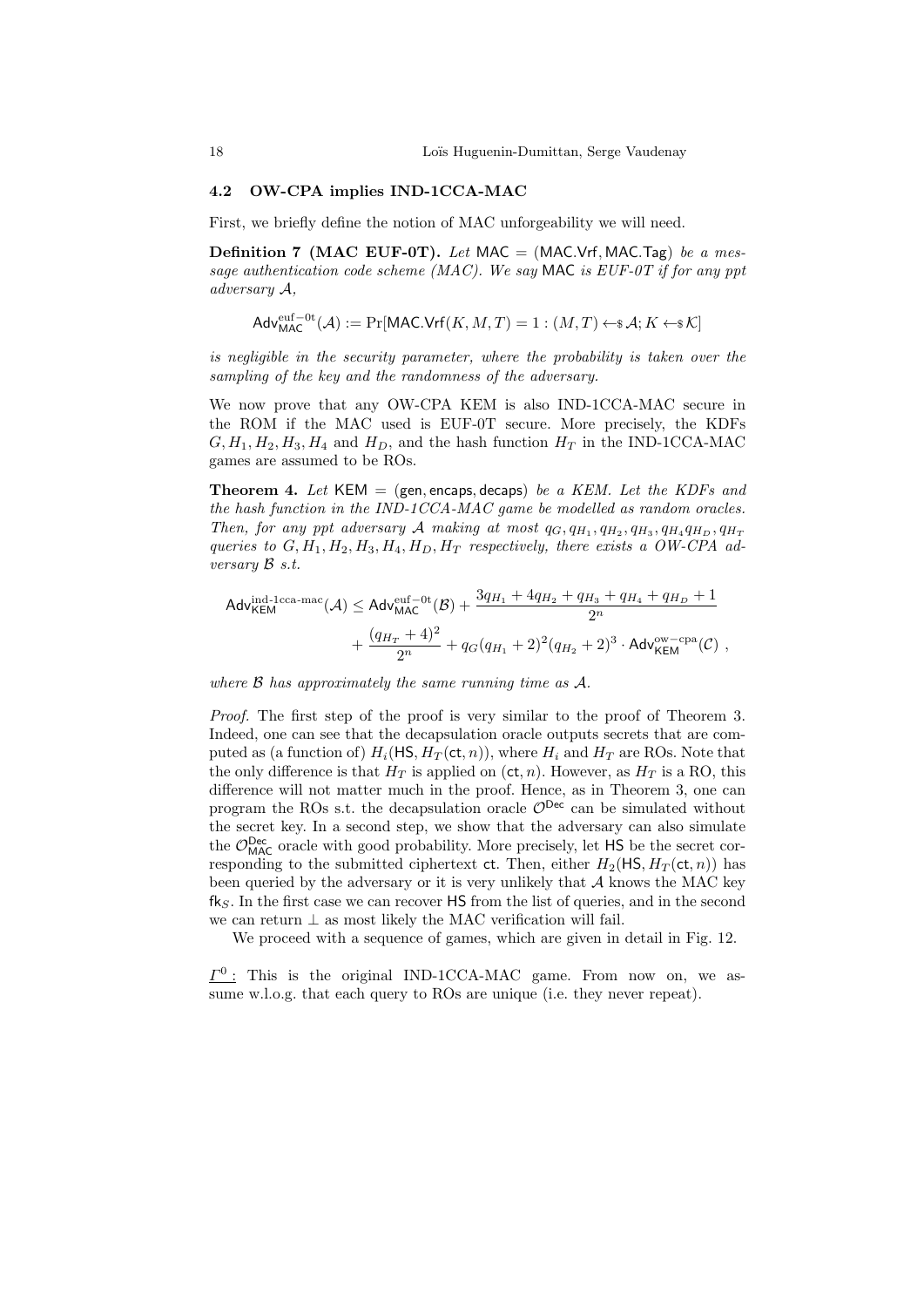<span id="page-18-0"></span>

| <b>KEM</b> |  |
|------------|--|

|  | Oracle $\mathcal{O}_{\text{MAC}}^{\text{Dec}}(\text{ct}, n, \text{tag}, \text{txt})$ |  |
|--|--------------------------------------------------------------------------------------|--|
|--|--------------------------------------------------------------------------------------|--|

```
b \leftarrow \$ \{0, 1\}(\mathsf{pk}, \mathsf{sk}) \leftarrow \$ \mathsf{gen}(ct^*, K^* \leftarrow \$ encaps(\text{pk})n^* \leftarrow \$\{0,1\}^n\mathsf{HS}^* \leftarrow G(K^*)CHTS_0 \leftarrow H_1(HS^*, H_T(\text{ct}^*, n^*))\mathsf{SHTS}_0 \leftarrow H_2(\mathsf{HS}^*, H_T(\mathsf{ct}^*, n^*))dHS_0 \leftarrow H_3(HS^*)(CHTS<sub>1</sub>, SHTS<sub>1</sub>, dHS<sub>1</sub>) ← $ {0, 1}<sup>3n</sup>
b' \leftarrow \mathcal{A}^{\mathcal{O}Dec}, \mathcal{O}^{Dec}_{MAC}, H_1, H_2 (pk, ct<sup>*</sup>, n<sup>*</sup>,
                     (\mathsf{CHTS}_b,\mathsf{SHTS}_b,\mathsf{dHS}_b)) // \Gamma^0\text{-}\Gamma^3b' \leftarrow A^{\mathcal{O}Dec'}, \mathcal{O}^{Dec}_{MAC}, H'_1, H'_2 (pk, ct<sup>*</sup>, n<sup>*</sup>,
                     (\mathsf{CHTS}_b, \mathsf{SHTS}_b, \mathsf{dHS}_b)) // \Gamma^4-
if collision on H_T: abort //T^1-
if A queries H_i(\text{HS}^*, H_T(\text{ct}^*, n^*)), i \in [2] or H_3(\text{HS}^*):
     \mathbf{a} \mathbf{b} \mathbf{or} \mathbf{t} \quad / \! \! \! / \ \Gamma^{6}if A did not query G(K^*): abort \text{N} \Gamma^5return 1_{b'=b}if more than 1 query : return ⊥
                                                                                                           if (ct, n) = (ct^*, n^*) : return \perpK' \leftarrow decaps(sk, ct)
                                                                                                           \mathsf{HS}' \leftarrow G(K'); \mathsf{SHTS} \leftarrow H_2(\mathsf{HS}', H_T(\mathsf{ct}, n))f k_S \leftarrow H_4(SHTS)
                                                                                                           if SHTS = SHTS<sub>b</sub>: \# \Gamma^2-
                                                                                                                \mathbf{abort} \quad / \hspace{-0.2cm} / \hspace{-0.1cm} \mathbb{P}^2-
                                                                                                           if MAC.<br>Vrf(fk_S, txt, tag) = true:
                                                                                                                if A did not query H_4(SHTS): // \int T^2-
                                                                                                                    abort \# \Gamma^2-
                                                                                                                if A did not query H_2(HS', H_T(\text{ct}, n)) : \# \Gamma^3-
                                                                                                                    abort \# \Gamma^3-
                                                                                                              return HS'return ⊥
                                                                                                           H_i(HS, y), j \in \{1, 2\}if \sharp(ct, n) s.t. ((ct, n), y) \in \mathcal{L}_{H_T}: // \Gamma^1-
                                                                                                                h \leftarrow \$ \{0, 1\}^n; return h \text{ // } \Gamma^1-
                                                                                                          usual lazy sampling
```
Fig. 12: Games for the proof of Thm [4.](#page-17-0) The adversary has access to all the other ROs  $G, H_3, H_4$  and  $H_D$ , even if it is not explicited in the games.  $H'_1, H'_2$  and  $\mathcal{O}^{\mathsf{Dec}'}$  are defined in Fig. [13.](#page-20-0)

 $\underline{\Gamma}^1$ : We modify the previous game as follows. First, we abort if a collision on  $H_T$  occurs in the game. As there are at most  $q_{H_T} + 4$  queries to  $H_T$  in the game, a collision occurs with prob. less than  $\frac{(q_{H_T}+4)^2}{2^n}$ . Then, on adversary's queries  $H_i(HS, y)$ ,  $j \in \{1, 2\}$ , if  $H_T(\text{ct}, n) = y$  was never queried by A for some  $(ct, n)$ , we mark y as unpaired and return a random value. The only way it differs from the previous game, is if a query  $H_i(HS, y)$  for an unpaired y is performed by the game (i.e. not by the adversary), either before or after  $y$  was marked as *unpaired*. Now, the  $A$  does not get any information about values  $H_T(\text{ct}, n)$  from the game (or oracles), except a few values  $H_i(\text{HS}, H_T(\text{ct}, n))$  (or values that depends on these), for some HS. Note that these values completely "hide" the result of the  $H_T$  query, as  $H_j$  is a RO. Hence, the best strategy for A to query  $H_j(HS, y)$  s.t. y is unpaired but is queried by the game at some point, is to try random values for y. As the game makes at most 2 queries to  $H_1$ (one in the challenge part and one in the decapsulation oracle) and 3 queries to  $H<sub>2</sub>$  (one in the challenge part and one in each oracle), the probability that a random unpaired y is s.t. y was the result of a  $H_T$  query by the game at some point is at most  $\frac{2}{2^n}$  for a  $H_1$  call, and  $\frac{3}{2^n}$  for a  $H_2$  call. Overall, we have

$$
|\Pr[\Gamma^0 \Rightarrow 1] - \Pr[\Gamma^1 \Rightarrow 1]| \le \frac{2q_{H_1} + 2q_{H_2}}{2^n}.
$$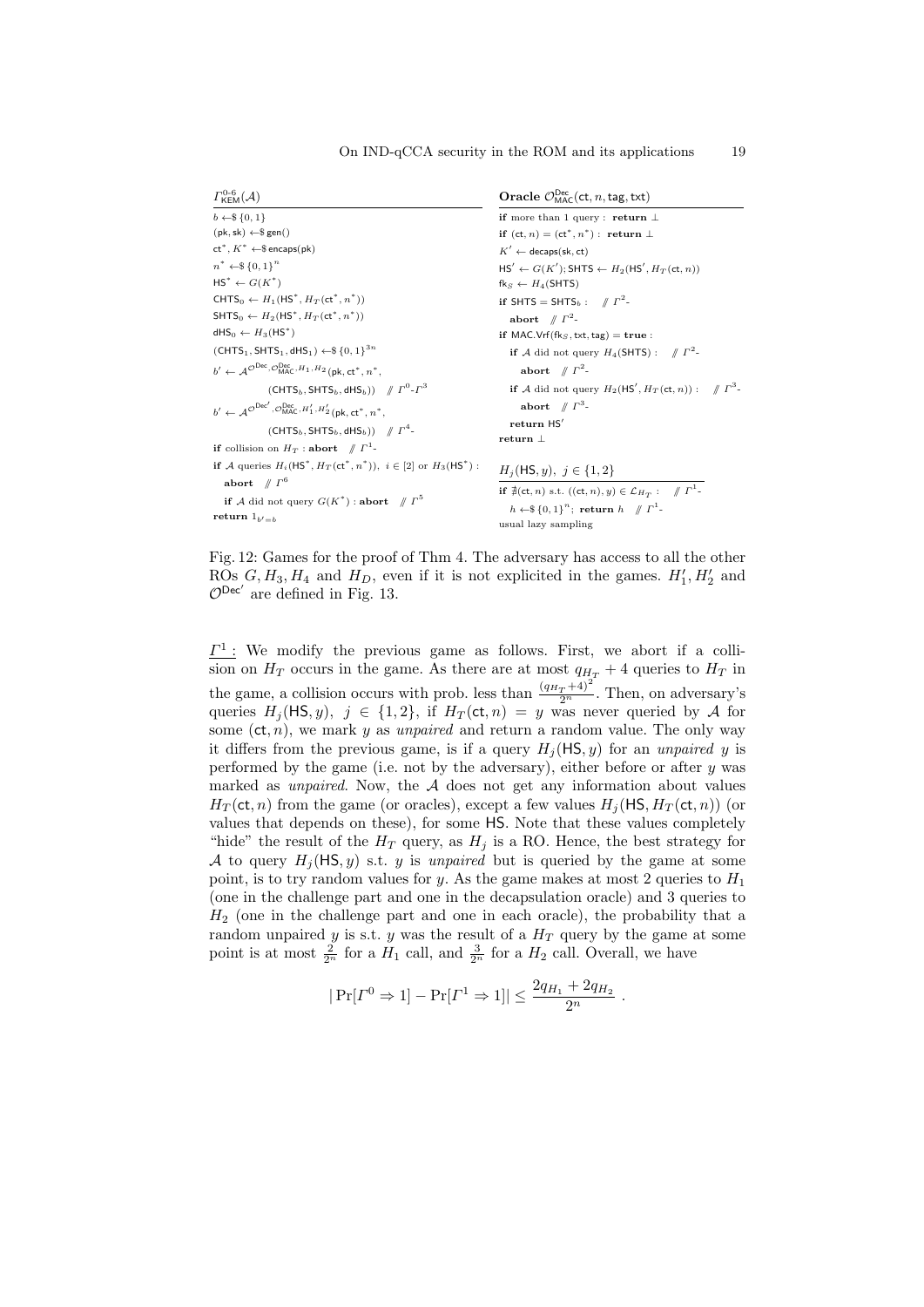.

We note that this step ensures that on a query  $H_i(HS, y)$  one can recover a unique tuple (ct, n) s.t.  $H_T(\text{ct}, n) = y$ , or a random value is returned.

 $\underline{\Gamma^2}$ : We modify the original game s.t. we abort whenever the MAC verification succeeds on the query  $\mathcal{O}_{\text{MAC}}^{\text{Dec}}(\text{ct}, n, \text{tag}, \text{txt})$  but  $\text{fk}_S := H_4(\text{SHTS})$  was never queried, where SHTS :=  $H_2(G(K), H_T(\text{ct}, n))$  and  $K$  := decaps(sk, ct). If that is the case, it means the MAC key  $f_{\mathsf{K}} := H_4(SHTS)$  is indistinguishable from a random value for  $A$ , but it managed to forge a valid tag. Thus, one can build an adversary  $\beta$  that breaks MAC unforgeability. More formally,  $\beta$  samples a pair of keys (sk, pk)  $\leftarrow$  sgen, generates a valid input for A and simulates the decryption oracle with the secret key. Then, when  $A$  submits (ct, n, tag, txt) to  $\mathcal{O}_{\text{MAC}}^{\text{Dec}}$ ,  $\beta$  outputs (txt, tag) as a forgery. We also abort if the value SHTS computed in the oracle is s.t.  $SHTS = SHTS_b$ . As there are no collision on  $H_T$  and  $(ct, n) \neq (ct^*, n^*)$ , this happens with probability at most  $\frac{1}{2^n}$ . Then, we have

$$
|\Pr[\varGamma^1 \Rightarrow 1]-\Pr[\varGamma^2 \Rightarrow 1]| \leq \mathsf{Adv}^{\mathrm{euf}-0t}_\mathsf{MAC}(\mathcal{B})+\frac{1}{2^n}
$$

 $\underline{\Gamma^3}$ : We abort whenever the MAC verification succeeds on the query  $\mathcal{O}_{\text{MAC}}^{\text{Dec}}(\text{ct}, n, \text{tag}, \text{txt})$  but  $H_2(G(K), H_T(\text{ct}, n))$  was never queried, where  $K :=$  decaps(sk, ct). By the previous game, it means that the adversary queried SHTS :=  $H_2(G(K), H_T(\text{ct}, n))$  to  $H_4$  without having queried  $H_2(G(K), H_T(\text{ct}, n))$  beforehand. If we analyse what information A has about SHTS  $\neq$  SHTS<sub>b</sub> if it did not query  $H_2(G(K), H_T(\text{ct}, n))$ , we see that the only potential "leakage" is from a decapsulation query that returns  $tk_s := H_D(\text{SHTS})$ , where  $H_D$  is a RO perfectly hiding SHTS.

Thus, the best strategy for  $A$  to find SHTS without querying  $H_2$  is to query random values  $x \in \{0,1\}^n$  to  $H_D$  or  $H_4$  until it finds x s.t.  $H_D(x) = \mathsf{tk}_\mathsf{s}$  or  $H_4(x) = \text{fk}_S$ . This happens with probability at most  $\frac{q_{H_D} + q_{H_4}}{2^n}$ . Hence, we have

$$
|\Pr[\Gamma^2 \Rightarrow 1] - \Pr[\Gamma^3 \Rightarrow 1]| \le \frac{q_{H_D} + q_{H_4}}{2^n}.
$$

 $\underline{\Gamma^4}$ : We program both ROs  $H_1$  and  $H_2$  s.t. we can perfectly simulate the decapsulation oracle with an oracle  $\mathcal{O}_G^{\mathsf{i}}$ . This follows exactly the idea of the proof of Theorem [3.](#page-11-0) First, we introduce an oracle  $\mathcal{O}_G^i$  in Fig. [13](#page-20-0) that takes a list of RO queries, a nonce n and a ciphertext ct, checks whether  $(G(K), H_T(\text{ct}, n))$ (where  $K$  is the key encapsulated in  $ct$ ) was ever queried and if that is the case, the index of the corresponding query. This is exactly the same as the oracle  $\mathcal{O}^{\dagger}$ in the proof of Thm [3,](#page-11-0) except we query the decapsulated  $K$  to the RO  $G$  and there is the additional nonce. Then, we can program the ROs  $H_i$ ,  $j \in \{1,2\}$  and simulate the (1-time) decapsulation oracle as shown in Fig. [13.](#page-20-0)

The simulation works nearly as in the proof of Thm [3.](#page-11-0) Let ct be the unique decapsulation query,  $K :=$  decaps(sk, ct) and  $HS := G(K)$ . For  $j \in [2]$ , the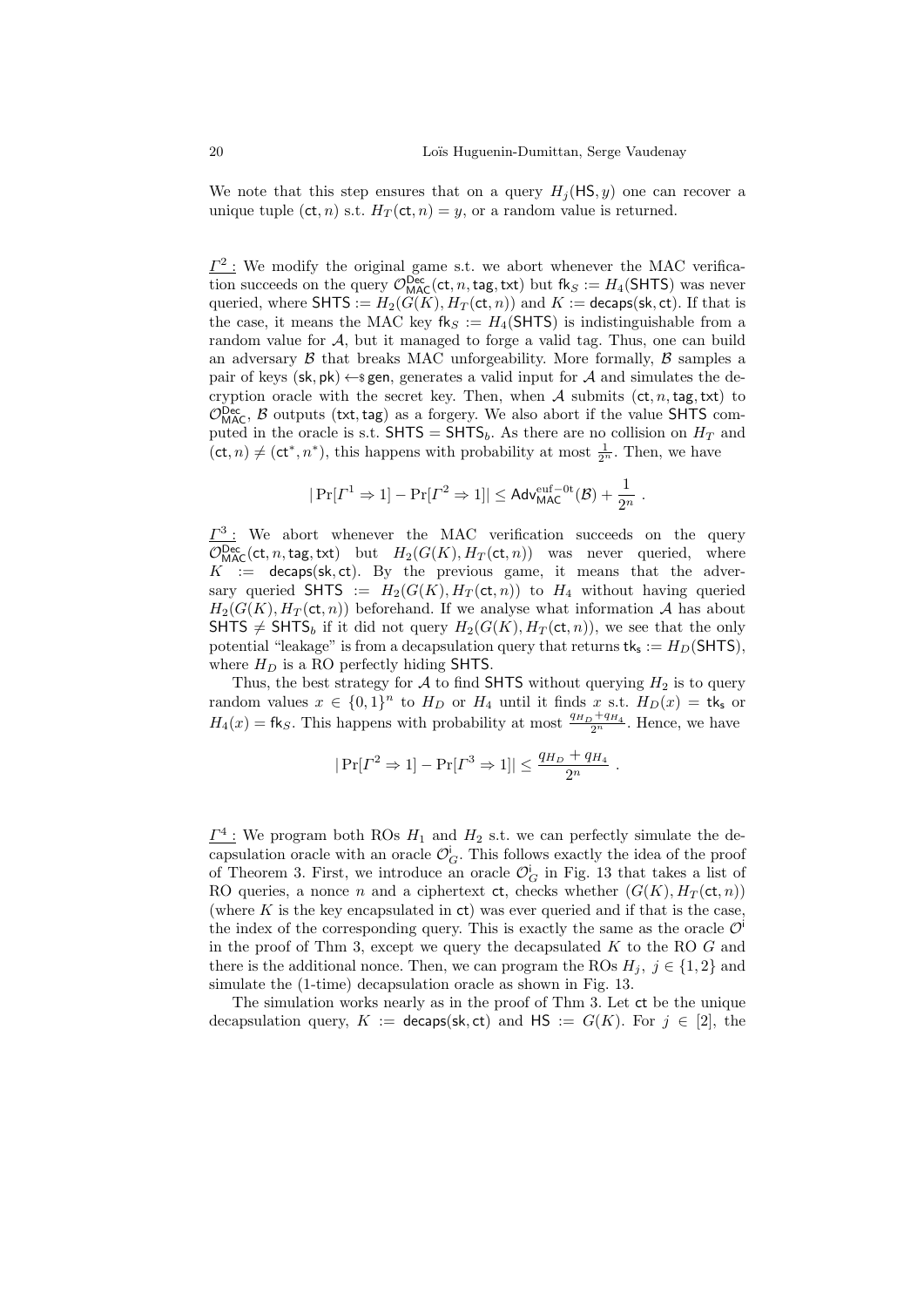<span id="page-20-0"></span>

| Oracle $\mathcal{O}^{\text{Dec}}(\text{ct}, n)$                              | $H'_{i}(\mathsf{HS}, y), \; j \in \{1, 2\}$                                               |
|------------------------------------------------------------------------------|-------------------------------------------------------------------------------------------|
| if $(ct, n) = (ct^*, n^*)$ : return $\perp$                                  | if $\sharp$ (ct, n) s.t. $((ct, n), y) \in \mathcal{L}_{H_T}$ :                           |
| if more than 1 query : return $\perp$                                        | $h \leftarrow \$\{0,1\}^n$ ; return h                                                     |
| $q_1 \leftarrow \$\{0,\ldots,q_{H_1}\}\$                                     | set (ct, n) s.t. $((ct, n), y) \in \mathcal{L}_{H_T}$                                     |
| $q_2 \leftarrow \$\{0,\ldots,q_{H_0}\}\$                                     | if $\mathcal{L}_K^j = (\text{ct}, n, h)$ for some h:                                      |
| $i \leftarrow \mathcal{O}^{\mathsf{I}}(\mathcal{L}_{H_1},\mathsf{ct},n)$     | if $HS = G(decaps(sk, ct))$ :                                                             |
| if $i = \perp_d$ : return $\perp$                                            | $\mathcal{L}_{H_j} \leftarrow \mathcal{L}_{H_j} \cup \{((\mathsf{HS},\mathsf{ct},n),h)\}$ |
| if $i \neq \perp$ :                                                          | return h                                                                                  |
| $\#$ get <i>i</i> -th valued returned by $H_1$                               | $h \leftarrow \$\{0,1\}^n$                                                                |
| $((\mathsf{HS}_i, \mathsf{ct}_i, n_i), h_i) \leftarrow \mathcal{L}_{H_1}[i]$ | $\mathcal{L}_{H_j} \leftarrow \mathcal{L}_{H_j} \cup \{((\mathsf{HS},\mathsf{ct},n),h)\}$ |
| CHTS $\leftarrow h_i$                                                        | return h                                                                                  |
| else:                                                                        |                                                                                           |
| CHTS $\leftarrow$ \$ {0, 1}                                                  | $\mathcal{O}_G^{\mathsf{L}}(\mathcal{L}, n, \mathsf{ct})$                                 |
| $\mathcal{L}_{K}^{1} \leftarrow (\text{ct}, n, \text{CHTS})$                 | sort $\mathcal L$ according to query order:                                               |
| $i \leftarrow \mathcal{O}^{\mathsf{i}}(\mathcal{L}_{H_2},\mathsf{ct},n)$     | $\mathcal{L} = ((\mathsf{HS}_i, ct_i, n_i), h_i)_{i \in \{1, ,  \mathcal{L}_H \}}$        |
| if $i \neq \perp$ :                                                          | $K' \leftarrow$ decaps(sk, ct)                                                            |
| $\#$ get <i>i</i> -th valued returned by $H_2$                               | if $K' = \perp$ : return $\perp_d$                                                        |
| $((\mathsf{HS}_i, \mathsf{ct}_i, n_i), h_i) \leftarrow \mathcal{L}_{H_2}[i]$ | $HS' \leftarrow G(K')$                                                                    |
| SHTS $\leftarrow h_i$                                                        | for $i \in \{1, \ldots,  \mathcal{L} \}$ :                                                |
| else:                                                                        |                                                                                           |
| SHTS $\leftarrow$ \$ {0, 1}                                                  | if $(ct_i, n_i) = (ct, n)$ and $HS' = HS_i$ :                                             |
| $\mathcal{L}_{K}^{2} \leftarrow (\text{ct}, n, \text{SHTS})$                 | return i                                                                                  |
| return $(H_D(\text{CHTS}), H_D(\text{SHTS}))$                                | return $\perp$                                                                            |

Fig. 13: Simulation of decapsulation and random oracles with sub-oracle  $\mathcal{O}_G^{\mathsf{i}}$  for the proof of Thm [4.](#page-17-0) Note that as we assume that each query to  $H_i$  is unique,  $H'_{j}$  does not check whether a query was previously made.

simulated decapsulation oracle checks whether  $(G(K), H_T(\text{ct}, n))$  was already queried to  $H_j$  using  $\mathcal{O}_G^i$ , if that is the case it recovers the corresponding value, otherwise it means  $H_i(HS, H_T(\text{ct}, n))$  was never queried by the adversary nor the challenger, as  $(ct, n) \neq (ct^*, n^*)$ . Thus it samples the hash value at random, queries it to  $H_D$  and returns it to the adversary.

The simulation of  $H_j$  is such that it is consistent with the values returned by the simulated decapsulation oracle. First, if  $H_i(HS, y)$  is queried s.t. y is unpaired, we can simply return a random value, this is consistent with the game. Then, if  $y$  is not *unpaired*, one can recover the unique (as there are no collision) tuple (ct, n) s.t.  $y = H_T(\text{ct}, n)$ . We consider from now on only queries with y s.t.  $H_T(\text{ct}, n) = y$  for some  $(\text{ct}, n)$ . On a query  $H_j(\text{HS}, H_T(\text{ct}, n))$ , if  $(\text{ct}, n)$  was already queried to the decapsulation oracle, then  $h := H_j(\mathsf{HS}, \mathsf{ct}, n)$  was set by  $\mathcal{O}^{\mathsf{Dec}'}$  iff  $\mathsf{HS} = G(K)$ , where  $K := \mathsf{decaps}(\mathsf{sk}, \mathsf{ct})$ . Hence, we return the same K if  $G$ (decaps(sk, ct)) = HS. Otherwise we sample a random value and return it. Note that this is the only place where the secret key sk is used anymore (except implicitly in the  $\mathcal{O}_G^{\mathsf{i}}$  oracle). The simulation is perfect and therefore we have

$$
|\Pr[\Gamma^3 \Rightarrow 1] - \Pr[\Gamma^4 \Rightarrow 1]| = 0.
$$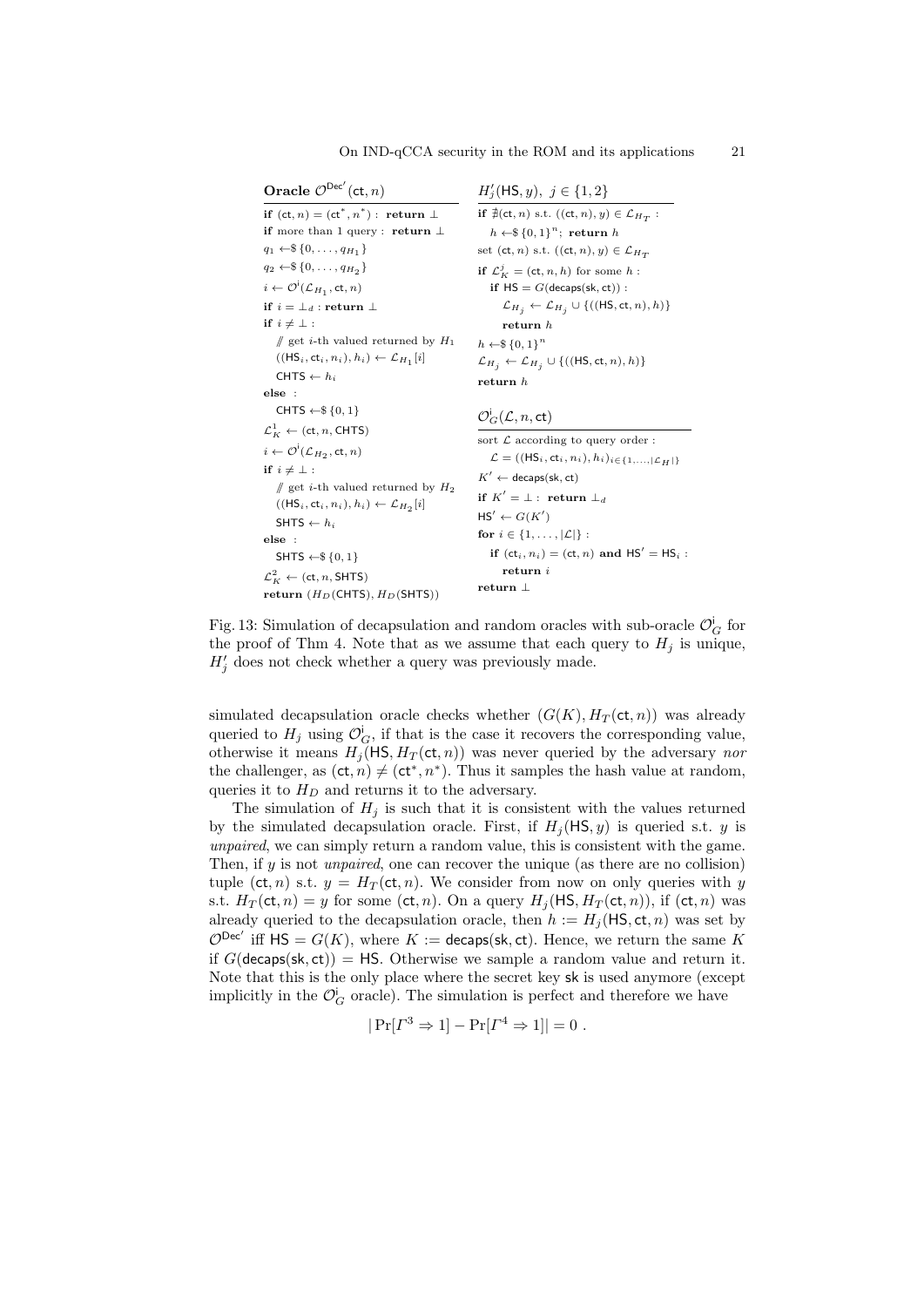$\underline{\Gamma^5}$ : In game  $\Gamma^5$ , we abort whenever the adversary did not query  $G(K^*)$  (which is equal to HS<sup>\*</sup>) but it queried  $H_1(\mathsf{HS}^*, H_T(\mathsf{ct}^*, n^*))$ ,  $H_2(\mathsf{HS}^*, H_T(\mathsf{ct}^*, n^*))$ or  $H_3(HS^*)$ . Note that the (modified) decryption oracle never queries  $H_1(HS^*, H_T(\text{ct}^*, n^*)), H_2(HS^*, H_T(\text{ct}^*, n^*))$  or  $H_3(HS^*)$ . In addition, the challenge values given to  $A$  are either perfectly random or completely hide  $HS^*$ . Thus, the probability that A queries  $\mathsf{HS}^*$  to  $H_1, H_2$  or  $H_3$  is upper bounded by  $\frac{q_{H_1}+q_{H_2}+q_{H_3}+q_{H_4}}{2^n}$  and hence we have

$$
|\Pr[\Gamma^4 \Rightarrow 1] - \Pr[\Gamma^5 \Rightarrow 1]| \le \frac{q_{H_1} + q_{H_2} + q_{H_3}}{2^n}.
$$

 $\underline{\Gamma^6}$ : Finally, in game  $\Gamma^6$  we abort whenever  $H_1(\mathsf{HS}^*, H_T(\mathsf{ct}^*, n^*))$ ,  $H_2(HS^*, H_T(\text{ct}^*, n^*))$  or  $H_3(HS^*)$  is queried by the adversary. Let query be this event. By the previous game, it means that  $K^*$  was queried to G before query happens. Finally, as in the previous proofs, we can upper bound Pr[query] by the advantage of a OW-CPA adversary times a constant. The challenge keys  $(\text{CHTS}_b, \text{SHTS}_b, \text{dHS}_b)$  are sampled at random in the reduction, as long query does not happen both the real and random cases are perfectly indistinguishable. We present such a OW-CPA adversary  $C$  in Fig. [21](#page-41-0) in Appendix [D.](#page-41-1) The only challenge for  $\mathcal C$  is to simulate the oracles without having access to the secret key.

- $\mathcal{O}_{\text{MAC}}^{\text{Dec''}}$ : This oracle returns something else than  $\perp$  iff  $(\text{HS}, H_T(\text{ct}, n))$  was queried to  $H_2$ , where  $\mathsf{HS} := G(K)$  and  $K := \mathsf{decaps}(\mathsf{sk}, \mathsf{ct})$ . Hence, one can simply pick a random value  $r \leftarrow s \{0, \ldots, q_{H_2}\}$  and guess whether  $\mathcal{O}_{\text{MAC}}^{\text{Dec}}(\text{ct})$ fails (if  $r = 0$ ) or succeeds and HS is in the r-th query made to  $H_2$ . In the latter case, one can recover HS in the r-th query and return it. Overall the simulation works with probability  $\frac{1}{q_{H_2}+1}$ .
- $\mathcal{O}^{\text{Dec}}'$ : In this oracle, the secret-key is used only in the  $\mathcal{O}_G^{\text{I}}$  sub-oracle. A reply of  $\mathcal{O}_G^i$  is in the set  $\{\perp, \perp_d, 1, \ldots, q_{H_j}\}$  for  $j \in [2]$ . Thus, one can guess the correct reply by sampling a random value in that set, which gives a success probability of  $\frac{1}{(q_{H_j}+2)}$ . Overall, there are at most 2 calls to  $\mathcal{O}_G^{\mathfrak{i}}$  (one for  $j = 1$  and  $j = 2$ ) and therefore the probability that the simulation is successful is  $\frac{1}{(q_{H_1}+2)(q_{H_2}+2)}$ .
- $H''_j, j \in [2]$ : The only time the secret key is used is when there is a query  $(HS, H_T(\text{ct}, n))$  s.t.  $(\text{ct}, n)$  was already queried to  $\mathcal{O}^{\text{Dec}}$ <sup>'</sup> (i.e.  $\mathcal{L}_K^j = (\text{ct}, n, h)$ ) for some h). In this case h is returned iff  $G$ (decaps(sk, ct)) =  $\overrightarrow{HS}$  (let's call this Condition (1)). Recalling that queries to  $H_i$  never repeat by assumption, there will be at most one query  $H''_j(\textsf{HS}, H_T(\textsf{ct}, n))$  s.t.  $(\textsf{ct}, n)$  was queried to the decapsulation oracle and Condition (1) is fulfilled. Hence, one can simulate  $H_j$  by sampling an index  $q_j \in \{0, \ldots, q_{H_j}\}\$ and returning h (if it exists) in the  $q_j$ -th query or never in case  $q_j = 0$ . This successfully simulates  $H_j$  with prob.  $\frac{1}{(q_{H_j}+1)}$ . Overall, the probability that both  $H_1$  and  $H_2$  are simulated correctly is  $\frac{1}{(q_{H_1}+1)(q_{H_2}+1)}$ .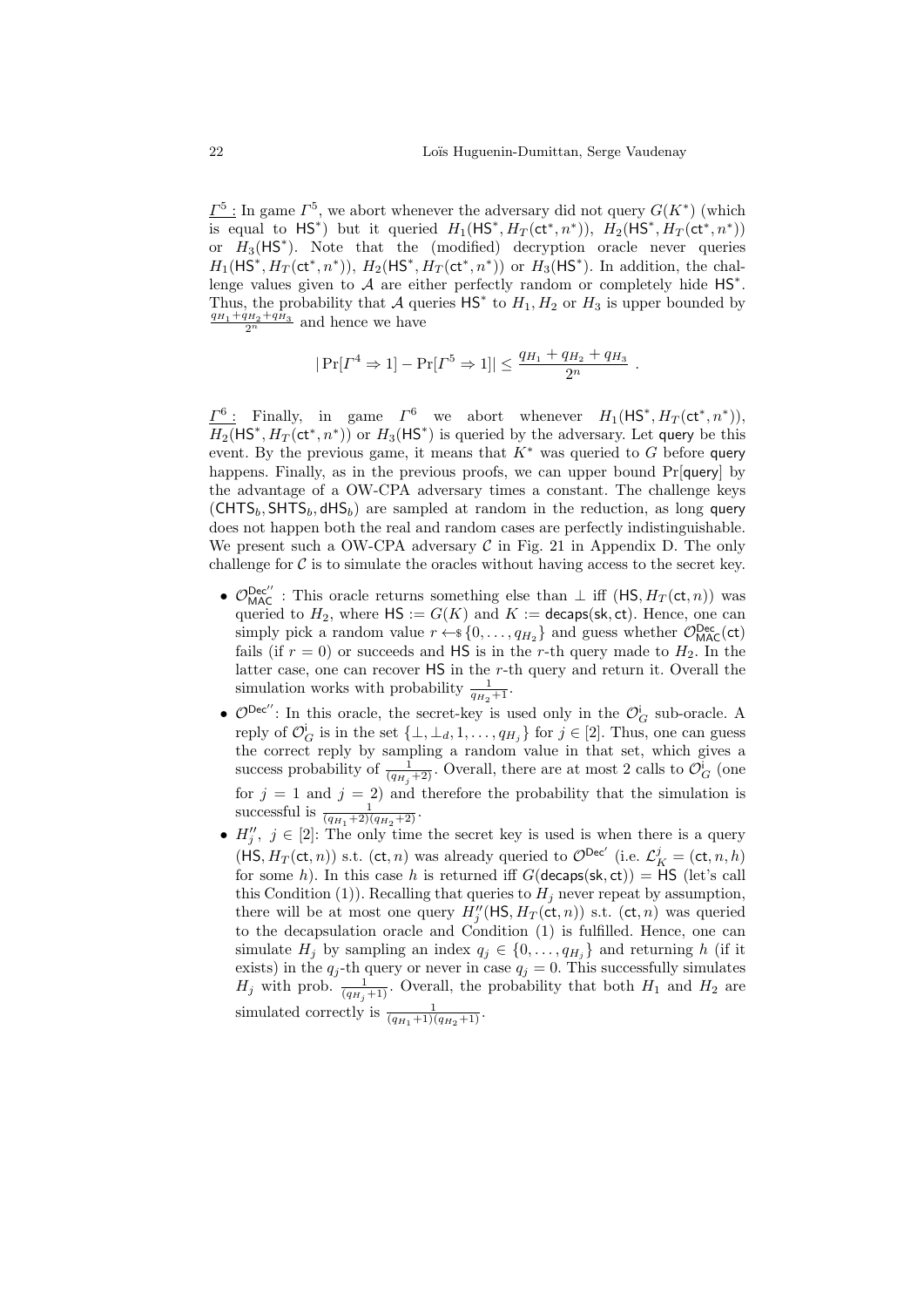The other ROs can be simulated perfectly by  $\mathcal C$  using lazy sampling. Collecting the probabilities holds that C simulates perfectly  $\mathcal{A}$ 's view in game  $\Gamma^6$  (as long as query does not occur) with probability

$$
p = \frac{1}{(q_{H_2}+1)^2(q_{H_1}+2)(q_{H_2}+2)(q_{H_1}+1)}.
$$

Then if query happens,  $K^*$  will be in the list of queries made by  $A$  to  $G$ . The adversary can guess which one it is and succeeds with probability  $\frac{1}{q_G}$ . Hence, we have

$$
|\Pr[I^5 \Rightarrow 1] - \Pr[I^6 \Rightarrow 1]| \leq \Pr[\text{query}] \leq q_G(q_{H_1} + 2)^2(q_{H_2} + 2)^3 \cdot \text{Adv}_{\mathsf{KEM}}^{\text{ow-cpa}}(\mathcal{C})
$$
.

Finally, in game  $\Gamma^6$ , as  $H_1(HS^*, ct^*, n^*)$ ,  $H_2(HS^*, ct^*, n^*)$  or  $H_3(HS^*)$  cannot be queried anymore, the challenge keys are perfectly indistinguishable from random for the adversary. Hence,

$$
\Pr[\Gamma^6 \Rightarrow 1] = \frac{1}{2} .
$$

Collecting the probabilities holds the result.  $\Box$ 

### 4.3 Security of TLS 1.3 with IND-1CCA-MAC KEM

We can now use the (slightly modified) notion IND-1CCA-MAC KEM to prove the security of the TLS 1.3 handshake in the multi-stage security model of Günther [\[18\]](#page-30-13). We briefly recall the notion of MultiStage security in Appendix [B.](#page-35-0) The security of (the original) TLS 1.3 handshake was proven by Dowling et al. [\[12\]](#page-30-3) and we refer the reader to their work for a complete analysis of the handshake. We will simply show that IND-1CCA-MAC KEMs, thus OW-CPA KEMs (if the MAC is secure), can be used in place of the original snPRF-ODH assumption for DH key-exchange.

First, we show the relevant part of the (full 1-RTT) handshake of TLS 1.3 in Fig. [14.](#page-23-0) One can see that the key schedule is nearly identical to the ones used in the IND-1CCA-MAC game. Note that several simplifications have been made and several steps irrelevant to our proofs are missing. In particular, we do not see the derivation of the finals keys, which all depend on the secret dHS. As we will show, the intermediary secrets (CHTS, SHTS, dHS) are secure (i.e. indistinguishable from random for a Multi-Stage adversary), thus all subsequent keys will be secure as well, assuming the KDFs are secure. Finally, we write <code>HKDF.Exp</code><sub>i</sub>(HS,  $T_2$ ) for <code>HKDF.Exp(HS,</code> label $_i$ ,  $T_2$ ), where label $_i$  is some string. As we consider the KDFs HKDF.Ext and HKDF.Exp to be ROs, this denotes the fact that the label implements oracle separation.

<span id="page-22-0"></span>The security of the modified 1-RTT TLS 1.3 handshake is stated in the following theorem.

**Theorem 5.** Let HKDF.Ext, HKDF.TK and HKDF.Exp<sub>j</sub>,  $j \in \{0, 4, 5, 6\}$  (the KDFs in TLS 1.3) be random oracles. Let Hash (the hash function used to compute the hashed transcripts  $T_i$ ) be a RO, and Sig the signature scheme used for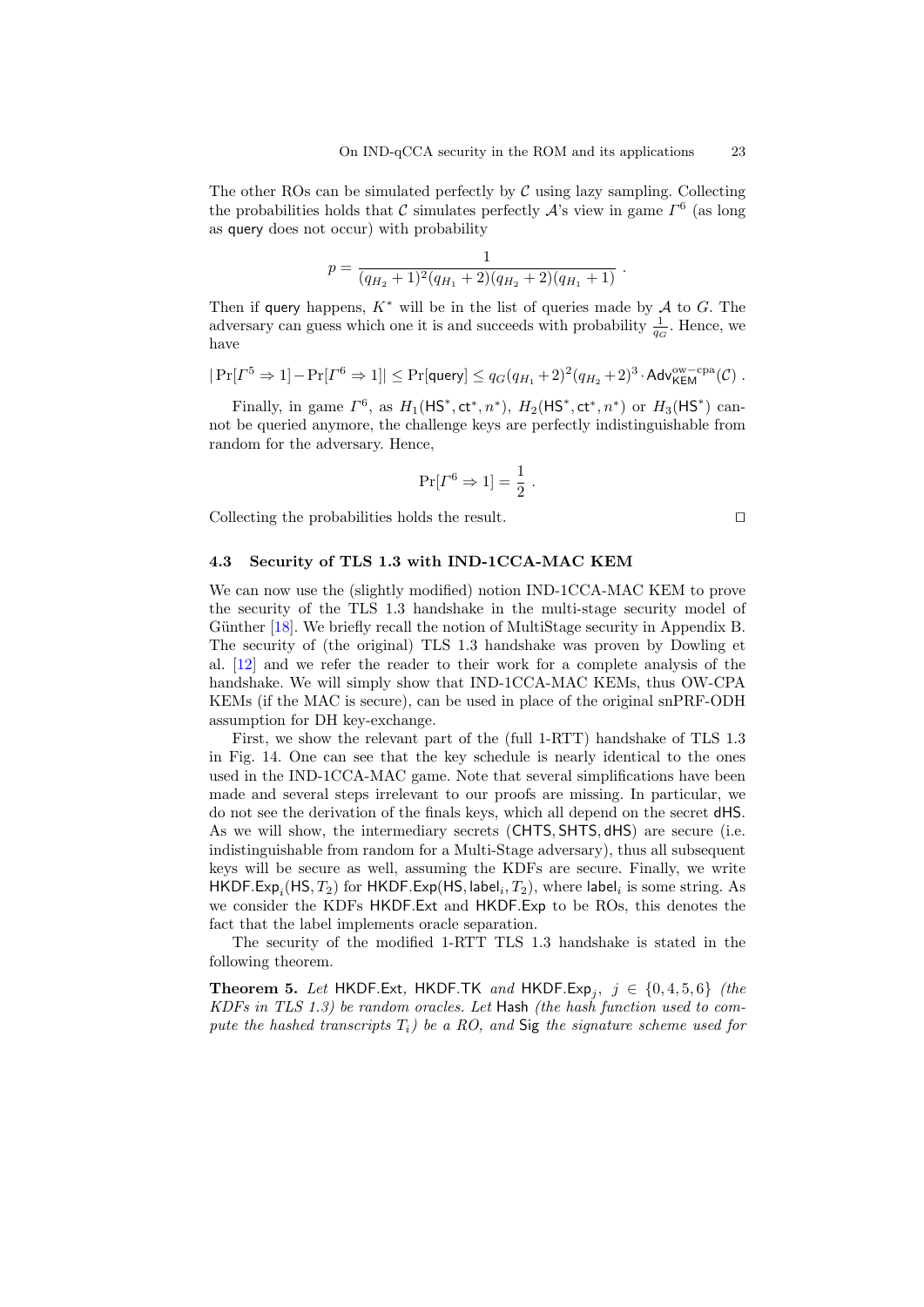<span id="page-23-0"></span>TLS 1.3 with KEM Handhsake

Client Server  $(\mathsf{sk}, \mathsf{pk}) \leftarrow \mathsf{s}$  gen  $CH: n_c \leftarrow \{0, 1\}^{256}$  $+$  pk  $dES \leftarrow HKDF(constant)$ CH  $K$ , ct  $\leftarrow$ \$ encaps(pk)  $\mathsf{SH}: n_s \leftarrow \{0,1\}^{256}$  $+$  ct SH  $K \leftarrow$  decaps(sk, ct)  $\mathsf{HS} \leftarrow \mathsf{HKDF}.\mathsf{Ext}(\mathsf{dES}, K)$ CHTS ← HKDF.Exp<sub>4</sub>(HS,  $T_2$ )  $\mathsf{SHTS} \leftarrow \mathsf{HKDF}.\mathsf{Exp}_5(\mathsf{HS}, T_2)$ dHS  $\leftarrow$  HKDF.Exp<sub>0</sub>(HS,  $T_0$ )  $\dots\dots\dots\dots\dots\dots$  (Stage 1) accept  $tk_c \leftarrow \text{HKDF.TK}(\text{CHTS})\dots\dots\dots\dots\dots\dots$ . . . . . . . . . . . . . . . . . . . .(Stage 2) accept tk<sup>s</sup> ← HKDF.TK(SHTS). . . . . . . . . . . . . . . . . . . . . . .  $\mathsf{fk}_S \leftarrow \mathsf{HKDF}.\mathsf{Exp}_6(\mathsf{SHTS})$  $\{SF\}$ : MAC(fk $_S, T_7$ )  ${SF}$ if  $MAC(fk_S, T_7) \neq SF$  : abort . . .

Fig. 14: TLS 1.3 handshake with KEM. {. . .} indicates an encrypted message with  $tk_5$ ,  $T_i$  is the hash of the transcript up to message *i*. For simplicity, the CH (resp.  $SH$ ) message captures both the *ClientHello* and *ClientKeyShare* (resp.  $ServerHello$  and  $ServerKeyShare)$ . Only the relevant steps for the proof are shown. Keys in the remaining stages (3-6, not shown) are all derived from dHS.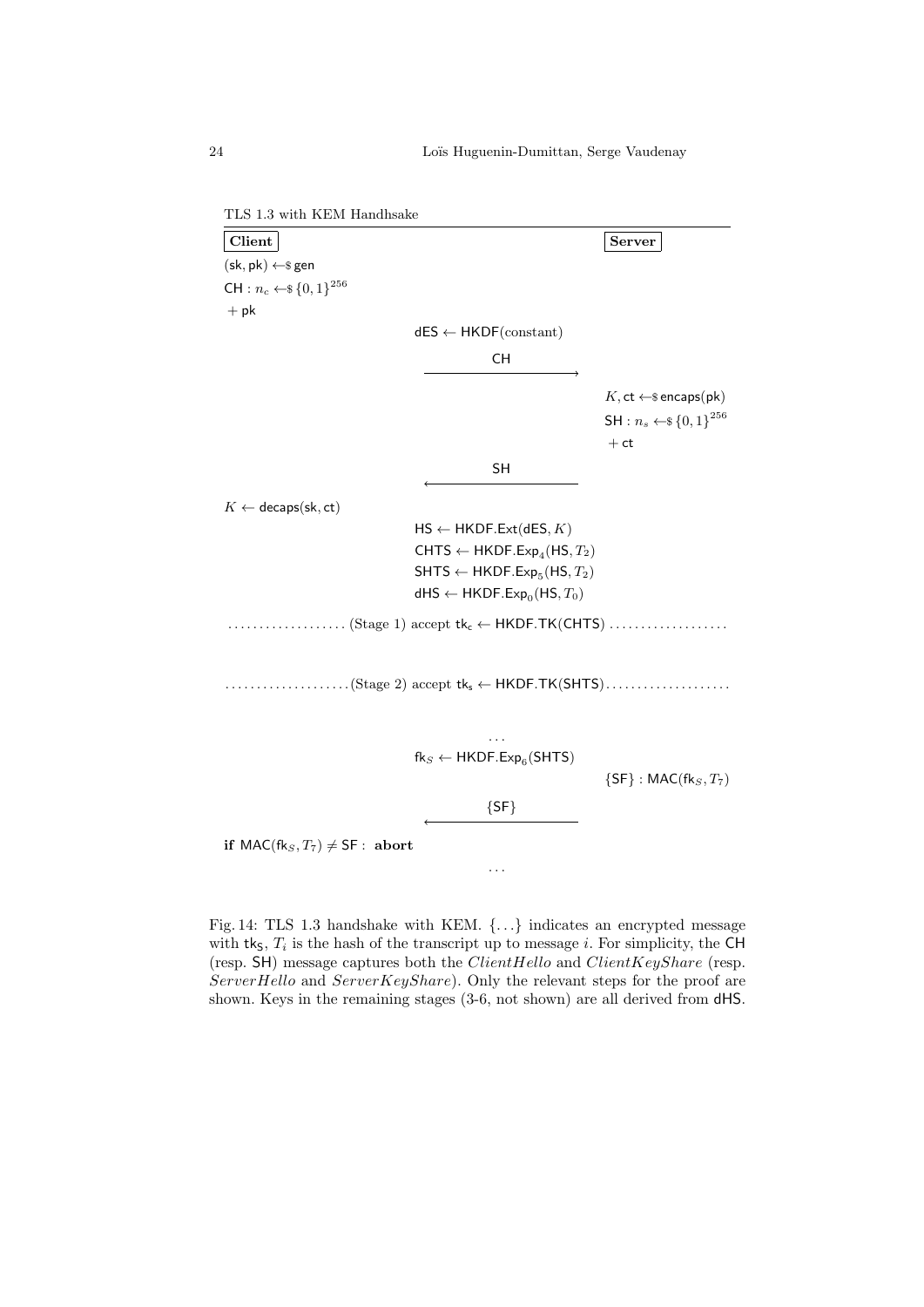server authentication (not shown in Fig. [14\)](#page-23-0). For any Multi-Stage ppt adversary A there exist ppt adversaries  $\{\mathcal{B}_i\}_{i\in[6]}$  s.t.

$$
\begin{aligned} \mathsf{Adv}_{\mathsf{TLS1.3-1RTT}}^{\text{multi-stage}}(\mathcal{A}) &\leq 6 t_s \bigg( \mathsf{Adv}_{H}^{\text{coll}}(\mathcal{B}_1) + t_u \mathsf{Adv}_{\mathsf{Sig}}^{\text{euf-cma}}(\mathcal{B}_2) \\ &+ t_s \bigg( \mathsf{Adv}_{\mathsf{KEM}}^{\text{ind-1cca-mac}}(\mathcal{B}_3) + 2 \cdot \mathsf{Adv}_{\mathsf{HKDF.Exp}}^{\text{prf}}(\mathcal{B}_4) \\ &+ \mathsf{Adv}_{\mathsf{HKDF.Exp}}^{\text{prf}}(\mathcal{B}_5) + \mathsf{Adv}_{\mathsf{HKDF.Exp}}^{\text{prf}}(\mathcal{B}_6) \bigg) \bigg) \end{aligned} \bigg).
$$

where  $t_s$  (resp.  $t_u$ ) is the maximal number of sessions (resp. users). Note that for the sake of the comparison with the original bound, we keep several PRF advantages and the collision advantage in the bound, even though they could be replaced by negligible terms, as the KDFs and Hash are ROs.

Proof. As hinted above, the idea of the proof is simply to replace the snPRF-ODH step of the original proof by using our IND-1CCA-MAC. Note that while the snPRF-ODH assumption is used to replace the root secret HS by a random one, we will be able to replace the values (CHTS, SHTS, dHS) by random ones in one step, due to the structure of the IND-1CCA-MAC definition. From a high-level point of view, the proof goes through because CHTS and SHTS are computed similarly as in the  $T_H$  transform (i.e. the secrets are the hashed seed and ciphertext) and thus resist to 1 adversarial decapsulation query. Then, dHS is used only once a MAC has been verified, which implies that an adversary relaying a correct tag should already know the root key HS.

The proof proceeds by a sequence of games. As the first transitions are the same as in the original proof by Dowling et al. (proof of Theorem 5.2 [\[12\]](#page-30-3)) we do not explain them in detail.

 $\underline{\Gamma}^0$ : The first game is the original Multi-Stage game.

 $\underline{\Gamma^1}$ : We modify the game s.t. A can only make one Test query. This brings the  $6t<sub>s</sub>$  factor in the security bound.

 $\underline{\Gamma^2}$ : The game aborts if a collision on the hash function Hash occurs. We recall that Hash is used to compute the hash of the transcripts (the values  $T_i$  in Fig. [14\)](#page-23-0). We can then split the proof into two different cases: (A)  $A$  tests a session that does not have a contributive partner or  $(B)$  A tests a session with a contributive partner. In case  $(A)$ , one can show that the probability of  $A$  winning the game is upper bounded by  $t_u$ Adv<sup>euf−cma</sup> $(\mathcal{B}_2)$  for an adversary  $\mathcal{B}_2$ . Thus, we focus on case (B).

 $\underline{\Gamma^{B.0}}$ : This is the same as  $\Gamma^2$  conditioned on the fact that A tests a session with a contributive partner.

 $\underline{\Gamma^{B.1}}$ : The adversary guesses which session will be the contributive partner at the beginning of the game. As there are at most  $t_s$  sessions, this incurs a loss factor of  $t_s$  in the rest of the proof.

 $\underline{\Gamma^{B.2}}$ : This is the only game transition that will differ from the original proof. Let  $\pi_c$  be the client session that is either tested or the contributive partner of the tested session. Similarly, let  $\pi_s$  be the server session that is either tested or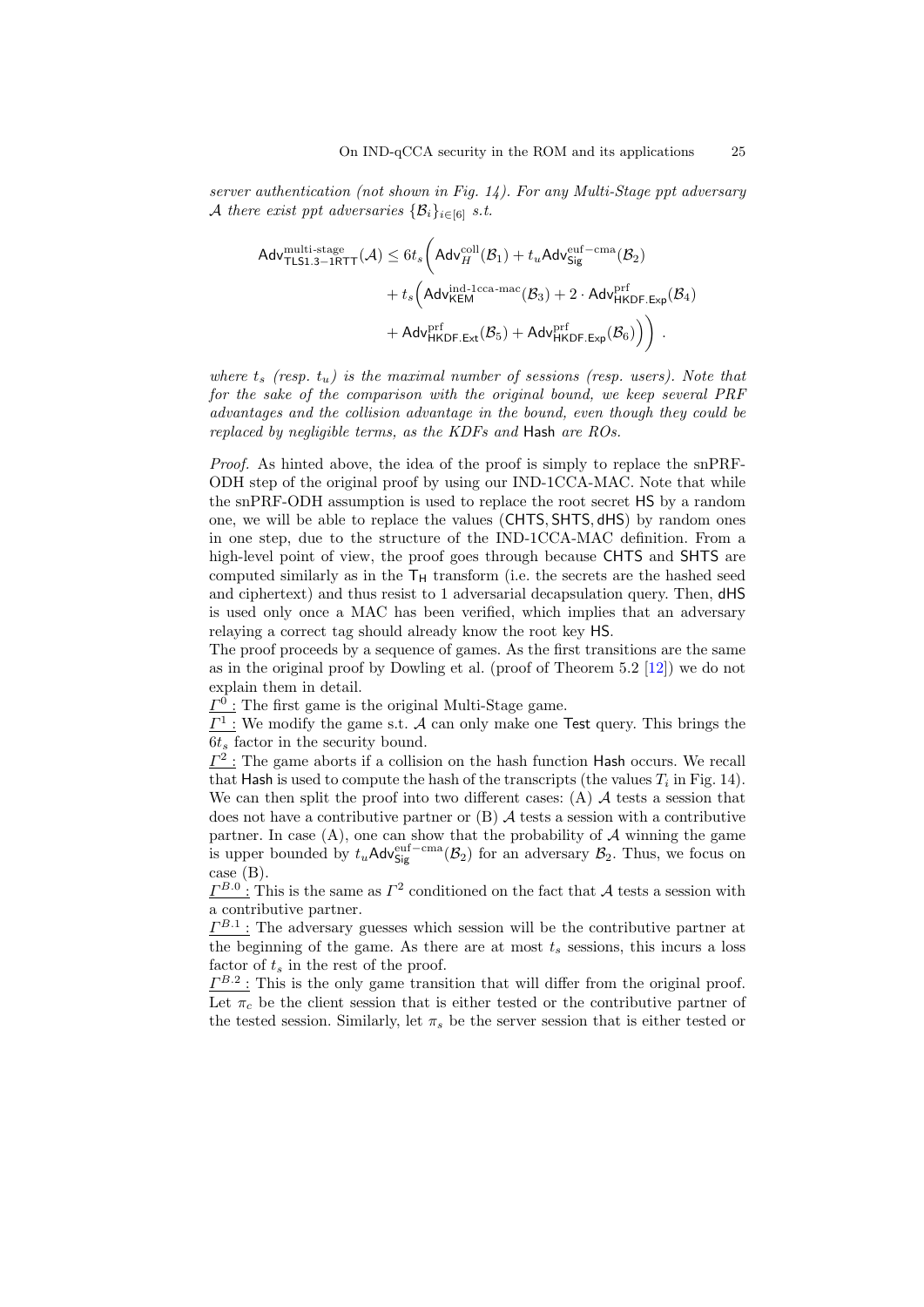the contributive partner (note that a session and its contributive partner always have opposite role). Let  $(ct, n_s)$  (resp.  $(\mathsf{pk}, n_c)$ ) be the SH (resp. CH) message sent by  $\pi_s$  (resp.  $\pi_c$ ), where ct is the ciphertext,  $n_s$  (resp.  $n_c$ ) the nonce of the server (resp. client) session. Note that by an abuse of notation, we assume SH (resp. CH) includes the server's (resp. client's) share. Then, in this game, we make the following changes:

- 1. We replace the derived secrets (CHTS, SHTS, dHS) in  $\pi_s$  by random ones.
- 2. If  $\pi_c$  receives (ct,  $n_s$ ) in the SH message, we replace (CHTS, SHTS, dHS) with the same random secrets as in the previous point.

Now, we can argue that distinguishing  $\Gamma^{B.2}$  from  $\Gamma^{B.1}$  implies breaking the IND-1CCA-MAC security of KEM. First, we notice that  $T_2 := \text{Hash}(CH, SH) =$ Hash(pk,  $n_c$ , ct,  $n_s$ ). Hence, the KDF HKDF.Exp<sub>j</sub>( $\cdot$ ,  $T_2$ ),  $j \in \{4, 5\}$  can be written as  $H_i(\cdot, H_T(\text{ct}, n_s)), i \in \{1,2\}$  where  $H_i$  and  $H_T$  are ROs, if we omit the publickey and the client nonce, which are not important in the proof. Similarly, as  $T_0$ and dES are constant, one can write  $HKDF. Ext(dES, \cdot)$  as  $G(\cdot)$ ,  $HKDF.Exp_0(\cdot, T_0)$ as  $H_3(\cdot)$  and  $HKDF.Exp_6(\cdot)$  as  $H_4(\cdot)$ , with  $G, H_3$  and  $H_4$  some ROs. Finally, one can rename HKDF.TDK as  $H_D$ , where  $H_D$  is a RO. Hence, one can see that the key-schedule becomes exactly the one of the IND-1CCA-MAC game. Now let's explain how the reduction will work. We split  $\Gamma^{B.2}$  into 2 cases:

• Case 1: The tested session is the client session  $\pi_c$ . As  $\pi_c$  can only be tested after receiving the SH message and  $\pi_s$  is a contributive partner, it means that the SH message sent by  $\pi_s$  is the same as the one received by  $\pi_c$ . In particular it means that we make both changes mentioned above. Then the reduction is straightforward. The IND-1CCA-MAC adversary  $\mathcal{B}_3$  receives a tuple  $(\mathsf{pk}^*, \mathsf{ct}^*, n^*, (\mathsf{CHTS}_b, \mathsf{SHTS}_b, \mathsf{dHS}_b))$ . It simulates the tested session  $\pi_c$  with these values. In particular, it sends  $pk^*$  in the CH message, it uses  $n^*$  as the nonce of the contributive session  $\pi_s$ , (CHTS<sub>b</sub>, SHTS<sub>b</sub>, dHS<sub>b</sub>) as the secrets of  $\pi_s$  and  $ct^*$  as the ciphertext sent in the SH generated by  $\pi_s$ . Finally, to simulate  $\pi_c$  after receiving SH, we use the same challenge secrets  $(\text{CHTS}_b, \text{SHTS}_b, \text{dHS}_b)$ . In case  $b = 0$ , this perfectly simulates  $\Gamma^{B.1}$  (the secrets correspond to  $ct^*$ ) and in case  $b = 1$  this perfectly simulates  $\Gamma^{B.2}$ . Therefore, in Case 1 we have

$$
\mathsf{Adv}_{\mathsf{TLS}1.3-1\mathsf{RTT}}^{\mathsf{P}^{b.1}}(\mathcal{A})\leq \mathsf{Adv}_{\mathsf{TLS}1.3-1\mathsf{RTT}}^{\mathsf{P}^{b.2}}(\mathcal{A})+\mathsf{Adv}_{\mathsf{KEM}}^{\mathsf{ind}\text{-1cca-mac}}(\mathcal{B}_3)\;.
$$

Note that we did not even need the oracles provided to  $\mathcal{B}_3$  in this case.

• Case 2: The tested session is the server session  $\pi_s$ . Again, either the SH sent by  $\pi_s$  is the same as the one received by  $\pi_c$  and the reduction  $\mathcal{B}_3$  is the same as in Case 1, or (ct,  $n_s$ ) is not the same as the SH message received by  $\pi_c$ . In the latter case, we build the reduction  $\mathcal{B}_3$  as follows. Again,  $\mathcal{B}_3$  receives a tuple  $(\mathsf{pk}^*, \mathsf{ct}^*, n^*, (\mathsf{CHTS}_b, \mathsf{SHTS}_b, \mathsf{dHS}_b)),$  uses  $\mathsf{pk}^*$  in the CH,  $(\mathsf{ct}^*, n^*)$  as the SH sent by  $\pi_s$  and (CHTS<sub>b</sub>, SHTS<sub>b</sub>, dHS<sub>b</sub>) as the secrets derived by  $\pi_s$ after receiving CH. Then, on the modified  $SH = (ct', n'_{s}) \neq (ct^*, n'_{s})$  sent by A to  $\pi_c$ ,  $\mathcal{B}_3$  queries its decryption oracle  $\mathcal{O}^{\text{Dec}}$  to obtain the correct (tk<sub>c</sub>, tk<sub>s</sub>).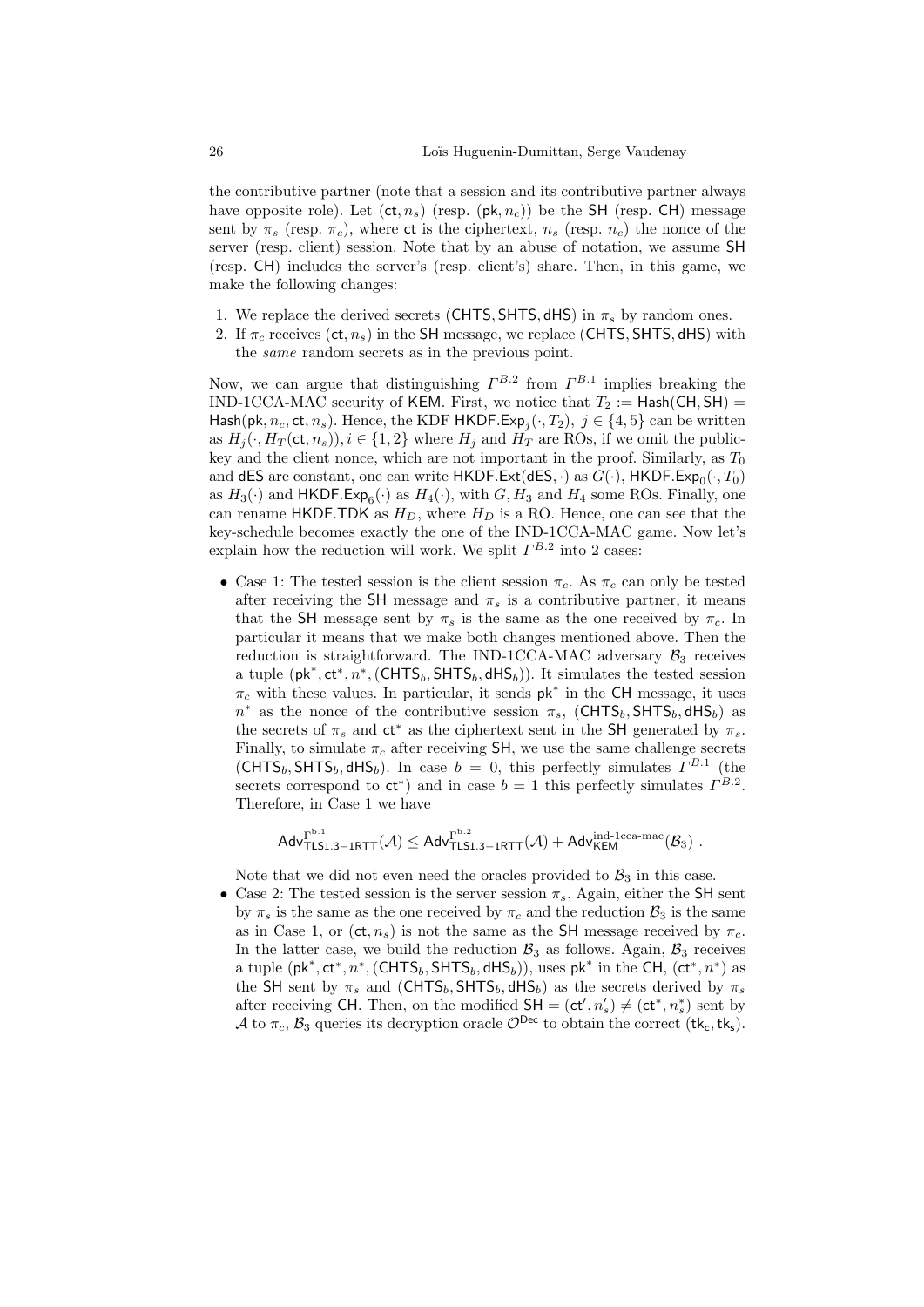Therefore,  $\mathcal{B}_3$  can correctly simulate  $\pi_c$  and any Reveal queries until the SF message, as no other secrets are needed. Then, when  $\pi_c$  receives the SF message, which is a tag on  $T_7$ , it queries  $\mathcal{O}_{MAC}^{Dec}(ct', n', SF, T_7)$ . If the tag in SF is correct (i.e. correspond to a MAC on  $T_7$  with a key derived from the secret encapsulated in  $ct'$ ,  $B_3$  gets  $HS := G$ (decaps(sk, ct')) and can derive all secrets to simulate  $\pi_c$  correctly. Otherwise, the oracle returns  $\perp$ , which means the MAC is not valid and  $\mathcal{B}_3$  aborts the client session  $\pi_c$ . Again, this perfectly simulates  $\pi_c$  behaviour. Hence, the adversary can simulate perfectly A's view in game  $\Gamma^{B_1}$  in case  $b=0$  or game  $\Gamma^{B.2}$  in case  $b=1$ , and we obtain

$$
\mathsf{Adv}_{\mathsf{TLS}1.3-1\mathsf{RTT}}^{\mathsf{P}^{b.1}}(\mathcal{A}) \leq \mathsf{Adv}_{\mathsf{TLS}1.3-1\mathsf{RTT}}^{\mathsf{P}^{b.2}}(\mathcal{A}) + \mathsf{Adv}_{\mathsf{KEM}}^{\mathsf{ind}\text{-1cca-mac}}(\mathcal{B}_3)\ .
$$

 $\underline{\Gamma^{B.3}}$ : Note that from the previous game, all "main" secrets in the tested session are random and independent of any session (except the partnered session in case  $\pi_c$  is the tested session and received the correct SH from A). Hence, one can replace the relevant transport keys  $(\mathsf{tk}_c,\mathsf{tk}_s)$  by random values (i.e. the ones in the  $\pi_s$  session, and, in case  $\pi_c$  received the correct SH, the ones in  $\pi_c$  as well). Overall this step transition is correct if HKDF.TK is a PRF.

 $\underline{\Gamma^{B.4}}$ : We replace the relevant master secret MS by a random value. Again the transition is correct if the KDF is a PRF.

 $\underline{\Gamma^{B.5}}$ : Finally, all the remaining keys are replaced by random values in the tested session (and in the partnered session if  $\pi_c$  the received the correct SH). Again, this is correct if the KDF used is a PRF. Then, all keys in the tested session are random and independent of values in any other session (except the partnered session as mentioned before). Hence,  $A$  cannot win as the tested keys are always random. This concludes the proof.  $\Box$ 

Similarly, one can prove the security of the modified TLS 1.3 PSK-(EC)DHE 0-RTT handshake. Note that in our case the key-exchange will be done with KEMs, but we keep the "-(EC)DHE" in the name for consistency with the original protocol. We state this in the following informal theorem.

Theorem 6. The modified TLS 1.3 handshake in the pre-shared key (optional)  $0$ -RTT mode with key-exchange (i.e. TLS 1.3 PSK-(EC)-DHE  $0$ -RTT) is secure in the MultiStage model if the underlying KEM is OW-CPA (and signature, MAC, etc. are secure), in the sense of Dowling et al. [\[12\]](#page-30-3).

Proof. The only step in the original proof involving the KEMs can be dealt with a similar reduction from IND-1CCA-MAC as in the proof of Theorem [5.](#page-22-0)  $\Box$ 

<span id="page-26-0"></span>Corollary 3. The original TLS 1.3 handshake is MultiStage secure in the ROM if the CDH problem is hard (and the signature, MAC, etc. are secure). Stronger assumptions used in previous proofs (e.g. PRF-ODH  $[12]$ ) are not necessary.

Proof. This simply follows from the fact that DH can be described as a KEM  $(\mathsf{sk}, \mathsf{pk}) := (x, g^x), (K, \mathsf{ct}) := (\mathsf{pk}^y, g^y)$  and decaps(sk, ct) := ct<sup>x</sup>. Integrating this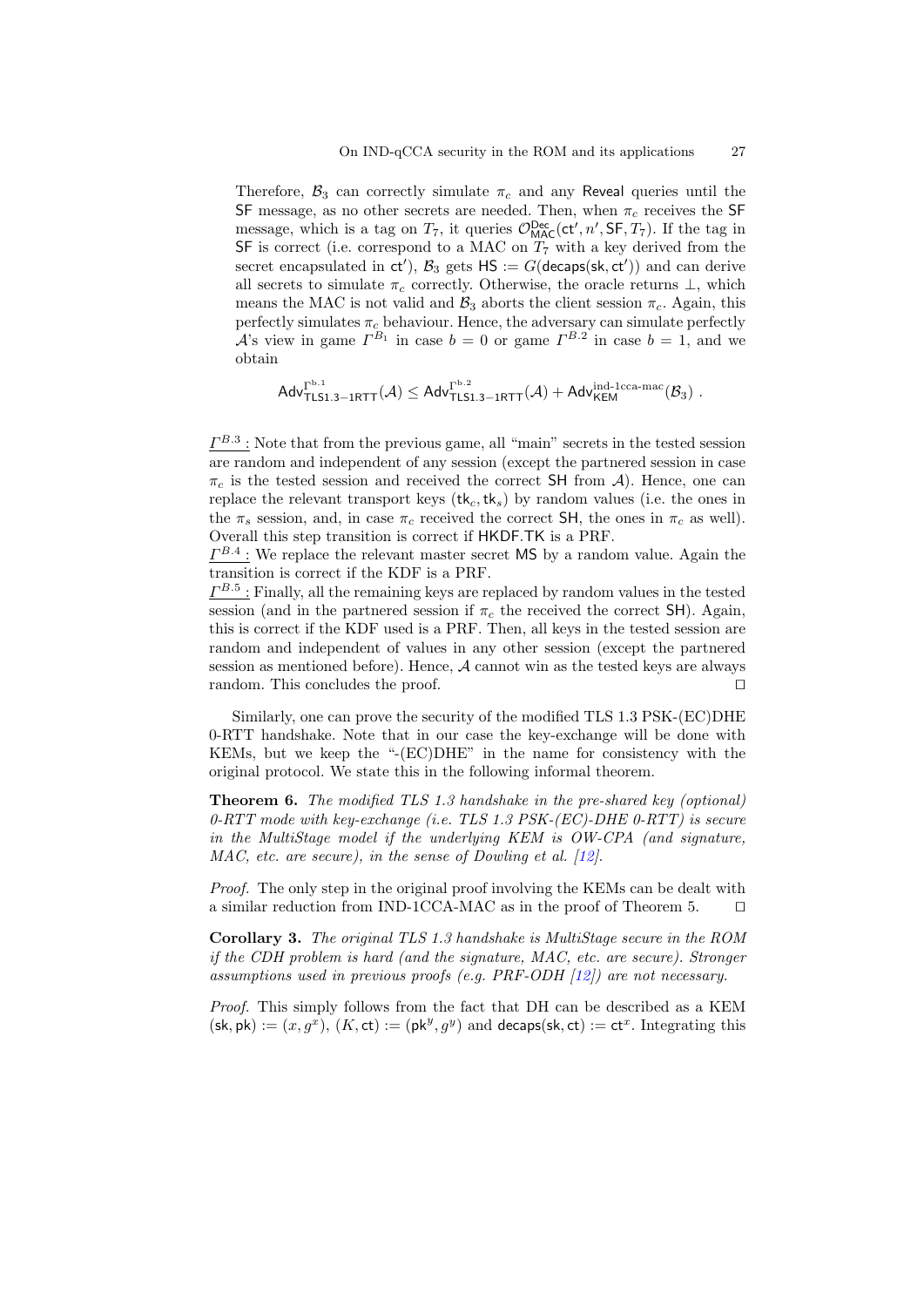KEM in our modified TLS 1.3 handshake exactly holds the standard TLS 1.3 handshake. Finally, this KEM is OW-CPA as long as the CDH problem is hard, thus by Theorems [4](#page-17-0) and [5,](#page-22-0) the handshake is secure. One can also directly show that DH as used in TLS 1.3 is a IND-1CCA KEM. We provide such a proof in App. [C.](#page-38-0)

Remarks. Note that due to non-tightness of the bound in Theorem [4,](#page-17-0) the overall bound for TLS security is very much non-tight. This is clearly not sufficient to guarantee security in practice, and we leave as an interesting open question the improvement of the bounds. In addition, we leave security in the QROM as future work. As we extensively use the programming property of ROs, new QROM techniques such as the compressed oracles by Zhandry [\[35\]](#page-31-6) might be of use in such a proof.

## <span id="page-27-0"></span>5 Impact

The transforms introduced in Section [3](#page-6-1) produce IND-qCCA KEMs without any derandomization and re-encryption steps. Thus, using IND-1CCA ephemeral KEMs obtained through these transforms could speed up the decapsulation process in several protocols.

KEMTLS. As discussed in the introduction, improving the KEMTLS protocol [\[29\]](#page-31-0) was the main motivation of this work. In particular, a more efficient decapsulation in the ephemeral KEM would decrease overall latency and computation on the client-side. In particular, this could be of interest for less powerful clients like IoT devices, which would not need to perform re-encryption. Overall, the efficiency gain in practice would obviously depend on the ephemeral KEM used, as encryption is expensive in some schemes while it is not in others. For instance, using KEMTLS with a modified version of SIKE (i.e. obtained through our transform instead of the FO one) would reduce probably significantly the handshake latency and computation cost on the client-side.

The same remarks apply to the very recent variants of KEMTLS with predistributed keys proposed by Günther et al.  $[19]$  and Schwabe et al.  $[31]$ .

Note also that following a similar proof as the one in Section [4,](#page-15-0) we conjecture that one should be able to prove that CPA-security of the ephemeral KEM should suffice for KEMTLS to be secure in the ROM (but at the expense of a non-tight security bound, as in the TLS case).

TLS 1.3. TLS 1.3 only supports ephemeral DH as a key-exchange. In turn, in the original security proof [\[12\]](#page-30-3), the snPRF-ODH assumption is used for the key-exchange security. The snPRF-ODH assumption can be seen as a variant of the hashed Diffie-Hellman assumption with a 1-time "decapsulation" oracle. More precisely, an adversary is given  $(g, g^u, g^v)$  and either  $y_0 := \text{PRF}(g^{uv}, \text{ad}^*)$ or a random  $y_1$ , where  $\mathsf{ad}^*$  is some auxiliary data chosen by the adversary. Then, the adversary must distinguish between  $y_0$  and  $y_1$  with the help of one query to an oracle  $\mathcal{O}((x, \textsf{ad}) \neq (g^u, \textsf{ad}^*)) := \mathsf{PRF}(x^v, \textsf{ad})$ .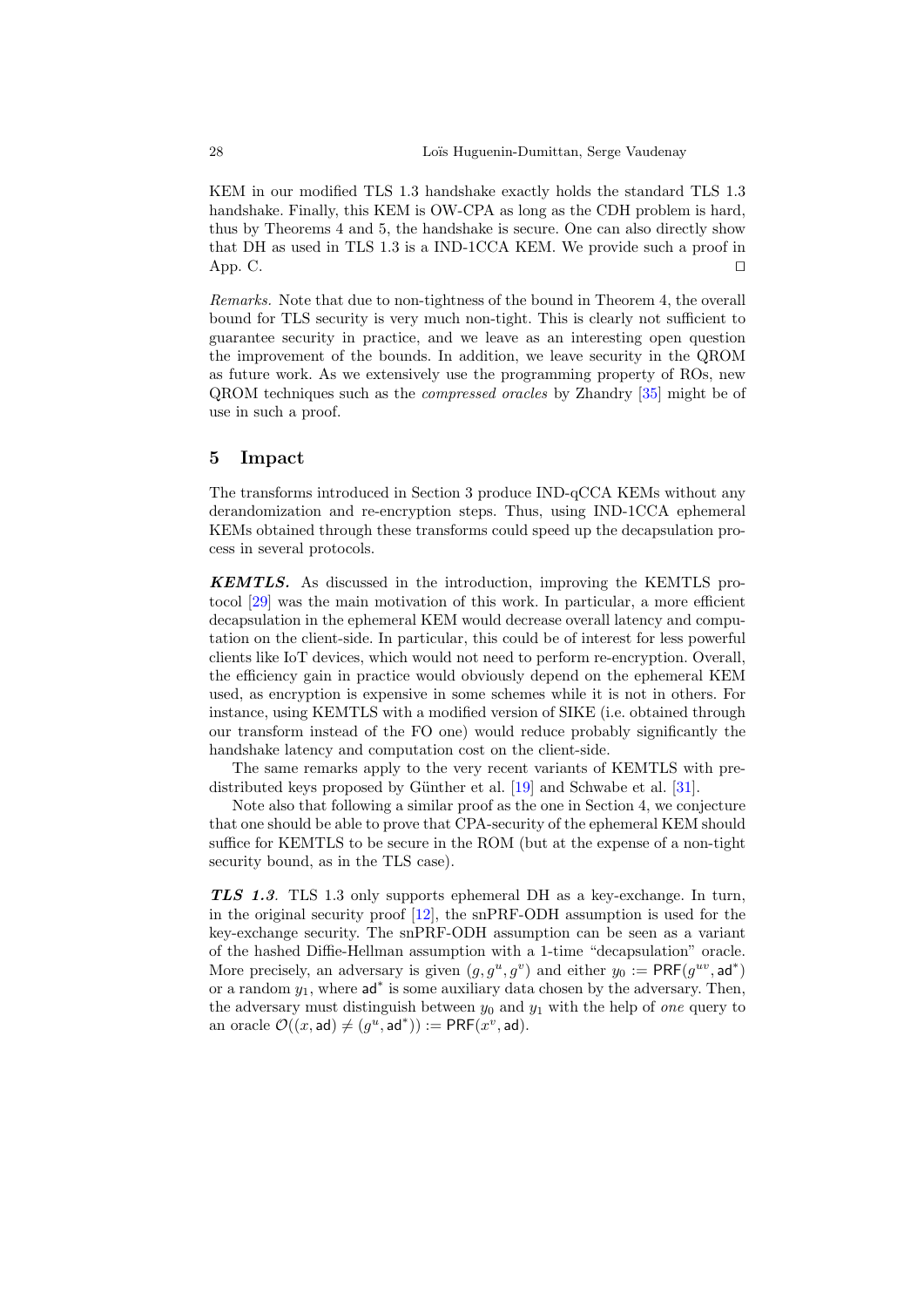One can notice that snPRF-ODH security is very close to IND-1CCA security transposed to DH key-exchange. Actually, one can show that IND-1CCA KEM is sufficient for the PQ TLS 1.3 handshake to hold. Indeed, instead of using our IND-1CCA-MAC assumption in the proof, one can use the decapsulation oracle of the IND-1CCA adversary to recover the key if needed. One can check the transition between games  $B.1$  and  $B.2$  in the proof of KEMTLS security [\[29\]](#page-31-0) for more details.

Therefore, using IND-1CCA KEMs in the PQ TLS 1.3 handshake seems a sound idea, as in this case the security bound will offer better guarantees than with a OW-CPA KEM. In addition, the handshake would be faster using IND-1CCA KEMs generated by our transforms instead of the slower IND-CCA KEMs derived with FO.

Finally, by Corollary [3,](#page-26-0) we now know that the snPRF-ODH assumption is not necessary in the ROM for TLS 1.3 to be secure (even though the security bound is very much non-tight), but CDH is sufficient. Alternatively, as shown in App. [C,](#page-38-0) DH as used in TLS 1.3 is actually an IND-1CCA KEM ( $\approx$  snPRF-ODH) in the ROM if CDH holds. This gives a tighter security bound compared to Corollary [3.](#page-26-0)

**Ratcheting.** IND-1CCA security is also a property used (often implicitly) in several works on ratcheting. For instance, Jost et al. [\[22\]](#page-30-14) build a healable and key-updating public-key encryption scheme based on a one time IND-CCA2 PKE (with authenticated data). The latter primitive can easily be made out of an IND-1CCA KEM using KEM/DEM techniques. Another paper by Poettering et al. [\[27\]](#page-31-7) introduces a construction of unidirectional ratcheted key exchange (URKE) that is based (implicitly) on IND-1CCA KEMs, as noticed by Balli et al. [\[2\]](#page-29-6).

In another recent paper, Brendel et al. [\[6\]](#page-29-4) propose an alternative to the Signal handshake based on KEMs and designated verifier signature schemes. They first define a core protocol that uses two KEMs in the same vein as KEMTLS: one with long-term keys for implicit authentication of one of the parties and another one with ephemeral keys for guaranteeing forward security. Again, the latter one requires only IND-1CCA security for the handshake to be secure. Similarly, in the full Signal-like handshake built upon the core protocol (called SPQR), three KEMs are used and one requires only IND-1CCA security.

Concerns over key-reuse. The main security risk of using an IND-1CCA KEM instead of its IND-CCA counterpart is the vulnerability to keyreuse/misuse attacks. Indeed, if a system/protocol is misimplemented s.t. the IND-1CCA KEM is used with a "static" public key instead of an ephemeral one, an adversary might be able to recover the secret key after several decryption queries. In KEMTLS, this risk is mitigated by the use of an IND-CCA KEM in addition to the ephemeral one (which can be IND-1CCA). In particular, the final shared key is derived from shares of both KEMs. Thus, even if the public-key meant to be ephemeral is reused, the final shared key should remain "secure" (but forward security would be lost).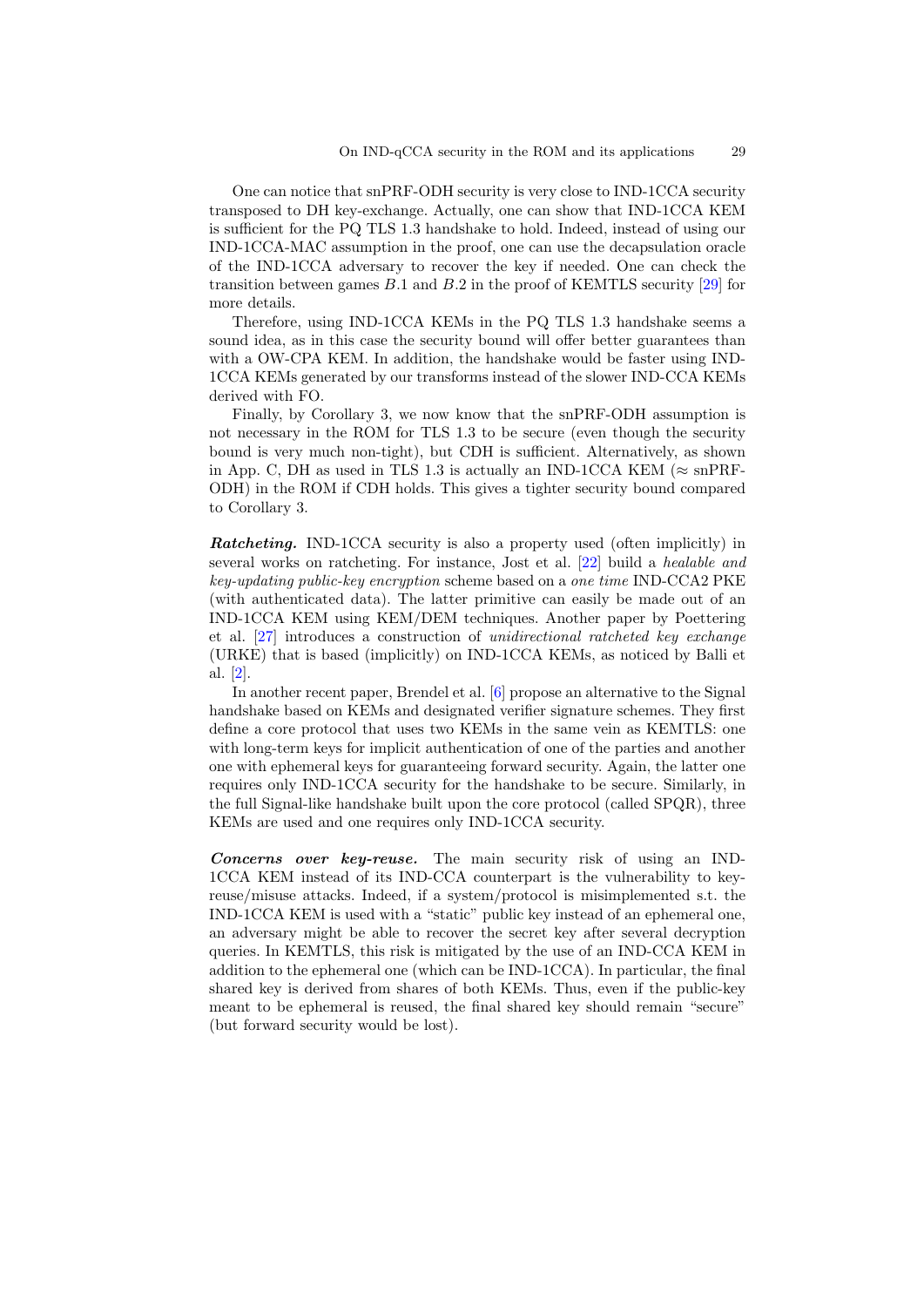In other systems (e.g. TLS 1.3), the risk of key recovery after a few reuses could be mitigated by using hybrid cryptography. For instance, a very efficient IND-CCA KEM could be combined with an IND-1CCA one. That would improve the overall security and resistance against key-reuse attacks at a small cost (see e.g. Giacon et al. [\[16\]](#page-30-15) or Bindel et al. [\[3\]](#page-29-7) for KEM combiners). Finally, we stress again that if ephemeral keys were misimplemented as static ones in these systems, the forward security property would be lost.

Conclusion. Ratcheting and several recent protocols (e.g. TLS 1.3) are aiming at forward security, which often implies generating a new pair of public/secret keys for each message exchanged. Informally, in many settings this means that an adversary requesting a decryption will be able to do so only once for a given key pair. Thus, IND-1CCA security of the underlying encryption/encapsulation primitive might be sufficient to guarantee the security of such systems.

Acknowledgments. We thank Daniel Collins for pointing out possible usecases of IND-1CCA KEMs in ratcheting and the anonymous reviewers for their helpful comments. Loïs Huguenin-Dumittan is supported by a grant (project  $N^{\circ}$ 192364) of the Swiss National Science Foundation (SNSF).

### References

- <span id="page-29-0"></span>1. OQS OpenSSL, <https://github.com/open-quantum-safe/openssl>, June 2021
- <span id="page-29-6"></span>2. Balli, F., Rösler, P., Vaudenay, S.: Determining the core primitive for optimally secure ratcheting. In: International Conference on the Theory and Application of Cryptology and Information Security. pp. 621–650. Springer (2020)
- <span id="page-29-7"></span>3. Bindel, N., Brendel, J., Fischlin, M., Goncalves, B., Stebila, D.: Hybrid key encapsulation mechanisms and authenticated key exchange. In: Ding, J., Steinwandt, R. (eds.) Post-Quantum Cryptography. pp. 206–226. Springer International Publishing, Cham (2019)
- <span id="page-29-2"></span>4. Bindel, N., Hamburg, M., Hövelmanns, K., Hülsing, A., Persichetti, E.: Tighter proofs of CCA security in the quantum random oracle model. In: Hofheinz, D., Rosen, A. (eds.) Theory of Cryptography. pp. 61–90. Springer International Publishing, Cham (2019)
- <span id="page-29-3"></span>5. Brendel, J., Fischlin, M., Günther, F., Janson, C.: PRF-ODH: Relations, instantiations, and impossibility results. Cryptology ePrint Archive, Report 2017/517 (2017), <https://ia.cr/2017/517>
- <span id="page-29-4"></span>6. Brendel, J., Fiedler, R., Günther, F., Janson, C., Stebila, D.: Post-quantum asynchronous deniable key exchange and the signal handshake. Cryptology ePrint Archive, Report 2021/769 (2021), <https://eprint.iacr.org/2021/769>
- <span id="page-29-5"></span>7. Celi, S., Faz-Hern´andez, A., Sullivan, N., Tamvada, G., Valenta, L., Wiggers, T., Westerbaan, B., , Wood, C.A.: Implementing and measuring kemtls. Cryptology ePrint Archive, Report 2021/1019 (2021), <https://ia.cr/2021/1019>
- <span id="page-29-1"></span>8. Cramer, R., Hanaoka, G., Hofheinz, D., Imai, H., Kiltz, E., Pass, R., Shelat, A., Vaikuntanathan, V.: Bounded CCA2-secure encryption. In: International Conference on the Theory and Application of Cryptology and Information Security. pp. 502–518. Springer (2007)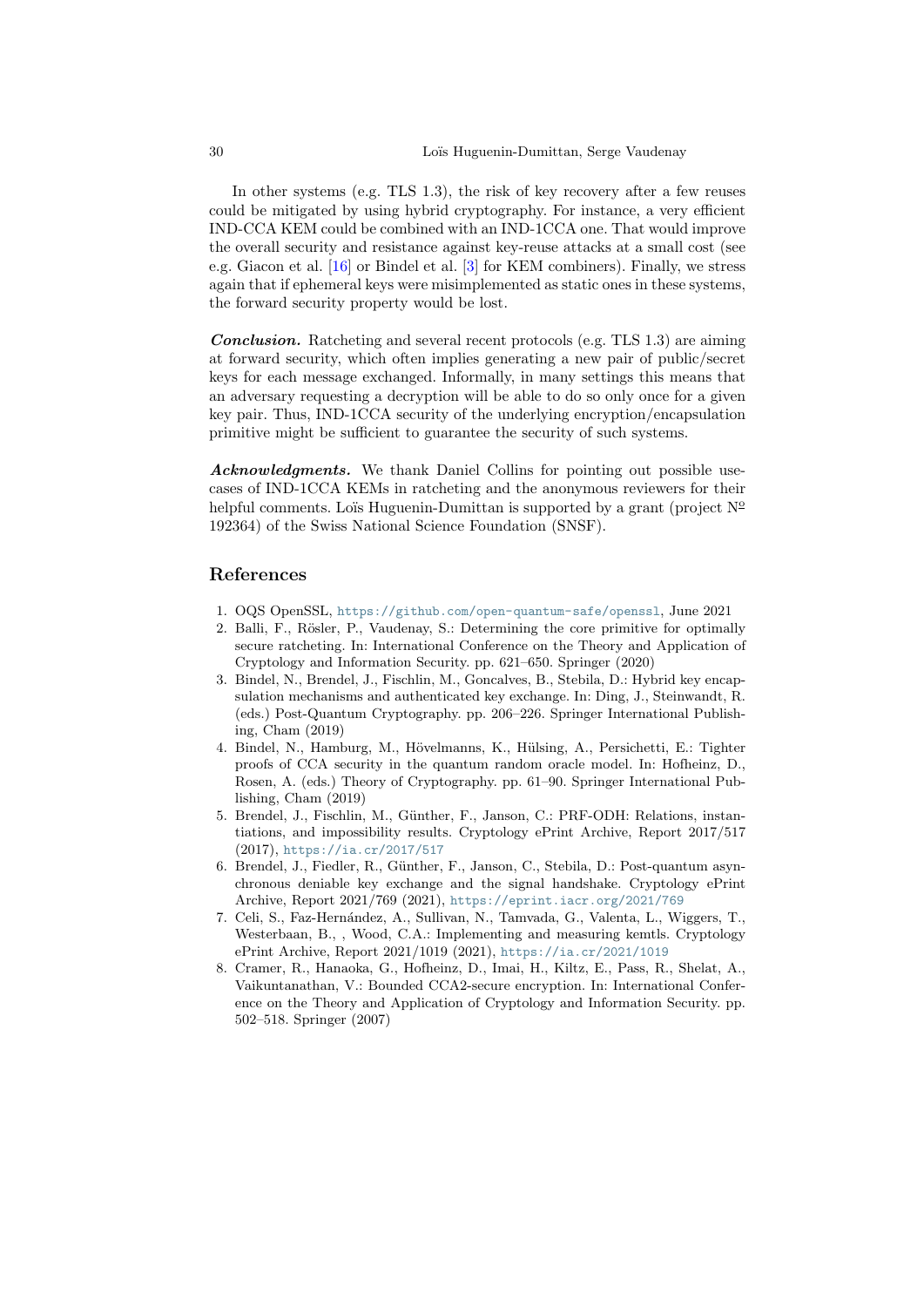- <span id="page-30-1"></span>9. Crockett, E., Paquin, C., Stebila, D.: Prototyping post-quantum and hybrid key exchange and authentication in tls and ssh. IACR Cryptol. ePrint Arch. 2019, 858 (2019)
- <span id="page-30-10"></span>10. Davis, H., Günther, F.: Tighter proofs for the sigma and tls 1.3 key exchange protocols. In: International Conference on Applied Cryptography and Network Security. pp. 448–479. Springer (2021)
- <span id="page-30-9"></span>11. Diemert, D., Jager, T.: On the tight security of tls 1.3: Theoretically sound cryptographic parameters for real-world deployments. Journal of Cryptology  $34(3)$ , 1–57 (2021)
- <span id="page-30-3"></span>12. Dowling, B., Fischlin, M., Günther, F., Stebila, D.: A cryptographic analysis of the TLS 1.3 handshake protocol. Journal of Cryptology (2020)
- <span id="page-30-6"></span>13. Fluhrer, S.: Cryptanalysis of ring-lwe based key exchange with key share reuse. Cryptology ePrint Archive, Report 2016/085 (2016), [https://eprint.iacr.org/](https://eprint.iacr.org/2016/085) [2016/085](https://eprint.iacr.org/2016/085)
- <span id="page-30-7"></span>14. Fujisaki, E., Okamoto, T.: Secure integration of asymmetric and symmetric encryption schemes. In: Annual International Cryptology Conference. pp. 537–554. Springer (1999)
- <span id="page-30-0"></span>15. Fujisaki, E., Okamoto, T.: Secure integration of asymmetric and symmetric encryption schemes. Journal of Cryptology 26(1), 80–101 (2013), [https://doi.org/](https://doi.org/10.1007/s00145-011-9114-1) [10.1007/s00145-011-9114-1](https://doi.org/10.1007/s00145-011-9114-1)
- <span id="page-30-15"></span>16. Giacon, F., Heuer, F., Poettering, B.: KEM Combiners. Cryptology ePrint Archive, Report 2018/024 (2018), <https://eprint.iacr.org/2018/024>
- <span id="page-30-16"></span>17. Gillmor, D.: Negotiated finite field diffie-hellman ephemeral parameters for transport layer security (tls). IETF RFC 7919 (2016)
- <span id="page-30-13"></span>18. Günther, F.: Modeling advanced security aspects of key exchange and secure channel protocols (2018)
- <span id="page-30-11"></span>19. Günther, F., Towa, P.: KEMTLS with delayed forward identity protection in (almost) a single round trip. Cryptology ePrint Archive, Report 2021/725 (2021), <https://eprint.iacr.org/2021/725>
- <span id="page-30-4"></span>20. Hofheinz, D., Hövelmanns, K., Kiltz, E.: A modular analysis of the Fujisaki-Okamoto transformation. In: Theory of Cryptography Conference. pp. 341–371. Springer (2017)
- <span id="page-30-5"></span>21. Jao, D., Azarderakhsh, R., Campagna, M., Costello, C., Feo, L.D., Hess, B., Jalali, A., Koziel, B., LaMacchia, B., Longa, P., Naehrig, M., Renes, J., Soukharev, V., Urbanik, D., Pereira, G., Karabina, K., Hutchinson, A.: Sike (2020), [https://](https://csrc.nist.gov/Projects/post-quantum-cryptography/round-3-submissions) [csrc.nist.gov/Projects/post-quantum-cryptography/round-3-submissions](https://csrc.nist.gov/Projects/post-quantum-cryptography/round-3-submissions)
- <span id="page-30-14"></span>22. Jost, D., Maurer, U., Mularczyk, M.: Efficient ratcheting: Almost-optimal guarantees for secure messaging. In: Annual International Conference on the Theory and Applications of Cryptographic Techniques. pp. 159–188. Springer (2019)
- <span id="page-30-8"></span>23. Kuchta, V., Sakzad, A., Stehlé, D., Steinfeld, R., Sun, S.F.: Measure-rewindmeasure: tighter quantum random oracle model proofs for one-way to hiding and cca security. In: Annual International Conference on the Theory and Applications of Cryptographic Techniques. pp. 703–728. Springer (2020)
- <span id="page-30-12"></span>24. Okamoto, T., Pointcheval, D.: REACT: Rapid enhanced-security asymmetric cryptosystem transform. In: Naccache, D. (ed.) Topics in Cryptology — CT-RSA 2001. pp. 159–174. Springer Berlin Heidelberg, Berlin, Heidelberg (2001)
- <span id="page-30-2"></span>25. Paquin, C., Stebila, D., Tamvada, G.: Benchmarking post-quantum cryptography in tls. Cryptology ePrint Archive, Report 2019/1447 (2019), [https://eprint.](https://eprint.iacr.org/2019/1447) [iacr.org/2019/1447](https://eprint.iacr.org/2019/1447)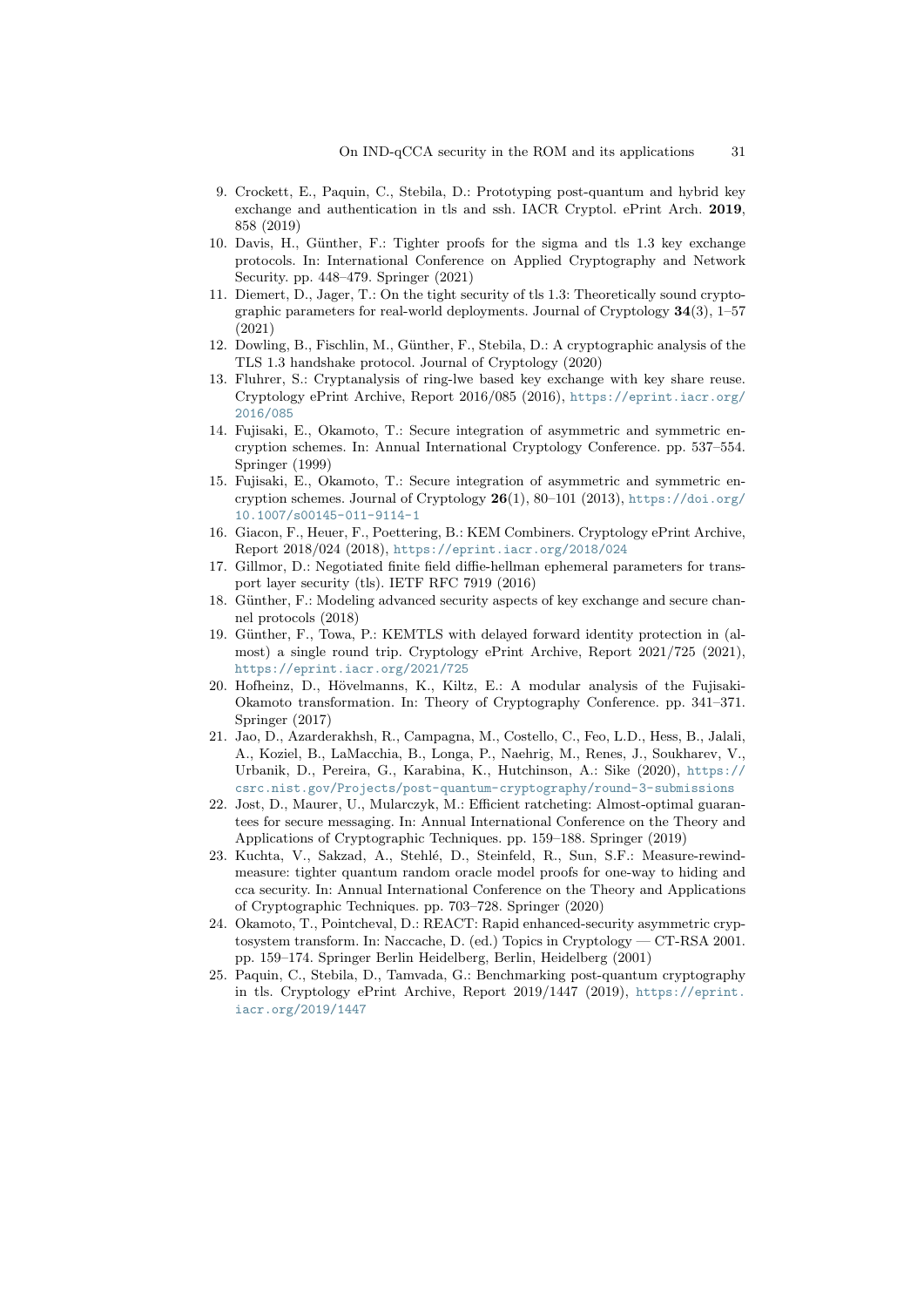- <span id="page-31-2"></span>26. Pereira, M., Dowsley, R., Hanaoka, G., Nascimento, A.C.: Public key encryption schemes with bounded CCA security and optimal ciphertext length based on the CDH assumption. In: International Conference on Information Security. pp. 299– 306. Springer (2010)
- <span id="page-31-7"></span>27. Poettering, B., Rösler, P.: Towards bidirectional ratcheted key exchange. In: Annual International Cryptology Conference. pp. 3–32. Springer (2018)
- <span id="page-31-4"></span>28. Saito, T., Xagawa, K., Yamakawa, T.: Tightly-secure key-encapsulation mechanism in the quantum random oracle model. In: Nielsen, J.B., Rijmen, V. (eds.) Advances in Cryptology – EUROCRYPT 2018. pp. 520–551. Springer International Publishing, Cham (2018)
- <span id="page-31-0"></span>29. Schwabe, P., Stebila, D., Wiggers, T.: Post-quantum TLS without handshake signatures. In: Proceedings of the 2020 ACM SIGSAC Conference on Computer and Communications Security. pp. 1461–1480 (2020)
- <span id="page-31-1"></span>30. Schwabe, P., Stebila, D., Wiggers, T.: Post-quantum TLS without handshake signatures. Cryptology ePrint Archive, Report 2020/534 (2020), [https://eprint.](https://eprint.iacr.org/2020/534) [iacr.org/2020/534](https://eprint.iacr.org/2020/534)
- <span id="page-31-5"></span>31. Schwabe, P., Stebila, D., Wiggers, T.: More efficient post-quantum KEMTLS with pre-distributed public keys. Cryptology ePrint Archive, Report 2021/779 (2021), <https://eprint.iacr.org/2021/779>
- <span id="page-31-8"></span>32. Unruh, D.: Revocable quantum timed-release encryption. Journal of the ACM (JACM) 62(6), 1–76 (2015)
- <span id="page-31-3"></span>33. Yamakawa, T., Yamada, S., Matsuda, T., Hanaoka, G., Kunihiro, N.: Reducing public key sizes in bounded CCA-secure KEMs with optimal ciphertext length. In: Information Security, pp. 100–109. Springer (2015)
- <span id="page-31-9"></span>34. Zhandry, M.: Secure identity-based encryption in the quantum random oracle model. In: Annual Cryptology Conference. pp. 758–775. Springer (2012)
- <span id="page-31-6"></span>35. Zhandry, M.: How to record quantum queries, and applications to quantum indifferentiability. In: Annual International Cryptology Conference. pp. 239–268. Springer (2019)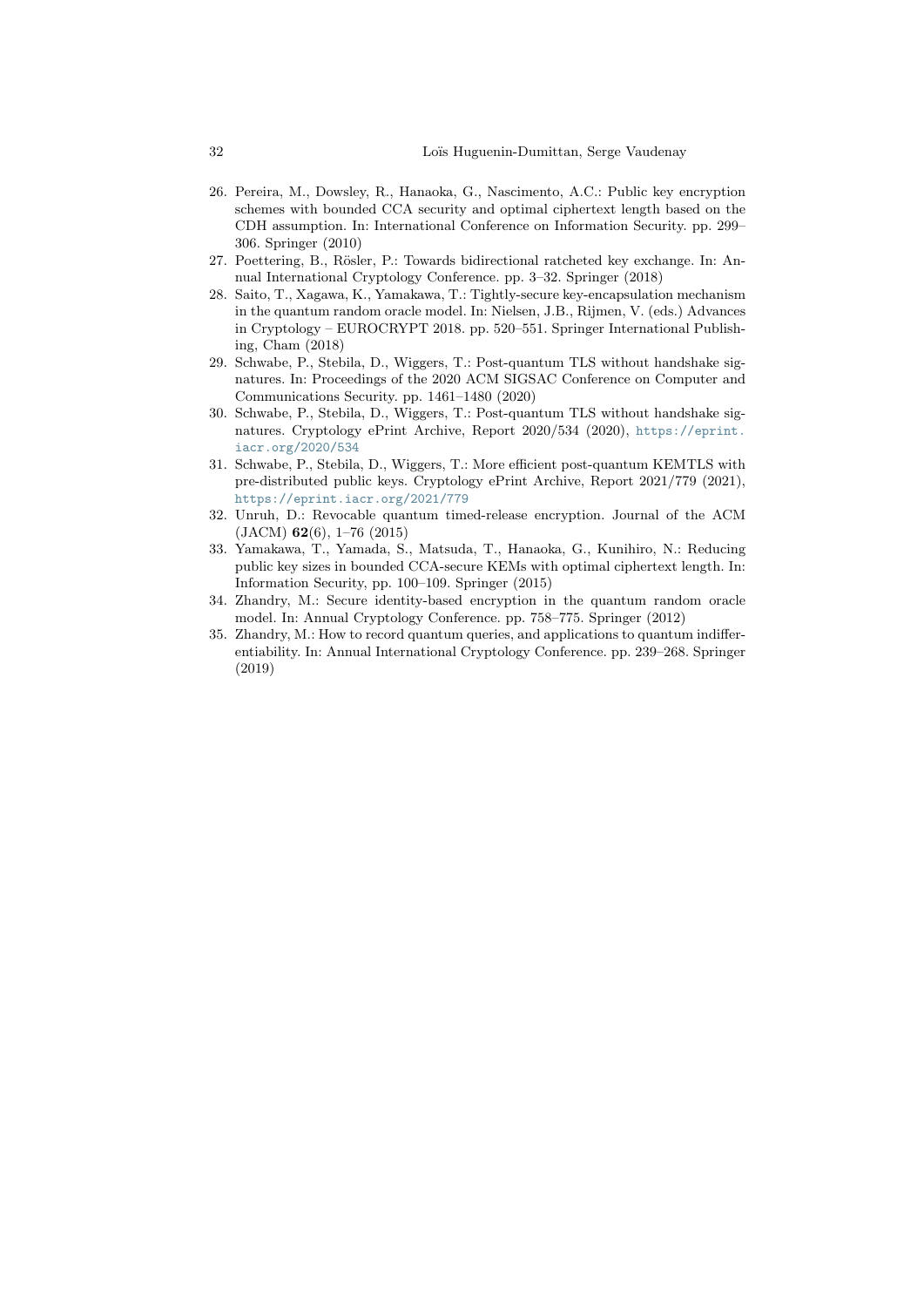<span id="page-32-1"></span>On IND-qCCA security in the ROM and its applications 33

```
Ext^{\mathcal{A},|H\rangle}(inp)
```
 $\overline{i \leftarrow \$\{1,\ldots,q_H\}}$ run  $A^{|H\rangle}(inp)$  until *i*-th query  $|QUERY_i\rangle$  $x' \leftarrow \text{measure input register of } |\text{QUERV}_i\rangle$ if  $A$  did not make *i* queries : **return** ⊥ return  $x'$ 

Fig. 15: Extractor Ext for the AOW2H lemma.

# <span id="page-32-0"></span>A Proof of Theorem [2](#page-10-1)

The proof is somewhat similar to the security proof of the  $\mathsf{QU}_{m}^{\perp}$  transform of Hofheinz et al. [\[20\]](#page-30-4). However, we explicitly take care of some details seemingly not addressed in the original proof. In particular, the fact that the decapsulation oracle also makes queries to the random oracles has to be taken into account when applying the OW2H lemma.

First, we recall a variant of the well-known one-way to hiding lemma (OW2H) [\[32\]](#page-31-8) as stated by Hofheinz et al. [\[20\]](#page-30-4).

<span id="page-32-2"></span>**Lemma 2 (AOW2H [\[20\]](#page-30-4)).** Let A be a quantum adversary making at most  $q_H$ queries to the QRO  $|H\rangle : \{0,1\}^n \mapsto \{0,1\}^m$  and outputting 0 or 1. Let  $\text{Ext}_{q_H}^{|H\rangle}(\mathcal{A})$ be the algorithm in Fig. [15.](#page-32-1) Then, for any algorithm  $\mathsf F$  that does not use  $\overline{H}$ )

$$
|\Pr[\mathcal{A}^{|H\rangle}(inp) \Rightarrow 1 | \sigma^* \leftarrow \S{0, 1}^n; inp \leftarrow F(\sigma^*, H(\sigma^*))]
$$
  
- 
$$
|\Pr[\mathcal{A}^{|H\rangle}(inp) \Rightarrow 1 | (\sigma^*, K) \leftarrow \S{0, 1}^{n+m}; inp \leftarrow F(\sigma^*, K)]|
$$
  

$$
\leq 2q_H \sqrt{\Pr[\sigma^* \leftarrow \text{Ext}^{\mathcal{A}, |H\rangle}(inp)|(\sigma^*, K) \leftarrow \S{0, 1}^{n+m}; inp \leftarrow F(\sigma^*, K)]}.
$$

The beginning of the proof follows the same strategy as the classical one. The sequence of games is shown in Fig. [16.](#page-33-0)

 $\underline{\Gamma^0}$ : This is the original IND-CCA game.

 $\underline{\Gamma}^1$ : The decapsulation oracle is modified s.t. it returns  $\bot$  whenever  $(ct_0^*, *)$  is queried to  $\mathcal{O}^{\text{Dec}}$  (note that  $(\text{ct}_0^*, h^*)$  cannot be submitted). This game is the same as  $\Gamma^0$  except when the oracle in  $\Gamma^0$  does not return  $\perp$  on such queries. Now, let's assume  $\mathcal{O}^{\text{Dec}}(\text{ct}_0^*, h \neq h^*) \neq \bot$ . This happens only if

$$
H'(\mathsf{dec}(\mathsf{sk},\mathsf{ct}^*_0),\mathsf{ct}^*_0) = h \neq h^* = H'(\sigma^*,\mathsf{ct}^*_0) \ .
$$

In turn, this implies that  $\text{dec}(\mathsf{sk}, \text{ct}^*_0) \neq \sigma^*$  and thus the challenge ciphertext in the IND-CCA game would trigger a correctness error. Such an error happens at most with probability  $\delta$ . Therefore, overall

$$
|\Pr[\Gamma^0 \Rightarrow 1] - \Pr[\Gamma^1 \Rightarrow 1]| \le \delta
$$
.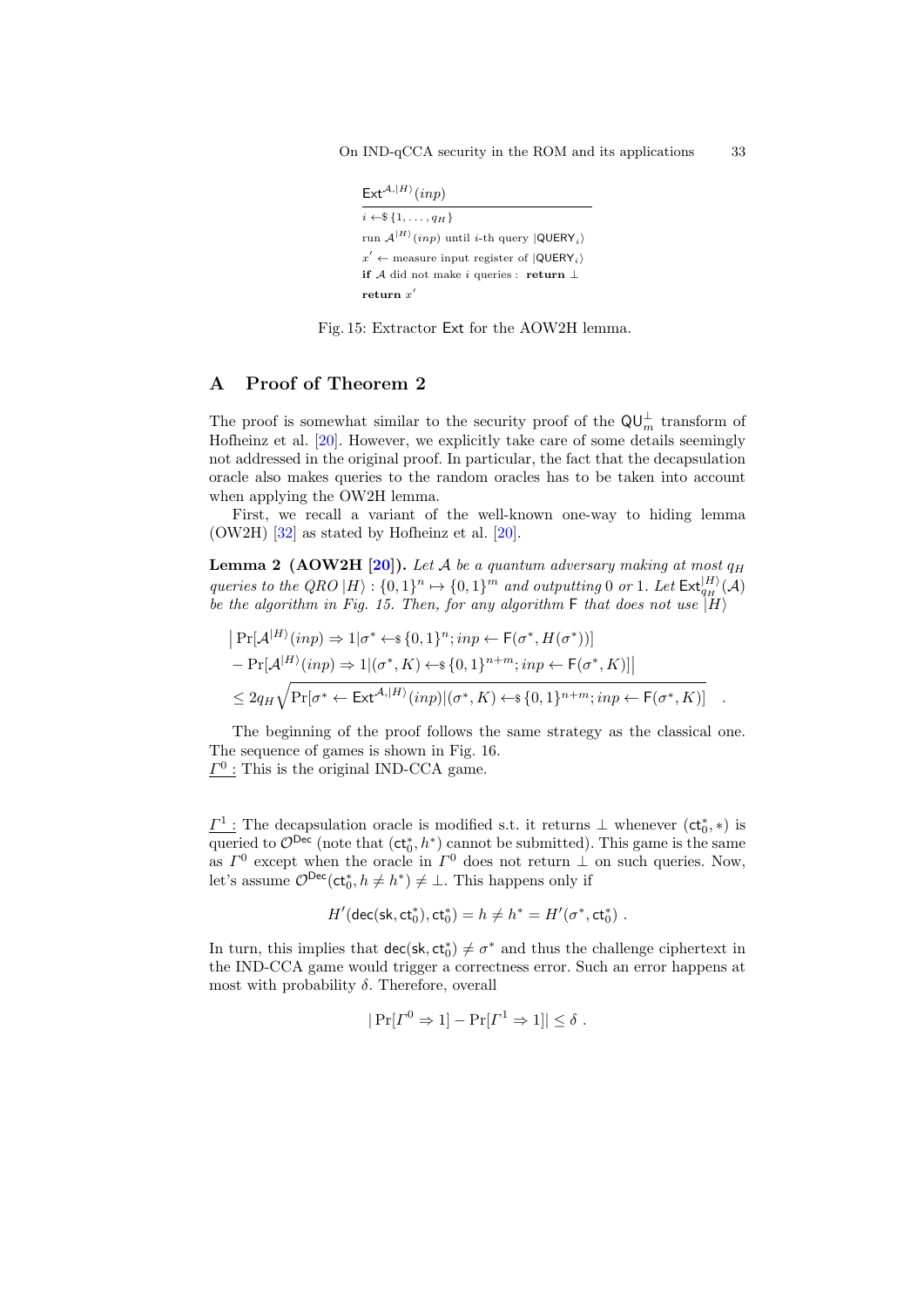<span id="page-33-0"></span> $\varGamma^{0-2}, \varUpsilon, \varUpsilon'(\mathcal{A})$ 

 $H'(\sigma, ct)$ 

Oracle  $\mathcal{O}^{\mathsf{Dec}}(\mathsf{ct})$ 

```
H'_{\neq ct_0^*} \leftarrow \{polynomials of deg. 2(q + 2q_{H'})} // \Upsilon'(\text{pk}, \text{sk}) \leftarrow \$ \text{gen}()b \leftarrow\!\!\$ \{0,1\}\sigma^* \leftarrow \$\{0,1\}^nK_0 \leftarrow H(\sigma^*); \operatorname{ct}_0^* \leftarrow \$ \operatorname{enc}^{\operatorname{p}}(\operatorname{pk}, \sigma^*)h^* \leftarrow H'(\sigma^*, \text{ct}_0^*)K_0 \leftarrow \{0, 1\}^n; h^* \leftarrow \{0, 1\}^n \quad \text{\textbackslash} \quad \Gamma^2, \Upsilon, \Upsilon'K_1 \leftarrow \{0, 1\}^n\mathsf{ct}^* \leftarrow (\mathsf{ct}_0^*, h^*)b' \leftarrow \mathcal{A}^{\mathcal{O}Dec}, \ket{H}, \ket{H'} (\mathsf{pk}, \mathsf{ct}^*, K_b) \quad \text{if } \Gamma^0 \text{-} \Gamma^1b' \leftarrow \mathcal{A}^{\mathcal{O} \mathsf{Dec}\, ,\, |H\rangle ,\, |H'_{\mathsf{ct}_0^*},\, H'_{\neq \mathsf{ct}_0^*} \rangle } (\mathsf{pk},\mathsf{ct}^*,K_b) \quad \mathcal{N} \; I^2return 1_{b'=b} // \int \Gamma^0-\Gamma^2\sigma' \leftarrow \text{Ext}^{\mathcal{A}} \text{Ext}^{(p)}(\text{pk}, \text{ct}^*, K_b) \quad / \gamma\sigma' \leftarrow \text{\texttt{Ext}}^{\mathcal{O} \texttt{Dec2}}, \ket{H}, \ket{H'_{\mathsf{ct}_0^\ast}, H'_{\neq \mathsf{ct}_0^\ast}} (\mathsf{pk}, \mathsf{ct}^\ast, K_b) \quad \text{\textcolor{red}{\not} \textcolor{red}{\mathcal{V}}} \Upsilon'return 1_{\sigma'=\sigma^*} // \Upsilon-\Upsilon'if ct = ct^* : return \perpif more than q queries :
                                                                                                                                                 return ⊥
                                                                                                                                           (ct_0, h) \leftarrow ctif ct_0 = ct_0^*: // \Gamma^1-\Gamma^2,\gammareturn \bot\sigma' \leftarrow \mathsf{dec}^{\mathsf{p}}(\mathsf{sk},\mathsf{ct}_0')if H'(\sigma', ct_0) \neq h:
                                                                                                                                                 return ⊥
                                                                                                                                            return H(\sigma')
```
Oracle  $\mathcal{O}^{\mathsf{Dec2}}(\mathsf{ct})$ if  $ct = ct^* : return \perp$  $\operatorname{\textbf{if}}$  more than  $q$  queries : return ⊥  $(ct_0, h) \leftarrow ct$ if  $ct_0 = ct_0^*$ : return ⊥ if  $\exists(\sigma,ct_0)\in \text{Roots}(H'_{\neq ct_0^*}(X)-h)$ s.t.  $\mathcal{O}^{\mathsf{PCO}}(\sigma, \mathsf{ct}_0)$  : return  $H(\sigma)$ 

return ⊥

 $T^2, T^2, T$ 

```
use a standard QRO to reply \qquad // \Gamma^0-\Gamma^1use two QROs H'_{\mathsf{ct}_0^*}, H'_{\neq \mathsf{ct}_0^*} : \qquad \text{\# } \Gamma^2, \Upsilon, \Upsilon'if ct = ct^* : return H'_{ct_0^*}(\sigma) \quad \text{if } \Gamma^2, \Upsilon, \Upsilon'\textbf{return}~~ H'_{\neq \mathsf{ct}_0^*}(\sigma, \mathsf{ct}) \qquad \mathcal{N} ~\varGamma^2, \varUpsilon, \varUpsilon'
```
Fig. 16: Sequence of games for Thm [2.](#page-10-1)

 $\underline{\Gamma^2}$ : We replace the challenge key  $K^*$  and tag  $h^*$  by random values. As the key is now always random we have

$$
\Pr[\Gamma^2 \Rightarrow 1] = \frac{1}{2} .
$$

We can consider  $H'$  as the combination of two ROs  $H'_{\mathsf{ct}_0^*}, H'_{\neq \mathsf{ct}_0^*}$  s.t.

$$
H'(\sigma, \text{ct}) := \begin{cases} H'_{\text{ct}_0^*}(\sigma), & \text{if } \text{ct} = \text{ct}_0^* \\ H'_{\neq \text{ct}_0^*}(\sigma, \text{ct}), & \text{if } \text{ct} \neq \text{ct}_0^* \end{cases}
$$

since all values of  $H'$  are uniformly and independently distributed. Moreover, one can simulate any quantum query to  $H'$  by 2 calls to the quantum random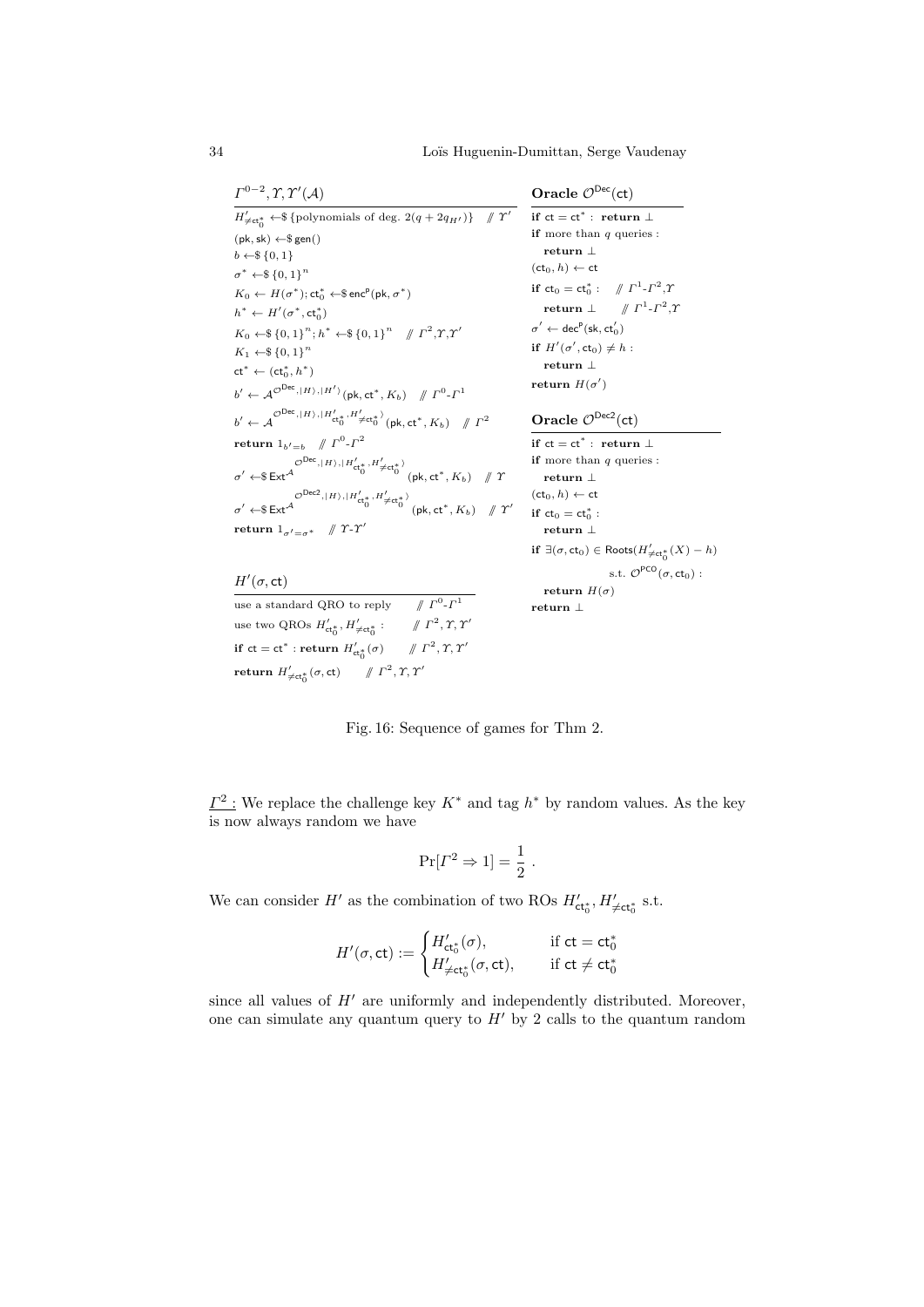$$
\begin{aligned} &\frac{\mathsf{F}(\sigma^*,(K^*,h^*))}{(\mathsf{pk},\mathsf{sk})\leftarrow\!\mathsf{\$gen}()}\\ &\mathsf{ct}_0^*\leftarrow\!\mathsf{sen}^{\mathsf{p}}(\mathsf{pk},\sigma^*)\\ &\mathsf{ct}^*\leftarrow(\mathsf{ct}_0^*,h^*)\\ &\mathsf{return}\;(\mathsf{pk},\mathsf{ct}^*,K^*) \end{aligned}
$$

<span id="page-34-0"></span>Fig. 17: F function for applying the AOW2H lemma in the proof of Thm [2.](#page-10-1)

oracle  $|H'_{\mathsf{ct}_0^*}, H'_{\neq \mathsf{ct}_0^*}\rangle$ . Thus, from now on, we assume the adversary can make  $2q_{H'}$ queries to this quantum RO.

Then, by the OW2H lemma (Lemma [2\)](#page-32-2) applied on  $|H, H'_{\text{ct}_0}\rangle$  with F as in Fig. [17,](#page-34-0) we have

$$
\Pr[\Gamma^1 \Rightarrow 1] - \Pr[\Gamma^2 \Rightarrow 1] \le 2(2q_{H'} + q_H + q) \cdot \sqrt{\Pr[\Upsilon \Rightarrow 1]}
$$

where  $\Upsilon$  is the same game as  $\Gamma^2$ , except that we measure the input register of a random quantum query made to  $|H, H'_{\text{ct}_0^*}\rangle$  (by the adversary or the decapsulation oracle) and outputs 1 iff this is equal to the challenge seed  $\sigma^*$ . Note that the number of queries made to  $H'_{\text{ct}_0^*}$  throughout the game is at most  $2q_{H'}$ , as the decapsulation oracle never queries  $H'(*, \text{ct}^*_0)$  for tag verification (a decapsulation query  $(ct_0^*, *)$  immediately returns  $\bot$ ). However, there can be at most  $q + q_H$  queries to H, as the decapsulation oracle might query H on a successful query.

 $\underline{\gamma'}$  : We modify  $\varUpsilon$  as follows. We replace  $H'_{\neq \mathsf{ct}^*_0}$  by a random polynomial of degree  $2(q + 2q_{H'})$  over the field  $\mathbb{F}_{2^n}$  (i.e. on a query m, we evaluate  $H'_{\neq ct_0^*}(m)$ ). By Zhandry et al. [\[34\]](#page-31-9), this is indistinguishable from a random oracle for adversaries making at most  $q+2q_{H'}$  quantum queries to  $H'_{\neq ct_0^*}$ , which is the case here. Then, we replace the decryption check in the decapsulation oracle by verifying whether a correct ciphertext is in the roots of the polynomial. More precisely, on a query  $\mathcal{O}^{\text{Dec2}}((\text{ct}_0, h))$ , we compute the list of roots of  $H'_{\neq \text{ct}_0^*}(X) - h$  and check whether there is a  $\sigma$  s.t.  $(ct_0, \sigma)$  is in the list and  $dec^p(sk, ct_0) = \sigma$ . If that is the case, we output  $H(\sigma)$ , otherwise we output  $\perp$ . We show that both oracles are equivalent:

- On a query  $(ct_0, h)$  s.t.  $ct_0 = ct_0^*$  both oracles output  $\perp$ .
- $\mathcal{O}^{\text{Dec2}}((\text{ct}_0, h))$  outputs  $H(\sigma)$ : That means that  $H'_{\neq \text{ct}_0^*}(\sigma, \text{ct}_0) = h$  and  $\text{dec}^p(\textsf{sk}, \textsf{ct}_0) = \sigma$ . Thus, the oracle  $\mathcal{O}^{\textsf{Dec}}$  would also output  $H(\sigma)$ .
- $\mathcal{O}^{\text{Dec2}}((\text{ct}_0, h))$  outputs  $\perp$ : Let  $\sigma := \text{dec}^p(\text{sk}, \text{ct}_0)$ . The oracle returning  $\perp$ means that  $(\sigma, ct_0)$  is not in the roots of  $H'_{\neq ct_0^*}(X)-h$ , thus  $H'_{\neq ct_0^*}(\sigma, ct_0) \neq h$ or  $\sigma = \bot$ . Hence, the original oracle  $\mathcal{O}^{\text{Dec}}$  would also return  $\bot$ .

Thus,  $A^{\mathcal{O}^{\text{Dec}}}$  and  $A^{\mathcal{O}^{\text{Dec2}}}$  have identical behaviour. In particular, the queries made to  $|H,H_{\sf ct_0^*}^{\prime}\rangle$  are the same (for fixed randomness). Hence, we have

$$
\Pr[\varUpsilon \Rightarrow 1] = \Pr[\varUpsilon' \Rightarrow 1] \ .
$$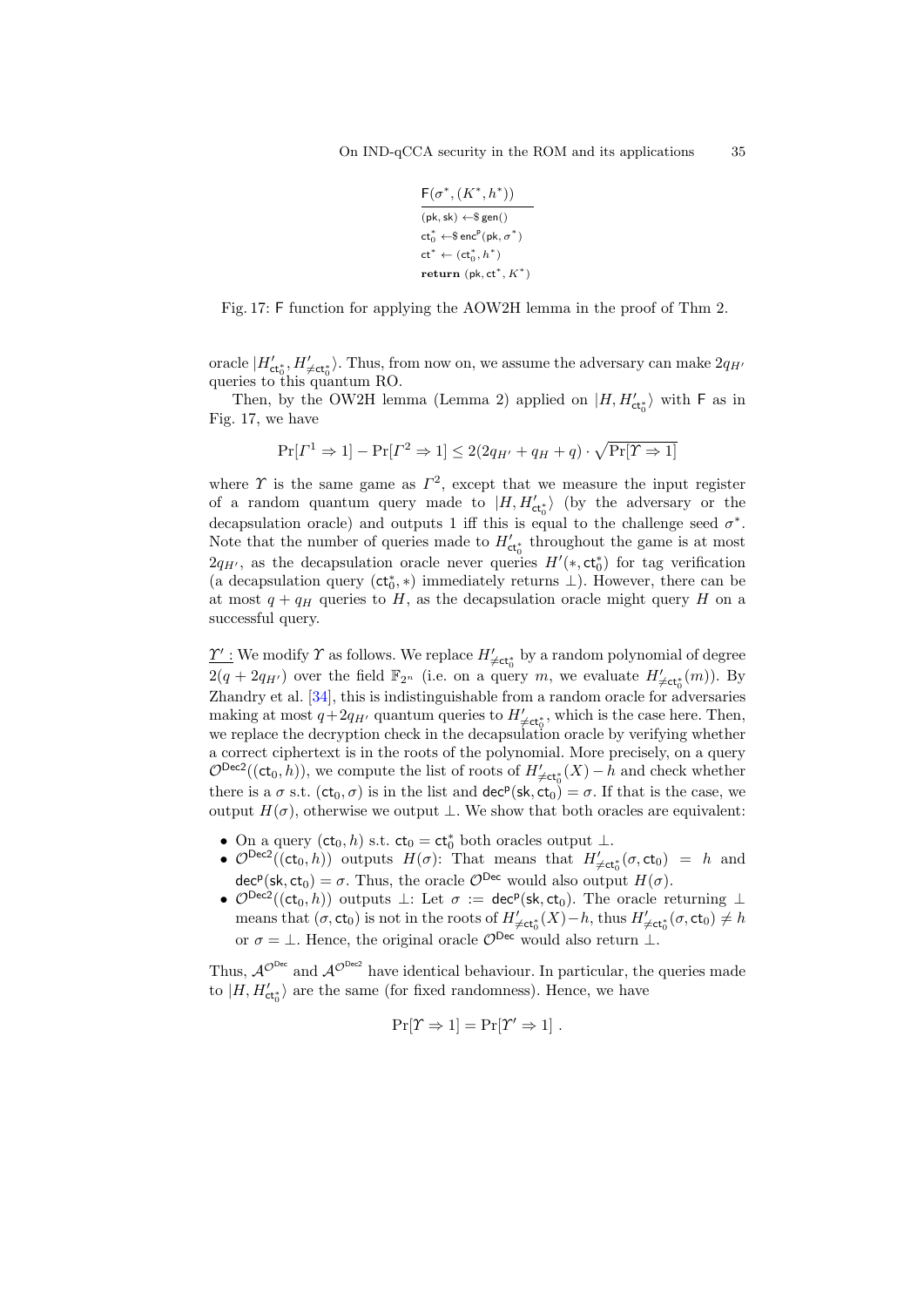36 Lo¨ıs Huguenin-Dumittan, Serge Vaudenay

<span id="page-35-1"></span>

| $\mathcal{B}^{\mathcal{O}^{\text{PCO}}}(\text{pk},\text{ct}_0^*)$                                                                                                                                                                                                                                                                                                                     | Oracle $\mathcal{O}^{\text{Dec2}}(\text{ct})$                                                                                                                                                                                                                |
|---------------------------------------------------------------------------------------------------------------------------------------------------------------------------------------------------------------------------------------------------------------------------------------------------------------------------------------------------------------------------------------|--------------------------------------------------------------------------------------------------------------------------------------------------------------------------------------------------------------------------------------------------------------|
| $h^* \leftarrow \$\{0,1\}^n$<br>$K^* \leftarrow \$\{0,1\}^n$<br>simulate $H, H'_{\text{ct}^*_{0}}, H'_{\neq \text{ct}^*_{0}}$<br>for $A$ with random polynomials:<br>$\sigma' \leftarrow \$ \operatorname{Ext}^{\mathcal{A}}({\rm{Dec}}^2,  H\rangle,  H'_{\operatorname{ct}_0^*}, H'_{\neq \operatorname{ct}_0^*})({\rm{pk}}, \left({\operatorname{ct}_0^*}, h^*\right), K^*\right)$ | <b>if</b> more than $q$ queries :<br>return $\perp$<br>$(ct_0, h) \leftarrow ct$<br>if $ct_0 = ct_0^*$ :<br>return $\perp$<br>$\mathcal{L} \leftarrow \{(\sigma, \textsf{ct}'): (\sigma, \textsf{ct}') \in \textsf{Roots}(H'_{\neq \textsf{ct}_0^*} - h) \}$ |
| return $\sigma'$                                                                                                                                                                                                                                                                                                                                                                      | $\wedge$ ct' = ct <sub>0</sub> }<br>$(\sigma, ct_0) \leftarrow \$\mathcal{L}$<br>if $\mathcal{O}^{PCO}(\sigma, ct_0)$ :                                                                                                                                      |
|                                                                                                                                                                                                                                                                                                                                                                                       | return $H(\sigma)$<br>return $\perp$                                                                                                                                                                                                                         |

Fig. 18: B adversary for the proof of Thm [2.](#page-10-1)

We note that  $\mathcal{O}^{\text{Dec2}}$  makes no query to  $H'_{\neq ct_0^*}$ , contrary to the original decapsulation oracle  $\mathcal{O}^{\text{Dec}}$ , which makes "classical" queries to  $H'_{\neq ct^*_{0}}$  to verify the tag. However, this has no impact on  $Pr[\Upsilon' \Rightarrow 1]$  as the extractor measures only a random query made to  $|H, H'_{\text{ct}_0^*}\rangle$  (and not to  $|H'_{\neq \text{ct}_0^*}\rangle$ ).

Finally, one can build an OW-PCA adversary  $\mathcal{B}$  s.t.  $\frac{1}{(2(2q_{H'}+q))^{q}} \Pr[\Upsilon' \Rightarrow 1] \leq$ Adv<sup>ow–pca</sup>( $\beta$ ). The adversary  $\beta$  is given in Fig. [18.](#page-35-1) In particular,  $\beta$  can perfectly simulate  $\mathsf{Ext}^{\mathcal{A}^{\mathcal{O} \mathrm{Dec2}}}$  as the modified decapsulation oracle only requires a plaintextchecking oracle. However, in order to limit the number of queries to  $\mathcal{O}^{PCO}$ ,  $\mathcal{B}$ makes some guessing. I.e. after computing the list of roots, it picks one  $(\sigma, ct_0)$ at random and checks whether  $\mathcal{O}^{PCO}(\sigma, ct_0)$  holds or not. The probability to pick the correct root (if it exists) is  $\frac{1}{2(2q_{H'}+q)}$  as  $H'_{\neq ct_0^*}$  is a polynomial of degree  $2(2q_{H'} + q)$ . Hence, overall the simulation is perfect with probability at least  $\frac{1}{(2(2q_{H'}+q))^q}$  and B recovers  $\sigma^*$  with probability  $Pr[\Upsilon' \Rightarrow 1]$ , thus

$$
\Pr[\Upsilon' \Rightarrow 1] \leq (2(2q_{H'} + q))^q \text{Adv}_{\mathsf{PKE}}^{\text{ow-pca}}(\mathcal{B}) \ .
$$

In addition,  $\beta$  makes at most q queries to the plaintext-checking oracle. Collecting the probabilities holds the result.  $\Box$ 

# <span id="page-35-0"></span>B MultiStage security

We briefly recall in this section the notion of MultiStage security as defined by Dowling et al. [\[12\]](#page-30-3). We refer the reader to their work for further details and discussion.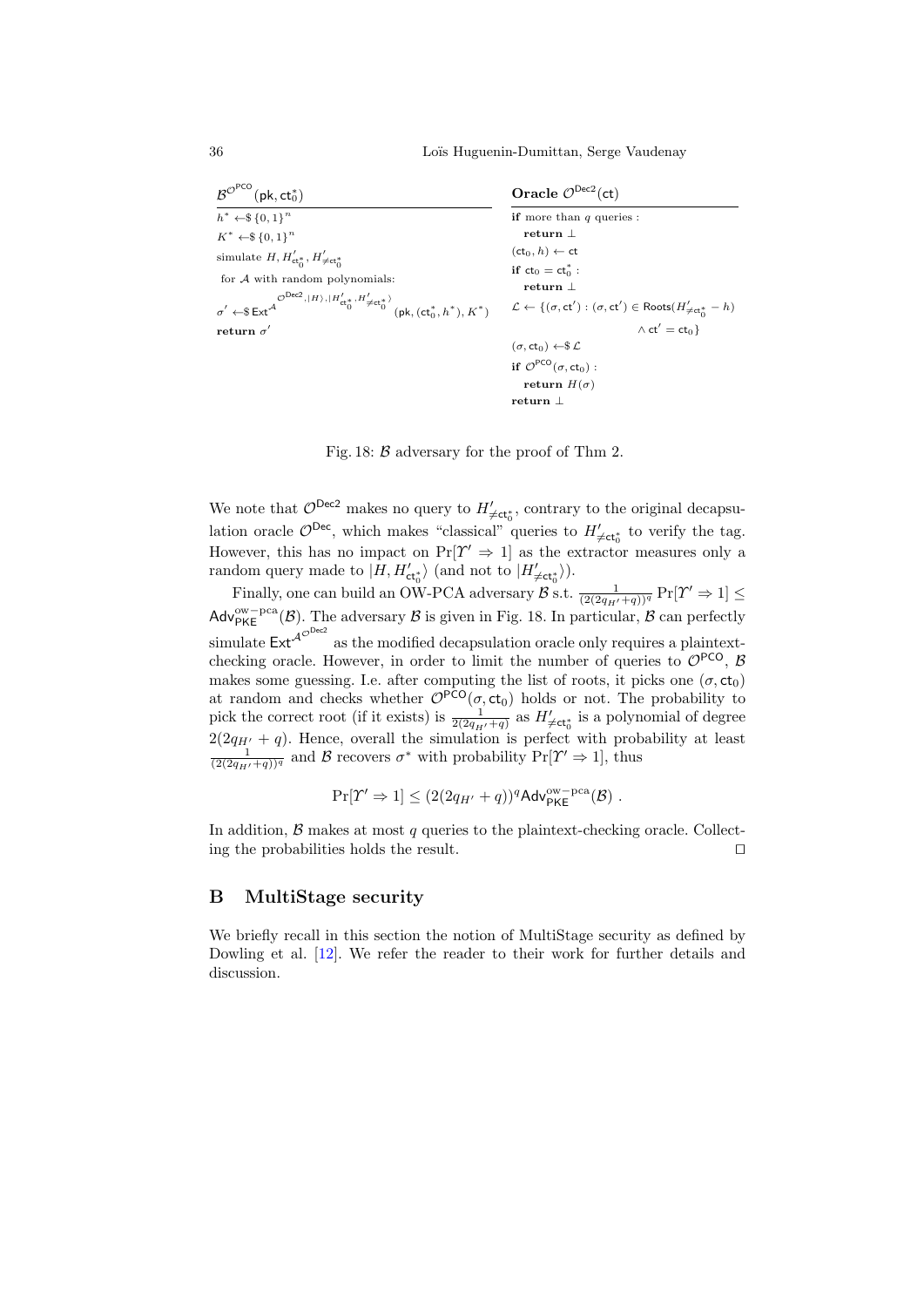#### B.1 MultiStage syntax

Each protocol has a set of properties encoded in a tuple (M, AUTH, FS,USE, REPLAY) which respectively indicates the number of stages in the protocol, the stage at which a key becomes (unilaterally or mutually) authenticated, which keys are forward secret, which keys are meant to be used internally/externally to the protocol and finally which stage is "replayable".

Then, we denote by  $\mathcal U$  the set of honest participants and each session is defined as  $\pi = (U, V, n) \in \mathcal{U} \times \mathcal{U} \times \mathbb{N}$ , which denotes the *n*-th session of participant U with intended partner session  $V$ . In addition, each participant can have a longterm secret such as a secret-key or pre-shared secret. Then, each session has a list of properties:

- id  $\in \mathcal{U}$ : the identity of the session owner.
- pid  $\in \mathcal{U} \cup \{*\}$ : the identity of the intended partner.
- role ∈ {initiator,responder}: the role of the session (e.g. client/server for TLS).
- auth  $\in$  AUTH: the intended authentication type.
- pssid  $\in \{0,1\}^* \cup \{\perp\}$ : the identifier of the pre-shared secret, when any.
- $st_{exec} \in \{running, accepted, rejected\}^M$ : indicates whether the session is running the  $i$ -th stage, has accepted or rejected the  $i$ -th key.
- stage  $\in \{0, \ldots, M\}$ : the current stage.
- sid  $\in (\{0,1\}^* \cup \{\perp\})^M$ : indicates the session identifer in each stage.
- cid  $\in (\{0,1\}^* \cup {\{\perp\}})^M$ : indicates the contributive identifer in each stage.
- key  $\in (\{0,1\}^* \cup {\{\perp\}})^M$ : indicates the key established in each stage. The key  $key_i$  is set only when the key was accepted in stage i.
- $\mathsf{st}_{\mathsf{key}} \in \{\mathsf{fresh}, \mathsf{revealed}\}^M$ : indicates the state of a session key in each stage.
- tested  $\in \{\text{true}, \text{false}\}^M$ : tested<sub>i</sub> indicates whether key<sub>i</sub> has been tested.
- corrupted  $\in \{0, \ldots, M, \infty\}^M$ : indicates which stage the session was in when a Corrupt query was issued by the adversary (0 if it was before the session started and  $\infty$  if no party involved is corrupted).

We say two sessions  $\pi$  and  $\pi'$  are partnered if  $\pi$  sid  $= \pi'$  sid  $\neq \bot$  and  $\pi$  role  $\neq$ π'.role. Similarly, two sessions are *contributive partners* if  $π$ .cid =  $π'$ .cid  $\neq \bot$  and  $\pi$ .role  $\neq \pi'$ .role.

#### B.2 MultiStage adversarial model

In the MultiStage security model, the adversary is able to create sessions and make the send/receive messages. In addition, it can also reveal sessions keys and corrupt long-term secrets. Finally, it can issue test queries, which return a real or random session key and the adversary must distinguish between both cases. More precisely, the oracles are defined as follows.

• NewSession(U, V, role): returns a new session  $\pi$  with owner V, role role and intended partner session V. If U is corrupted,  $\pi$ .corrupted  $\leftarrow$  0 is set.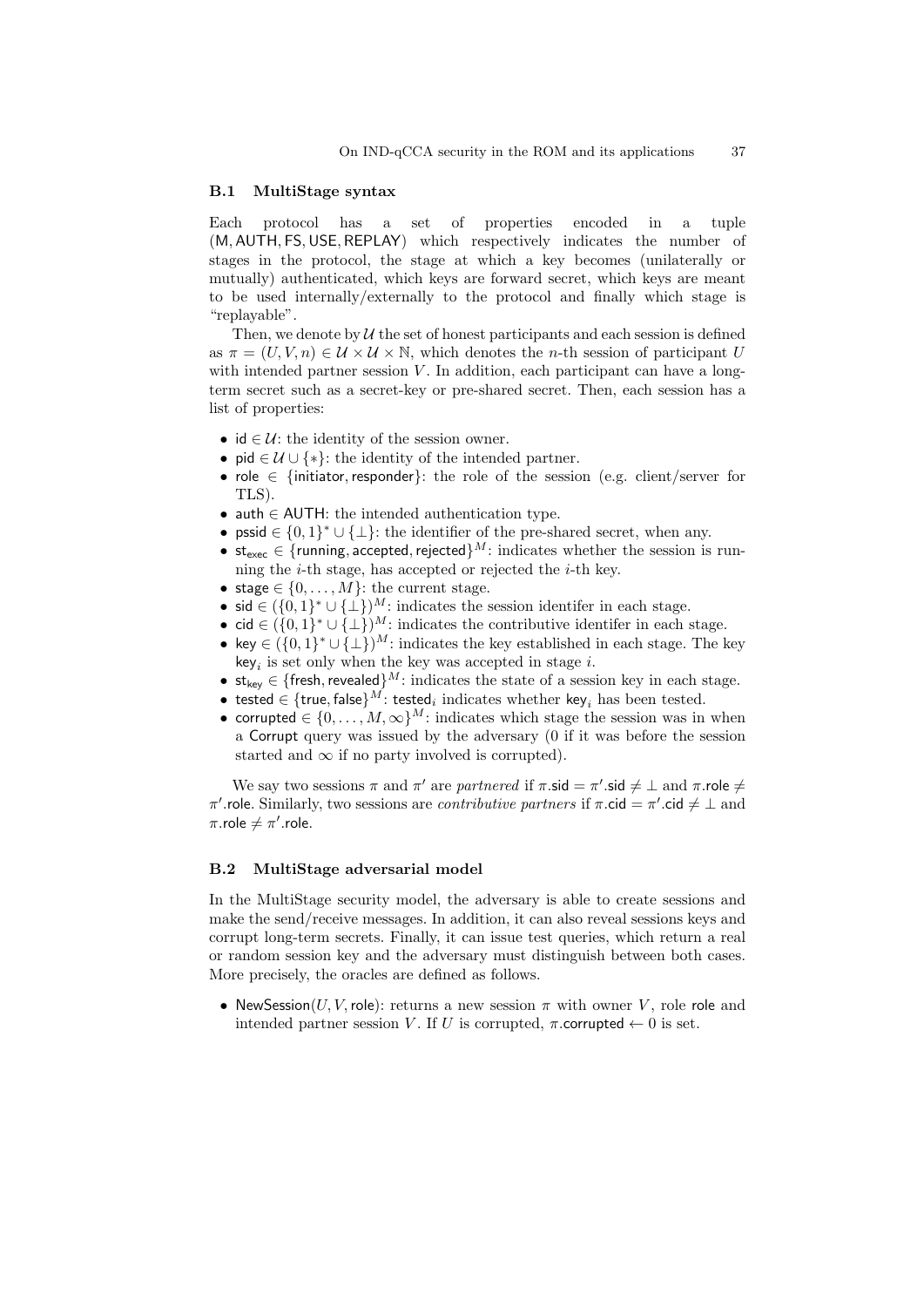- Send $(\pi, m)$ : sends a message m on behalf of session  $\pi$ . If a key is accepted during the processing of this query, the process is stopped and accepted is returned to the adversary, who can then test the key before it is used. In order to continue the process, the adversary can query  $\mathsf{Send}(\pi, \mathsf{continue})$ . On key acceptance at stage *i*, if there exists a partnered session  $\pi'$  s.t.  $\pi'$ .tested<sub>*i*</sub> true, then  $\pi$  tested<sub>i</sub>  $\leftarrow$  true is set. If key<sub>i</sub> is an internal key, we furthermore set  $\pi$ .key $_i \leftarrow \pi'$ .key $_i$ .
- Reveal $(\pi, i)$ : returns  $\pi$ .key<sub>i</sub> if it exists and  $\bot$  otherwise. Then,  $\pi$ .st<sub>key<sub>i</sub>  $\leftarrow$ </sub> revealed is set.
- Corrupt $(U)$  or Corrupt $(U, V, p\text{ssid})$ : reveals the long-term or pre-shared secret, respectively. It also marks  $U$  (resp.  $(U, V, \text{pssid})$ ) as corrupted and sets the corresponding labels in each session  $\pi$  with  $\pi$ .id = U as corrupted. See [\[12\]](#page-30-3) for more details on each case and the handling of flags depending on the forward-security level required.
- Test $(\pi, i)$ : tests the session key at stage *i*. This oracle depends on a random bit b (the goal for A is to guess b). If  $\pi_{st.exec,i} \neq$  accepted or  $\pi$  tested<sub>i</sub> = true, it returns  $\perp$ . If stage i is internal and there exists a partnered session  $\pi'$  s.t.  $\pi'_{{\sf st}_{\sf exec},i} \neq {\sf accepted}$ , we set a lost flag to true. Other flags are set depending on the level of authentication (see [\[12\]](#page-30-3) for more details). Then,  $\pi$  tested<sub>i</sub> is set to **true**. If  $b = 0$ , a key K is sampled at random and if  $b = 1$  K is set to the real key  $\pi$ .key<sub>i</sub>. If the session key is internal,  $\pi$ .key<sub>i</sub> is replaced by K (thus K will be used for any future use of  $\pi$ .key<sub>i</sub> in the protocol). If the key is external, the oracle simply returns  $K$ . Finally, if there exists a partnered session  $\pi'$  s.t.  $\pi'$  has accepted the key at stage i, we set  $\pi'$ .tested<sub>i</sub> to true and if the key is internal we set  $\pi'$ .key<sub>i</sub>  $\leftarrow \pi$ .key<sub>i</sub>.

#### B.3 MultiStage game

We can now describe the game that defines MultiStage security.

**Definition 8.** Let KE be a key-exchange with properties  $(M, \text{AUTH}, \text{FS}, \text{USE}, \text{REPLAN})$ . For any ppt adversary A playing the following game MultiStage $_{KE}(\mathcal{A})$ :

**Setup:** The random bit  $b \leftarrow \S{0, 1}$  is sampled, the lost flag is set to false and in a public-key variant, long-term  $(\mathsf{pk}_{U}, \mathsf{sk}_{U})$  are generated for all  $U \in \mathcal{U}$ .

Query: The adversary A receives the public-keys and can call every oracle defined above.

**Guess:** The adversary outputs a guess  $b'$ .

**Finalize:** The lost flag is set to true if there exists  $\pi, \pi'$  s.t.  $\pi$ .sid<sub>i</sub> =  $\pi'$ .sid<sub>i</sub>,  $\pi.\mathsf{st}_{\mathsf{key}_i}$  = revealed and  $\pi'.\mathsf{tested}_i = \mathsf{true}.$  The game outputs 1 iff  $b' = b$  and  $lost = false$ .

we define the MultiStage advantage of A as

$$
\mathsf{Adv}_{\mathsf{KE}}^{\mathsf{multi-stage}}(\mathcal{A}) = \Pr[\mathsf{MultiStage}_{\mathsf{KE}}(\mathcal{A}) \Rightarrow 1] - \frac{1}{2}.
$$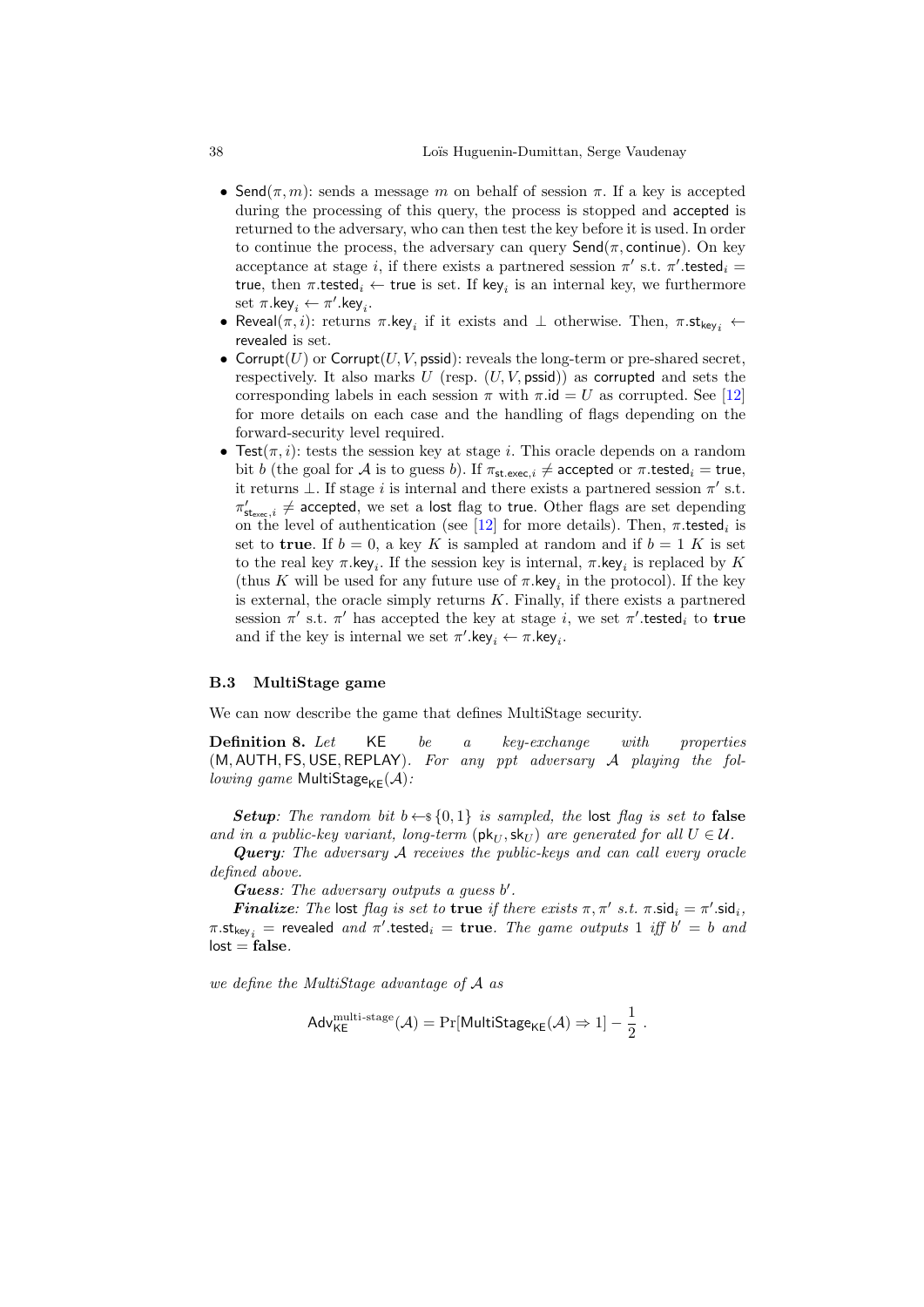Then, we say KE is MultiStage secure if for any ppt A the advantage  $\mathsf{Adv}_{\mathsf{KE}}^{\mathsf{multi-stage}}(\mathcal{A})$  is negligible in the security parameter.

#### B.4 TLS 1.3 in the MultiStage model

We describe the parameters of the TLS 1.3 full 1-RTT handshake relevant to our proof in the MultiStage model. The number of stages is  $M = 6$ , forward-secrecy is required (i.e.  $FS = 1$ ), the handshake traffic keys are used internally while other keys are external (i.e.  $USE = (internal : \{1, 2\}, external : \{3, 4, 5, 6\})$ ). The first stages of our modified TLS 1.3 1-RTT handshake are shown in Fig. [14,](#page-23-0) for a detailed description of all the keys and stages, we refer the reader to Fig.1 in Downing et al. [\[12\]](#page-30-3).

The session identifiers are set when a key is accepted in a given stage, they include a label and the transcript up to this point:

 $sid_1 = ("CHTS", CH, CKS, SH, SKS)$  $sig_2 = ("SHTS", CH, CKS, SH, SKS)$  $\mathsf{sid}_3 = (\text{``CATS''}, \mathsf{CH}, \mathsf{CKS}, \mathsf{SH}, \mathsf{SKS}, \mathsf{EE}, \mathsf{CR^*}, \mathsf{SCRT}, \mathsf{SCV}, \mathsf{SF})$  $\mathsf{sid}_4 = (\text{``SATS''}, \mathsf{CH}, \mathsf{CKS}, \mathsf{SH}, \mathsf{SKS}, \mathsf{EE}, \mathsf{CR^*}, \mathsf{SCRT}, \mathsf{SCV}, \mathsf{SF})$  $\mathsf{sid}_5 = (``EMS", \mathsf{CH}, \mathsf{CKS}, \mathsf{SH}, \mathsf{SKS}, \mathsf{EE}, \mathsf{CR}^*, \mathsf{SCRT}, \mathsf{SCV}, \mathsf{SF})$  $\mathsf{sid}_6 = (``RMS", \mathsf{CH}, \mathsf{CKS}, \mathsf{SH}, \mathsf{SKS}, \mathsf{EE}, \mathsf{CR}^*, \mathsf{SCRT}, \mathsf{SCV}, \mathsf{SF}, \mathsf{CCR}^*, \mathsf{CCV}^*, \mathsf{CF})$ 

where ∗ marks elements used only in the *mutual authentication mode*. The contributive identifiers are the same as the sid except in stage 1 and 2. That is,  $\mathsf{cid}_i = \mathsf{sid}_i, i \in \{3, 4, 5, 6\}.$  In stages 1 and 2, a client (resp. server) session sets  $\text{cid}_1 =$  ("CHTS", CH, CKS),  $\text{cid}_2 =$  ("SHTS", CH, CKS) upon sending (resp. receiving) the CH (+ CKS) messages, then they set  $\text{cid}_1 = \text{sid}_1$  and  $\text{cid}_2 = \text{sid}_2$ upon receiving (resp. sending) the SH and SKS messages.

Now, as a client session only accepts the first stage key after receiving the SH message, a contributive partner of a tested client session will have the same  $\text{cid}_{1} = \text{sid}_{1}$ . Hence it means the client and server sent and received the same messages in the first stage. On the other hand, a server session accepts the first stage key (and thus can be tested) after receiving the CH, CKS messages only. Hence, in this case it guarantees that the client and server sessions got the same client messages but not necessarily that the server messages are the same.

# <span id="page-38-0"></span>C Hashed DH is IND-1CCA

We prove here that Diffie-Hellman with hashed key as used in TLS 1.3 is a IND-1CCA KEM in the ROM, if the CDH assumption holds.

<span id="page-38-1"></span>Theorem 7. Let DH be the Hashed Diffie-Hellman key-exchange modelled as a KEM,  $\mathbb{Z}_p^*$  be the associated group for a safe prime p, and g be a generator of a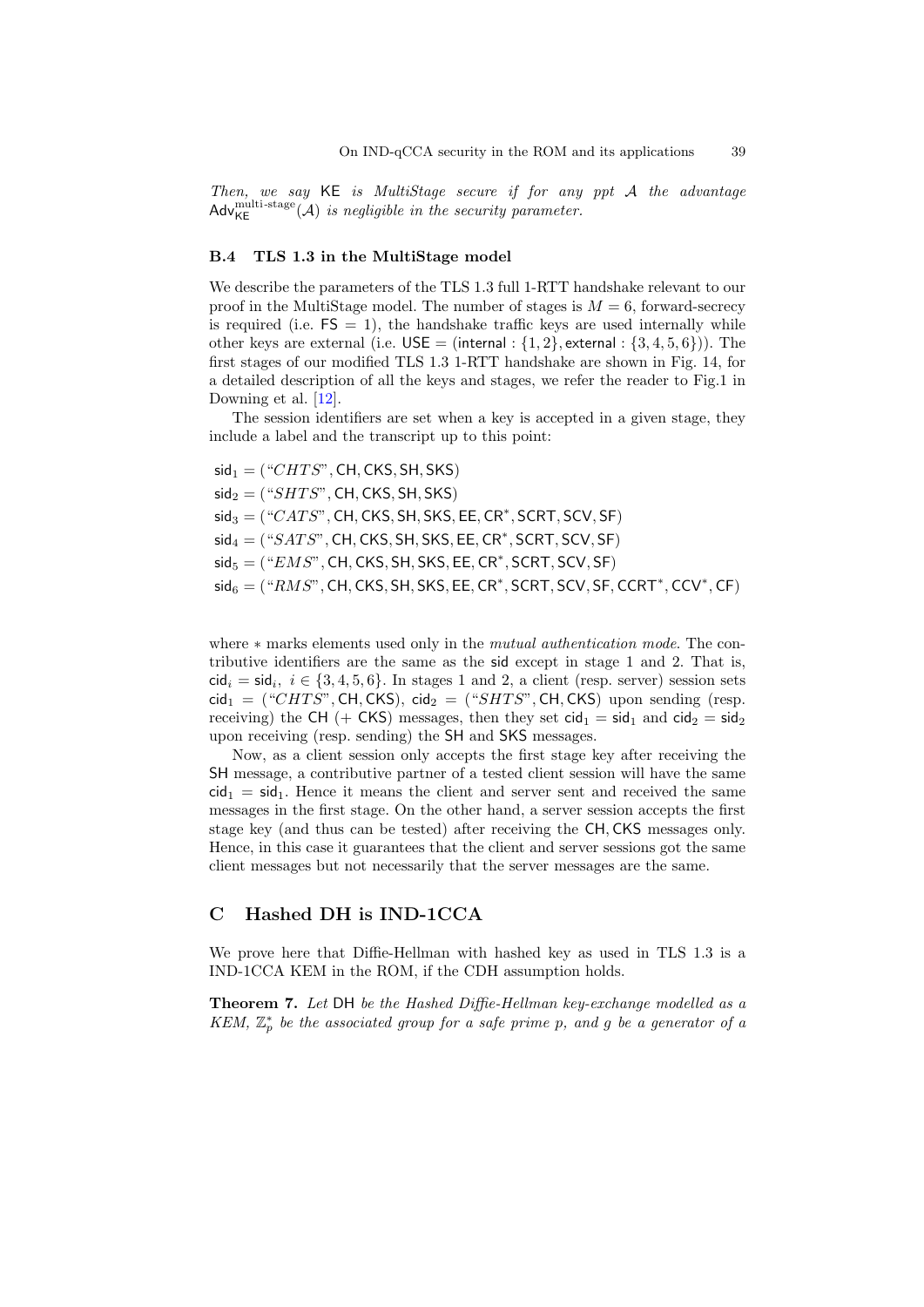40 Loïs Huguenin-Dumittan, Serge Vaudenay

| $\Gamma^{0-2}(\mathcal{A})$                                                     | Oracle $\mathcal{O}^{\text{Dec}}(g^x \in \mathbb{G})$         |
|---------------------------------------------------------------------------------|---------------------------------------------------------------|
| $(q^a, a) \leftarrow \$$ gen                                                    | if $q^x = q^b$ : abort                                        |
| $\beta \leftarrow \$\{0,1\}$                                                    | if more than 1 query:                                         |
| $(q^b, q^{ab}) \leftarrow \$$ encaps $(q^a)$                                    | return $\perp$                                                |
| $K_0 \leftarrow H(q^{ab})$                                                      | $\sigma' \leftarrow (q^x)^a$                                  |
| $K_1 \leftarrow \$\{0,1\}^n$                                                    | if $\sigma' = g^{ab}$ : abort $\# \Gamma^1 \text{-} \Gamma^2$ |
| $\beta' \leftarrow \mathcal{A}^{\mathcal{O}^{\mathsf{Dec}}}(q^a, q^b, K_\beta)$ | return $H(\sigma')$                                           |
| if query : abort $\# \Gamma^2$                                                  |                                                               |
| return $1_{\beta'=\beta}$                                                       |                                                               |
| $H(\sigma)$                                                                     |                                                               |
| $\mathbb{Z}^2$<br>if $\sigma = g^{ab}$ : query $\leftarrow$ true                |                                                               |
| if $\exists h$ s.t. $(\sigma, h) \in \mathcal{L}_H$ :                           |                                                               |
| return h                                                                        |                                                               |
| $h \leftarrow \$\{0,1\}^n$                                                      |                                                               |
| $\mathcal{L}_H \leftarrow \mathcal{L}_H \cup \{(\sigma, h)\}\$                  |                                                               |
| $_{\rm \bf return}$ $_{h}$                                                      |                                                               |

Fig. 19: Sequence of games for the proof of Thm [7.](#page-38-1)

subgroup  $\mathbb G$  of  $\mathbb Z_p^*$  s.t. the order of  $\mathbb G$  is prime. In addition, let the hash function H be modelled as a RO. Then, for all ppt adversaries  $A$  making at most  $q_H$ queries to the RO, there exists a CDH solver  $\beta$  s.t.

$$
\mathsf{Adv}_{\mathsf{DH}}^{\mathsf{ind}\text{-}\mathsf{lcca}}(\mathcal{A}) \leq q_H(q_H+1) \cdot \mathsf{Adv}_{\mathbb{G}}^{\mathsf{cdh}}(\mathcal{B}),
$$

where  $\beta$  runs approximately in the same time as  $\mathcal{A}$ .

Proof. The idea of the proof is similar to the previous ones. First, we notice that (contrary to PQ schemes), the only ciphertext that decrypts to the challenge key in DH in a group of prime order is the challenge ciphertext. Since the latter cannot be queried to the decapsulation oracle, in the IND-1CCA game the adversary can only recover one RO value associated to another key. Since the RO is perfectly hiding, this does not give much information to the adversary. Then, in the CDH reduction  $\beta$ , one can simulate the decapsulation oracle for  $\mathcal A$ by always returning a random value. The only issue is if the corresponding value correspond to a query to the RO. However, as this happens at most once,  $\beta$  can guess whether it will happen and at which query (e.g. by sampling a value  $i$  in  $\{0,\ldots,q_H\}\$ . If the guess is correct the simulation is perfect. Finally, A can only distinguish the real and random keys if it queries the CDH solution to the RO.

Formally, we proceed with a short sequence of games presented in Fig. [19.](#page-39-0) We assume w.l.o.g. that each query  $A$  makes to the RO  $H$  is unique.

 $\underline{\Gamma}^0$ : This is the IND-1CCA game with DH expressed as a KEM. I.e. we identify the public-key with  $g^a$ , the secret-key with a, the challenge ciphertext with  $g^b$ 

<span id="page-39-0"></span>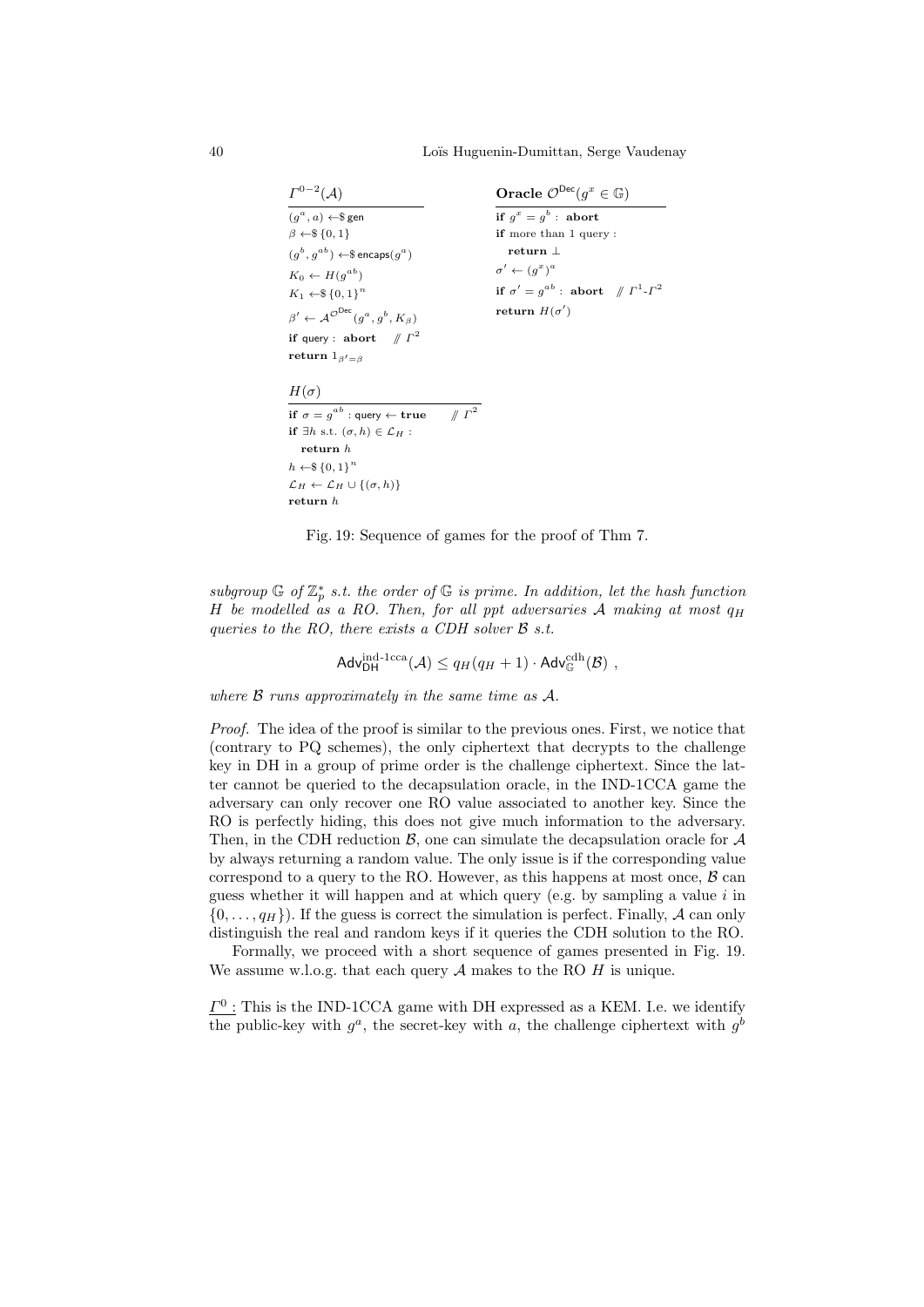#### On IND-qCCA security in the ROM and its applications 41

<span id="page-40-0"></span>

| $\mathcal{B}(q, q^a, q^b)$                                             | $H(\sigma)$                                                 | Oracle $\mathcal{O}^{\text{Dec}}(g^x \in \mathbb{G})$ |
|------------------------------------------------------------------------|-------------------------------------------------------------|-------------------------------------------------------|
| $K \leftarrow \& K$                                                    | $h \leftarrow \$\{0,1\}^n$                                  | <b>if</b> more than 1 query:                          |
| $K_{\text{Dec}} \leftarrow \perp$                                      | <b>if</b> <i>i</i> -th query :                              | $return \perp$                                        |
| $\mathcal{L}_H \leftarrow \emptyset$                                   | if $K_{\text{Dec}} \neq \bot : h \leftarrow K_{\text{Dec}}$ | if $K_{\text{Dec}} = \perp$ :                         |
| $i \leftarrow \$\{0, \ldots, q_H + 1\}$                                | else : $K_{\text{Dec}} \leftarrow h$                        | $K_{\text{Dec}} \leftarrow \{0,1\}^n$                 |
| $b' \leftarrow \mathcal{A}^{\mathcal{O}^{\text{Dec}}, H}(q^a, q^b, K)$ | $\mathcal{L}_H \leftarrow \mathcal{L}_H \cup \{\sigma\}$    | return $K_{\text{Dec}}$                               |
| $\sigma \leftarrow \$\mathcal{L}_H$                                    | return h                                                    |                                                       |
| return $\sigma$                                                        |                                                             |                                                       |

Fig. 20: CDH adversary  $\beta$  for the proof of Thm [7.](#page-38-1) We assume all queries to H are fresh (e.g. we do not check whether an identical previous query was made in  $H$ ).

and the key as  $H(g^{ab})$ . Also, we assume the decapsulation oracle only accepts elements of the subgroup  $\mathbb{G}$  as inputs. Note that w.l.o.g the game aborts if the adversary queries the challenge ciphertext to the decapsulation oracle.

 $\underline{\Gamma}^1$ : This is the same as  $\Gamma^0$ , except we abort if on input  $g^x$ , the decapsulation oracle computes  $g^{ax}$  s.t.  $g^{ax} = g^{ab}$ . Now, since G is a subgroup of prime order of  $\mathbb{Z}_p^*$ , this happens iff  $x = b \Rightarrow g^x = g^b$ . Since decapsulation queries on the challenge ciphertext  $g^b$  are disallowed,  $\Gamma^0$  and  $\Gamma^1$  are identical.

 $\underline{\Gamma^2}$ : As in other proofs, we abort if the challenge seed  $g^{ab}$  is queried by the adversary to the RO. We call this event query. We have

$$
|\Pr[\Gamma^1 \Rightarrow 1] - \Pr[\Gamma^2 \Rightarrow 1]| \leq \Pr[\text{query}]
$$
.

We give in Fig. [20](#page-40-0) a CDH adversary  $\beta$  s.t.  $\beta$  wins with probability at least  $\frac{1}{q_H+1}$  Pr[query]. Note that in  $\Gamma^2$ , as long as query does not happen, the decapsulation oracle and the random oracle  $H$  always return fresh values sampled uniformly at random unless:

- 1. The decapsulation oracle returns  $H(g^{ab})$ . However, by the condition enforced since  $\Gamma^1$ , this cannot happen.
- 2. The decapsulation oracle returns  $H(g^{ax})$  for some x, and  $H(g^{ax})$  is later queried by A, or the other way around. Let i be s.t.  $H(g^{ax})$  was the i-th query made to H by the adversary and let  $i = 0$  if no such case happen. If  $i > 0$ , then the *i*-th query to H must return the same value as the result of the decapsulation oracle. In our reduction, we let  $\beta$  guess i in advance and thus the simulation is perfect with probability  $\frac{1}{q_H+1}$ .

Hence, if B guessed the correct i, the simulation of game  $\Gamma^2$  is perfect and if query happens,  $\beta$  can recover  $g^{ab}$  in the list of queries made to H. However, as it cannot check which value is correct, it outputs a random query made to  $H$